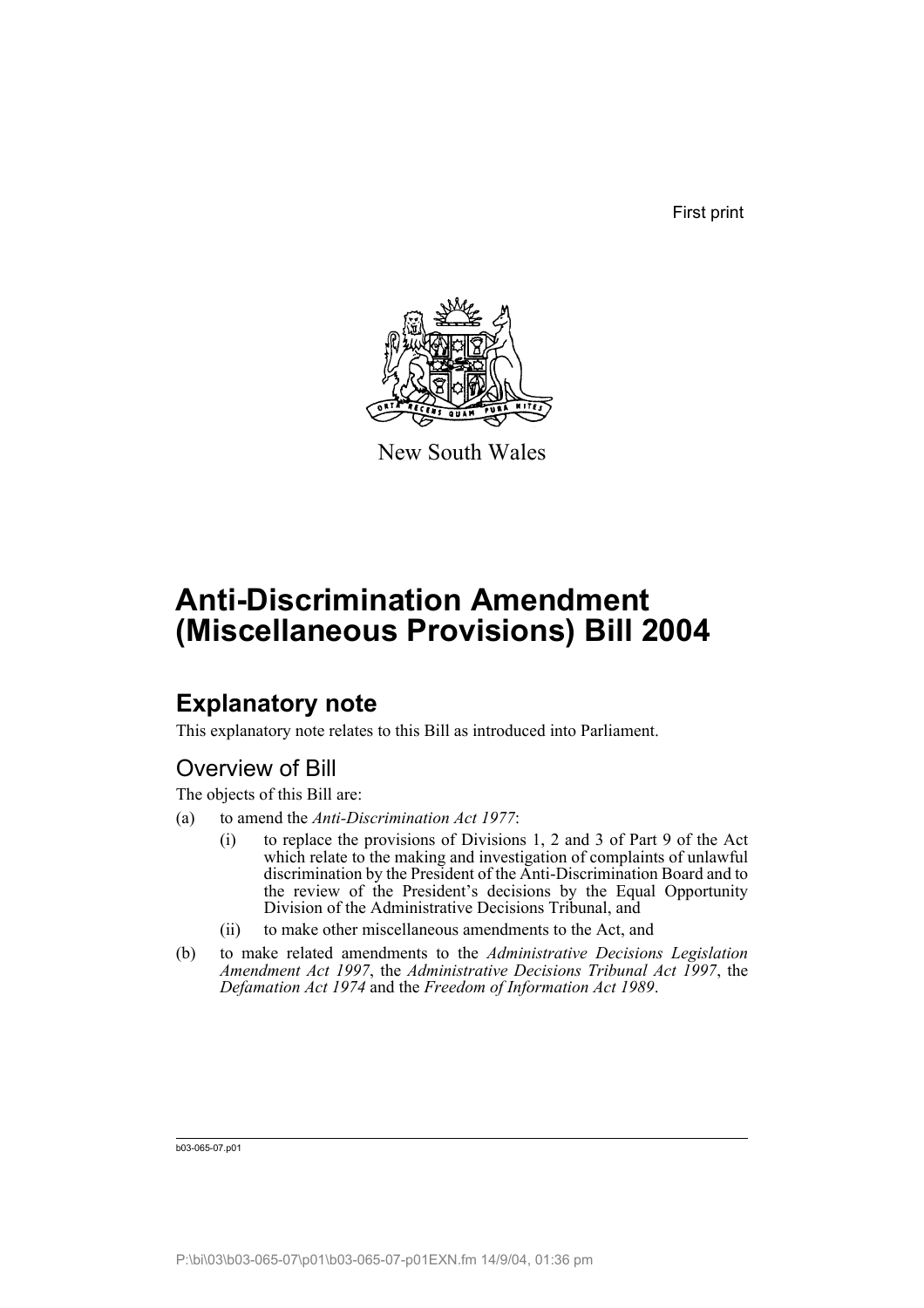Explanatory note

## Outline of provisions

**Clause 1** sets out the name (also called the short title) of the proposed Act.

**Clause 2** provides that the proposed Act commences on a day or days to be appointed by proclamation.

**Clause 3** provides for the amendment of the *Anti-Discrimination Act 1977* (the *Principal Act*) as set out in Schedules 1 and 2.

**Clause 4** provides for the amendment of the Acts specified in Schedule 3.

### **Schedule 1 Amendments to Anti-Discrimination Act 1977 concerning complaints**

**Schedule 1 [1]** omits an unnecessary definition.

**Schedule 1 [2]** enables the inclusion of notes in the Principal Act and indicates their status.

**Schedule 1 [3]** substitutes Divisions 1, 2 and 3 (proposed sections 87–116) of Part 9 of the Principal Act.

Division 1 (Preliminary) contains proposed section 87 which defines certain words and expressions for the purposes of Part 9.

Division 2 (Complaints—the functions of the President) contains proposed sections 87A–94C. Division 2 is further divided into 7 Subdivisions according to subject-matter.

Proposed section 87A sets out the persons who may make a complaint that another person has contravened a provision of the Principal Act or the regulations made under the Principal Act. A complaint will be able to be made by an agent of a person or by the parent or guardian (within the meaning of the *Guardianship Act 1987*) of a person who lacks legal capacity.

Proposed section 87B deals with complaints made on behalf of others. It reproduces the current provisions of section 88 (2A) but also enables the President to test the confidence of the persons on whose behalf the complaint has been made in the person making the complaint, and the nature of the authority given by them to that person.

Proposed section 87C reproduces the current provisions of section 88 (1A), (1B) and  $(1\hat{C})$  relating to the making of complaints by representative bodies.

Proposed section 88 reproduces the current provisions of section 88 (1D) relating to the making of vilification complaints.

Proposed section 88A enables the President to assist a person to make a complaint.

Proposed section 88B provides that a person is not prevented from making a complaint only because the person has prosecuted the subject-matter of the complaint in another jurisdiction.

Explanatory note page 2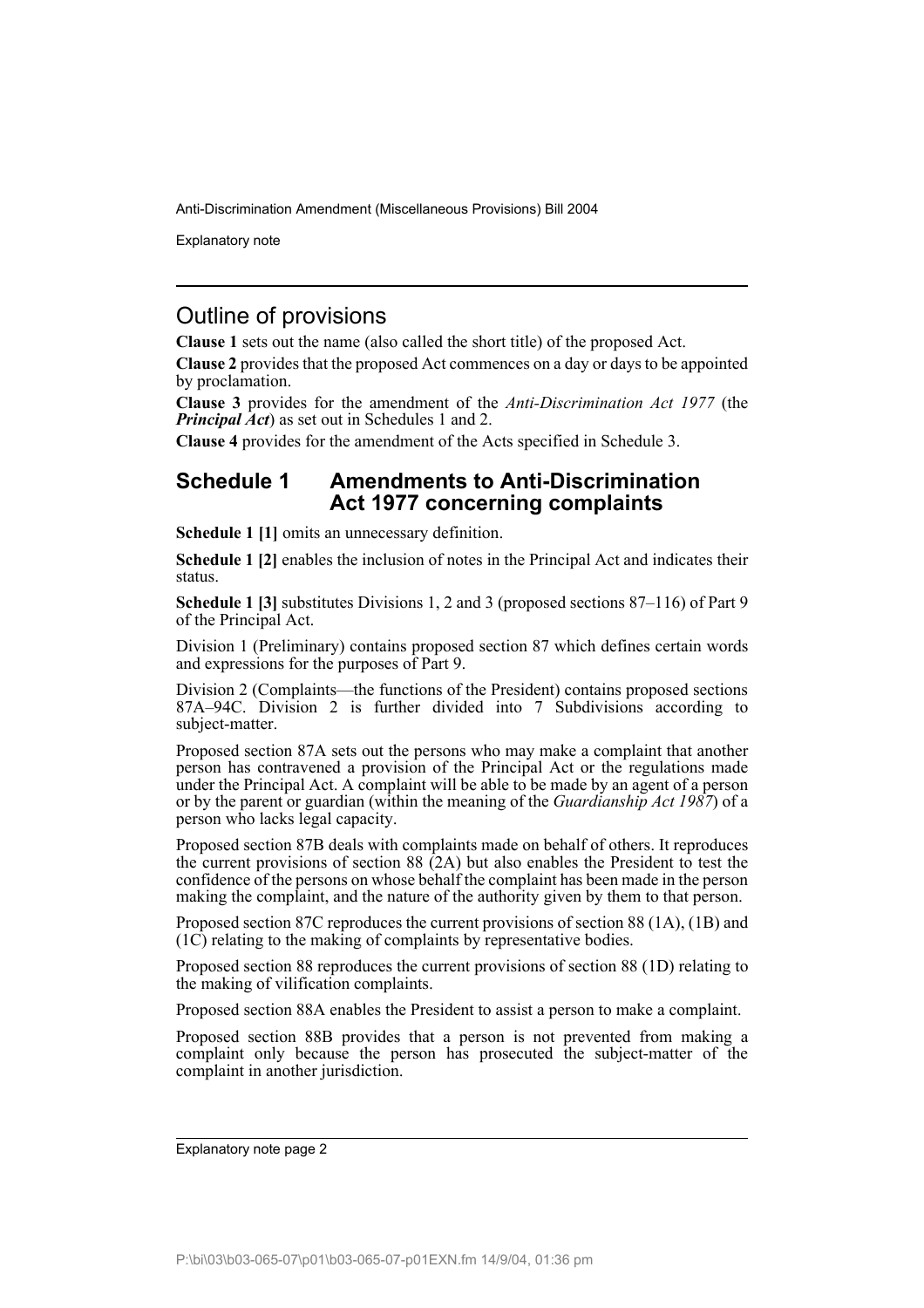Explanatory note

Proposed section 88C enables a person who has consented to a complaint being made on his or her behalf to withdraw the consent.

Proposed section 89 requires a complaint to be in writing, but it does not have to take any particular form or to demonstrate a prima facie case.

Proposed section 89A provides that a complaint is made by lodging it with the President. In addition to delivery by post or hand, or by facsimile, the regulations will be able to extend the means of lodgment to include, for example, lodgment by email.

Proposed section 89B provides that the President is to determine whether a complaint is to be accepted in whole or in part. The section sets out the grounds on which the President may decline a complaint in whole or in part. Generally, the determination is to be made within 28 days after the complaint is made. A decision to decline a complaint is not reviewable by the Tribunal.

Proposed section 90 requires the President to investigate each complaint that has been accepted. Several complaints may be jointly investigated.

Proposed section 90A enables the President to require the production of a transcript of a broadcast that has given rise to a vilification complaint or an allegation that an offence of serious vilification has been committed. A person who fails to comply with the requirement is guilty of an offence.

Proposed section 90B empowers the President to require a party to a complaint, or a person who has material relevant to a complaint, to provide information and documents to the President within 28 days or such other period as the President may specify. A person who fails to comply with the requirement is guilty of an offence. In addition, the President may refer the complaint to the Tribunal.

Proposed section 90C requires the President, at intervals of not more than 90 days, to notify parties of the progress of an investigation.

Proposed section 91 reproduces the current provisions of section 89B with respect to prosecutions for serious vilification.

Proposed section 91A enables the President to endeavour to resolve a complaint by conciliation at any stage. The section sets out the relevant process and provides for the registration and enforcement of an agreement reached as a consequence of a successful conciliation.

Proposed section 91B provides that a party to conciliation proceedings has no right to be represented by another person except with leave granted by the President.

Proposed section 91C specifies the circumstances in which a complaint may be amended and provides for the manner of making amendments.

Proposed section 92 enables the President, at any stage during the investigation of a complaint, to decline the complaint on any of the grounds set out in the proposed section. Notice of the decision and of the right of the complainant to have the decision referred to the Tribunal is to be given to the complainant.

Explanatory note page 3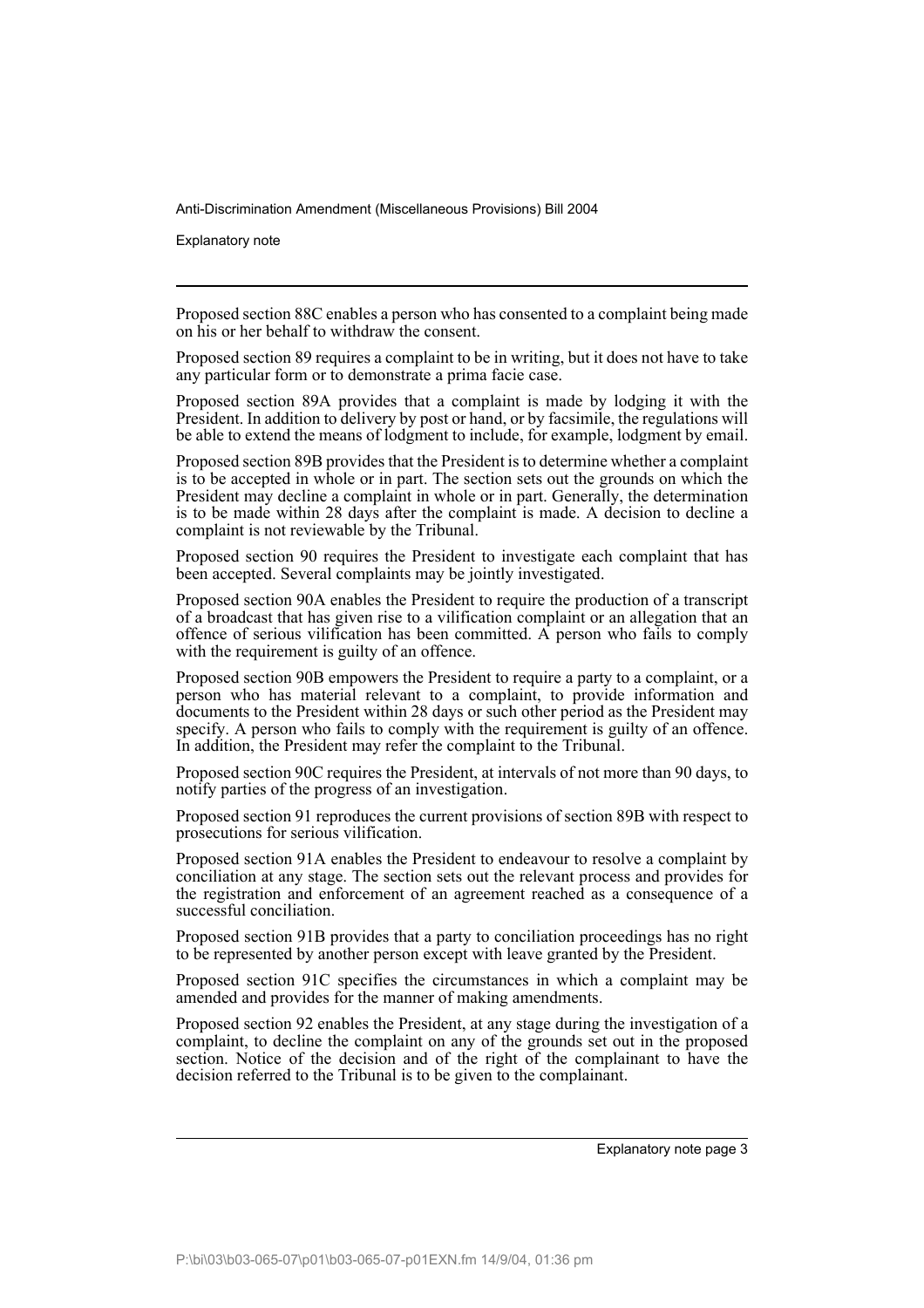Explanatory note

Proposed section 92A enables the President, at any stage during the investigation of a complaint, to terminate a complaint if satisfied that the complaint has been settled or resolved by agreement between the parties. There is no right of review by the Tribunal of the termination decision.

Proposed section 92B enables the withdrawal of complaints, other than representative complaints.

Proposed section 92C sets out the circumstances in which a complaint is taken to have been abandoned and the means by which an abandoned complaint may be revived.

Proposed section 93 reproduces the current provisions of section 88A to the effect that the death of the complainant or respondent does not terminate the complaint.

Proposed section 93A sets out the circumstances in which a complainant may require the President to refer a complaint to the Tribunal. They are that the President has declined a complaint because the President is of the opinion that the person prosecuting the complaint is not acting in the best interests of the person on whose behalf the complaint is made or has lost the confidence of that person, that the President has referred a vilification complaint to the Attorney General, and that the President, on investigating a complaint, has declined it.

Proposed section 93B enables a party to a complaint to request the President to refer the complaint to the Tribunal if it has not been resolved within 18 months.

Proposed section 93C enables the President to refer a complaint to the Tribunal.

Proposed section 94 enables the President to split a complaint if there are several complainants or respondents.

Proposed section 94A provides that if a complaint is referred to the Tribunal, it is to comprise the original complaint lodged with the President, any amendments, and any other relevant documents or information identified by the President. The complaint is to be accompanied by any report relating to any investigation by the President of the complaint.

Proposed section 94B provides that the calculation of a period of time specified in the proposed Division for the doing of something in response to a notice given by post commences from the fourth day after the notice was posted.

Proposed section 94C broadens the power of the President to delegate the President's functions under the Principal Act.

Division 3 (Complaints—the functions of the Administrative Decisions Tribunal) contains proposed sections 95–116.

Proposed section 95 sets out the circumstances in which complaints may be referred to the Tribunal by the President or the Minister. The referral of a complaint is taken to be an application for an original decision within the meaning of the *Administrative Decisions Tribunal Act 1997*.

Explanatory note page 4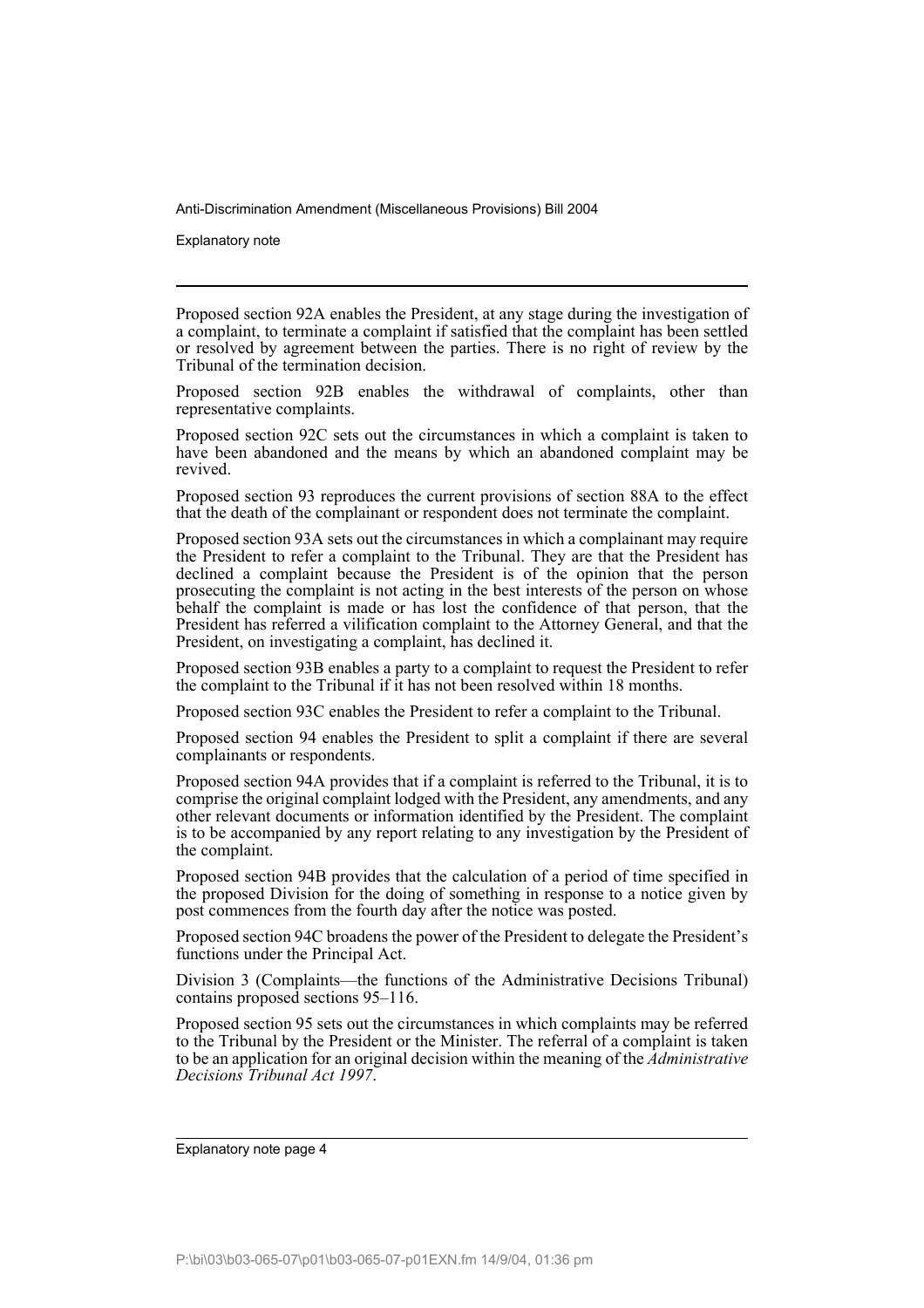Explanatory note

Proposed section 96 provides that complaints referred to the Tribunal under proposed section 93A (other than certain complaints giving rise to serious vilification offences) may not be the subject of proceedings before the Tribunal without the leave of the Tribunal. The section also provides that an issue that is the subject of proceedings before the Industrial Relations Commission may not be the subject of proceedings before the Tribunal relating to a complaint without the leave of the Tribunal.

Proposed section 97 identifies the parties to proceedings before the Tribunal relating to a complaint.

Proposed section 98 provides that the parties have a right of appearance in proceedings before the Tribunal but may only be represented in those proceedings by an agent (which is defined to include a legal practitioner) with the leave of the Tribunal.

Proposed section 99 reproduces the current provisions of section 101A relating to the making of arrangements for an officer of the Board to assist the Tribunal in proceedings relating to a complaint.

Proposed section 100 reproduces the current provisions of section 97 which enable the Tribunal to deal with several complaints in the same proceedings.

Proposed section 101 combines the current provisions of sections 102, 103 and 104 relating to determinations with respect to representative complaints.

Proposed section 102 sets out the circumstances in which the Tribunal may dismiss a complaint.

Proposed section 103 enables the Tribunal to amend a complaint on the application of a party or on its own motion.

Proposed section 104 reproduces the current provisions of section 109 under which the proof of conduct that is excepted from unlawful conduct lies on the respondent.

Proposed section 105 sets out the circumstances in which the Tribunal may make interim orders in proceedings before it relating to a complaint.

Proposed section 106 provides that an appeal against an interim order of the Tribunal may be made only with the leave of an Appeal Panel.

Proposed section 107 enables the Tribunal to dismiss proceedings before it relating to a complaint if it is satisfied that the complainant does not want to proceed, the proceedings are subject to a want of prosecution or the proceedings have been abandoned.

Explanatory note page 5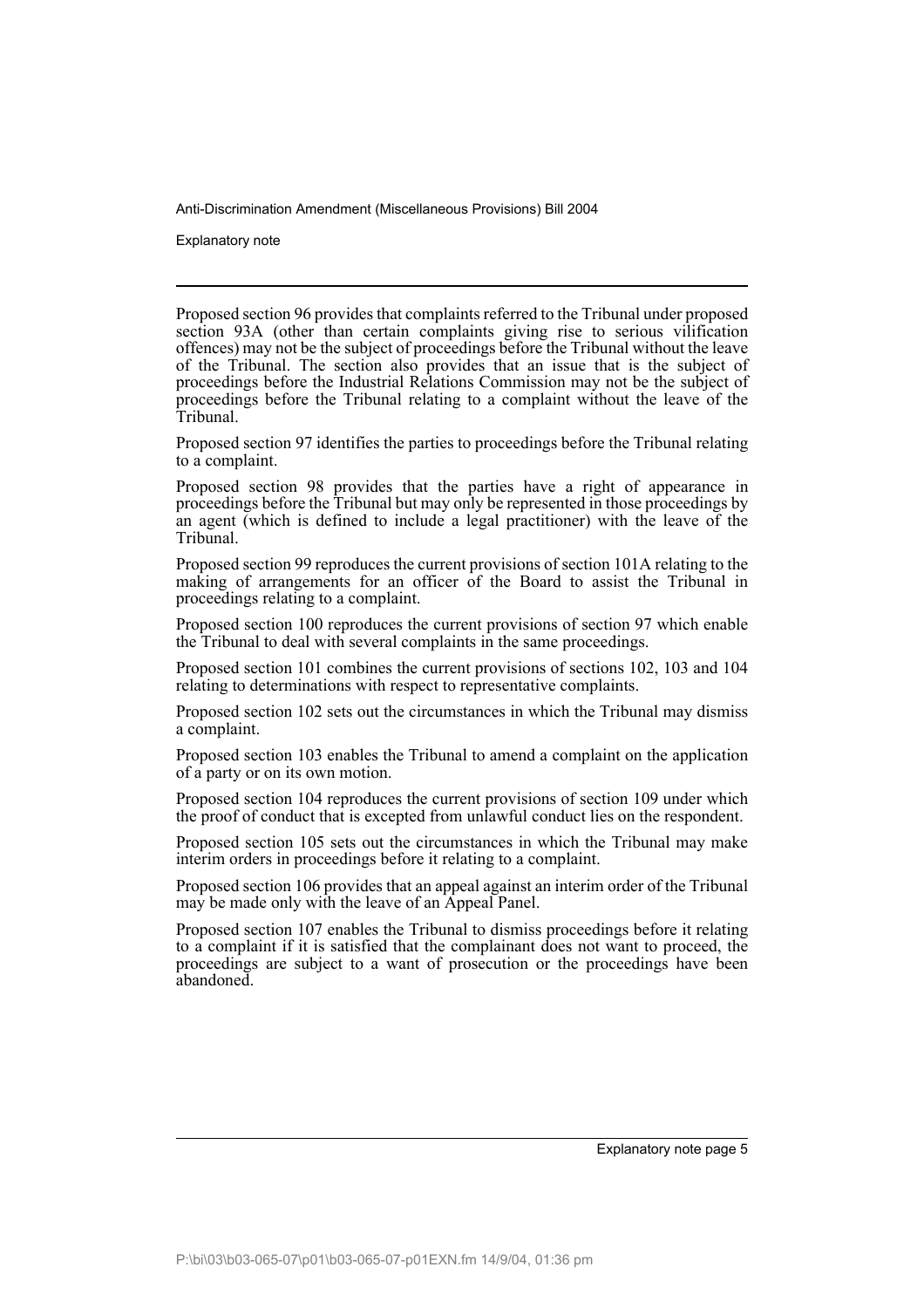Explanatory note

Proposed section 108 sets out the findings and orders that may be made by the Tribunal. The section adds to the current provisions of section 113 to enable the making of an order, subject to certain requirements, that extends to conduct of the respondent that affects persons other than the complainant and to require the respondent to pay compensation to the complainant if the respondent fails to comply with an order directing the respondent to take the action specified in the order.

Proposed section 109 requires the Tribunal to notify the President if it makes an order that affects an industrial award or agreement.

Proposed section 110 generally requires each party to an inquiry to pay his or her own costs, but allows the Tribunal to make an order for costs in particular circumstances.

Proposed section 111 makes it an offence to refuse or neglect to comply with certain orders, or an interim order, of the Tribunal.

Proposed section 112 provides for the accrual of interest on an unpaid amount of damages ordered to be paid by the Tribunal at the same rate as that applicable to a judgment of the District Court.

Proposed section 113 enables the President, in the public interest, to take steps to enforce an order of the Tribunal.

Proposed section 114 provides for the enforcement of non-monetary orders of the Tribunal as a judgment of the Supreme Court on the filing in that Court of a certificate of the Registrar of the Tribunal as to the terms of the order.

Proposed section 115 enables the making of appeals from an order or other decision made by the Tribunal to an Appeal Panel of the Tribunal.

Proposed section 116 provides that the proposed Division applies in addition to the provisions of the *Administrative Decisions Tribunal Act 1997* but prevails over those provisions to the extent of any inconsistency.

**Schedule 1 [4]** enables the Board to enter into agreements providing for payment to the Board for any services or materials it supplies for the purposes of the exercise of its functions under section 119.

**Schedule 1 [5]** makes a consequential amendment.

**Schedule 1 [6]** substitutes section 123 to make it clear that a person is not restricted to the provisions of the *Anti-Discrimination Act 1977* in seeking relief for unlawful discriminatory conduct if other legal or administrative remedies are available.

**Schedule 1 [7]** amends section 127 to enable the making of regulations with respect to complaints.

Explanatory note page 6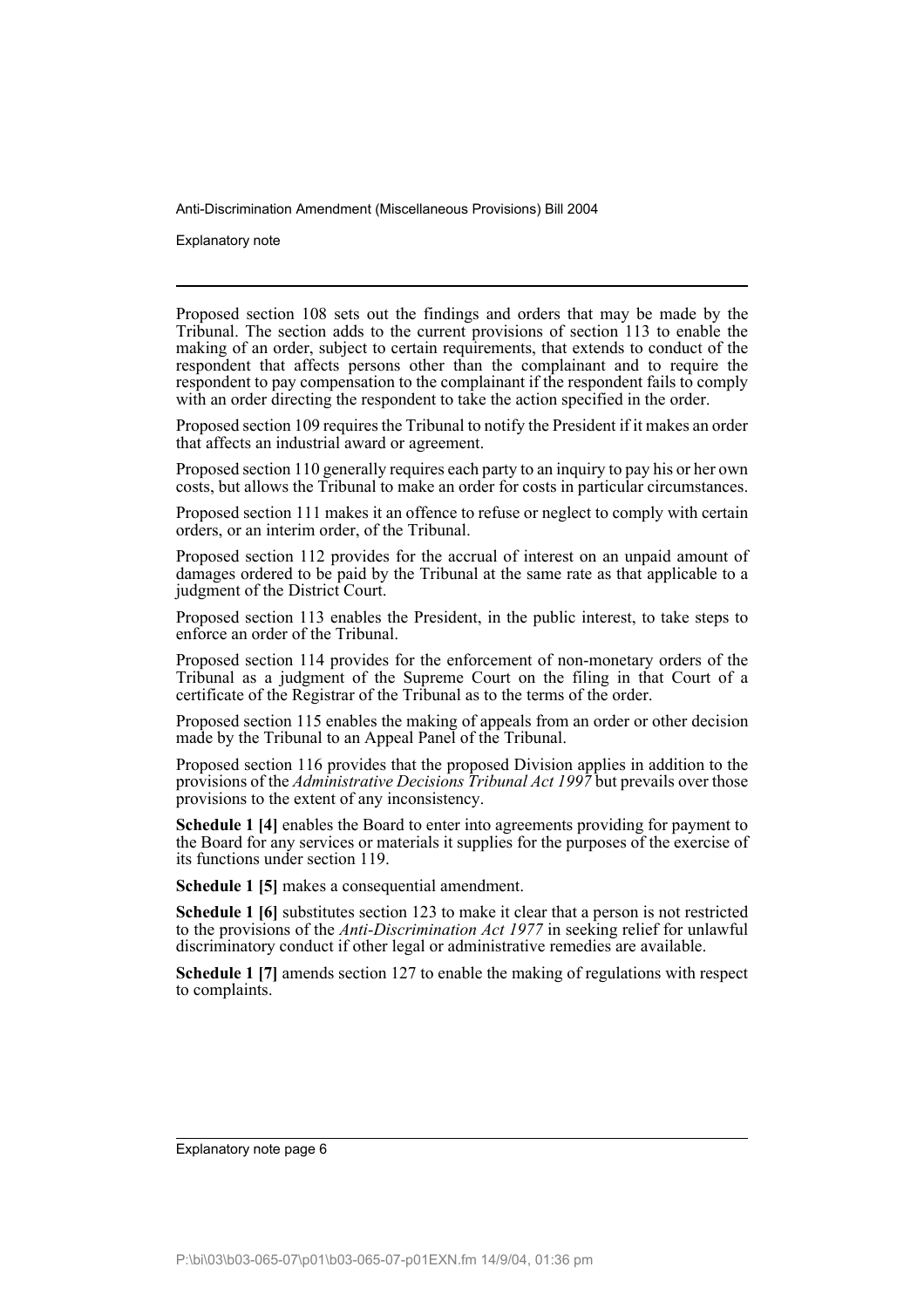Explanatory note

## **Schedule 2 Miscellaneous amendments to Anti-Discrimination Act 1977**

**Schedule 2 [1]** provides that the fact that a person who has a disability has with them a palliative or therapeutic device, or other mechanical equipment, that provides assistance to alleviate the disability, or is accompanied by an interpreter, a reader, an assistant or a carer who assists them with their disability, is taken to be a characteristic that appertains generally to persons who have that disability.

**Schedule 2 [2]** inserts proposed section 120A which enables the Board to develop codes of practice and provides for their effect.

**Schedule 2 [3]** changes the date by which the Board is to present its annual report to the Minister from 30 September to 31 October.

**Schedule 2 [4]** inserts proposed section 124A which imposes an obligation of confidentiality on persons engaged in the administration of the Principal Act in dealing with information that they acquire in that capacity.

**Schedule 2 [5] and [6]** relate to the making of savings and transitional provisions consequent on the enactment of the proposed Act. **Schedule 2 [5]** enables the making of regulations of a savings and transitional nature. **Schedule 2 [6]** generally applies the amendments made by the proposed Act to any thing commenced, but not completed, before the amendments commence.

## **Schedule 3 Amendment of other Acts**

**Schedule 3.1** amends the *Administrative Decisions Legislation Amendment Act 1997* to omit 2 uncommenced amendments to the *Anti-Discrimination Act 1977* that have been overtaken by the amendments in the proposed Act.

**Schedule 3.2** amends the *Administrative Decisions Tribunal Act 1997* by way of statute law revision to remove an obsolete reference and to provide for the constitution of the Tribunal for the purposes of certain applications.

**Schedule 3.3** amends the *Defamation Act 1974* to make amendments consequential on the substitution and consequential renumbering of the provisions of Divisions 1, 2 and 3 of Part 9 of the *Anti-Discrimination Act 1977*.

**Schedule 3.4** amends the *Freedom of Information Act 1989* to grant an exemption from the provisions of that Act to the President of the Anti-Discrimination Board in relation to the complaints handling process.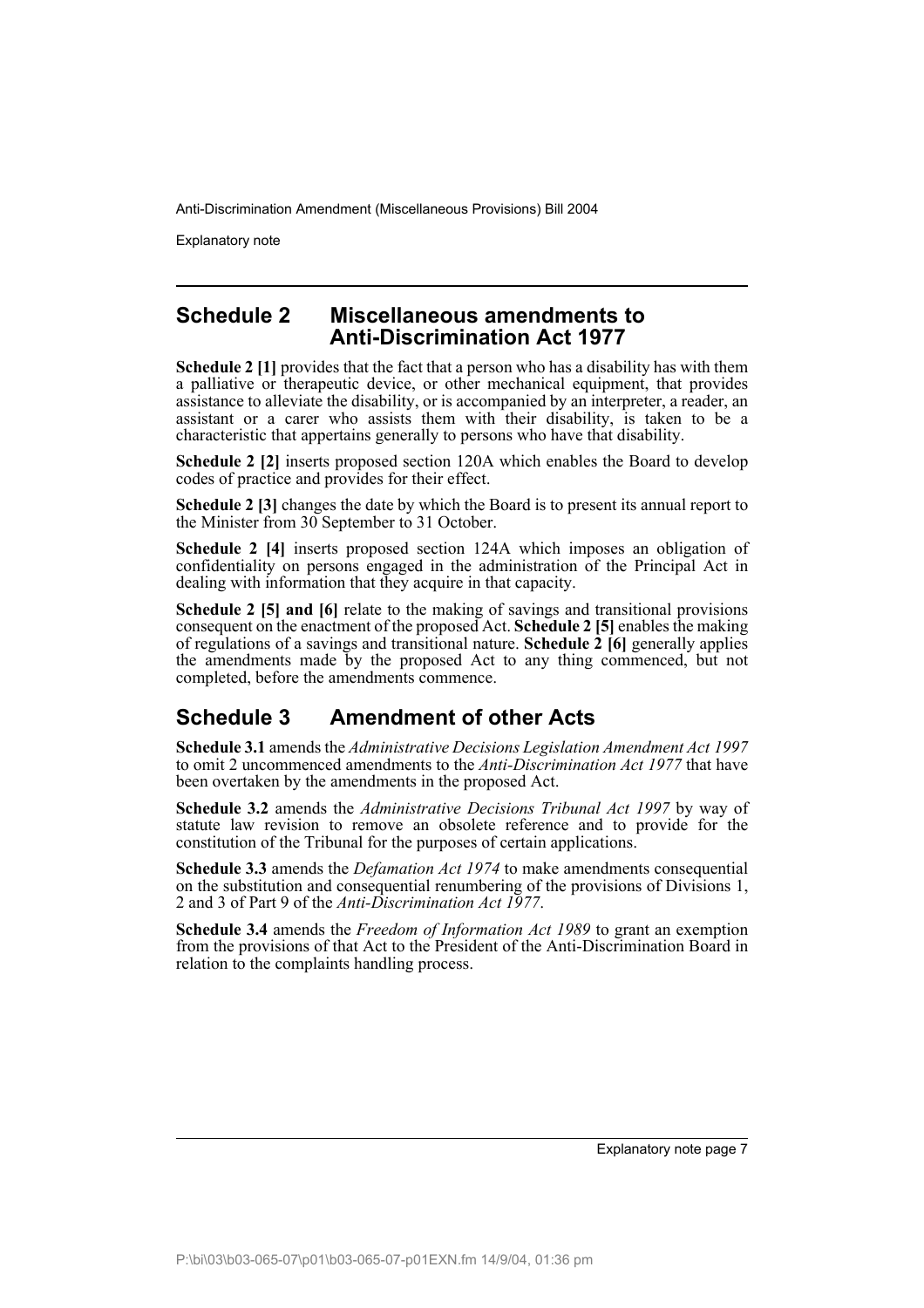Explanatory note

Explanatory note page 8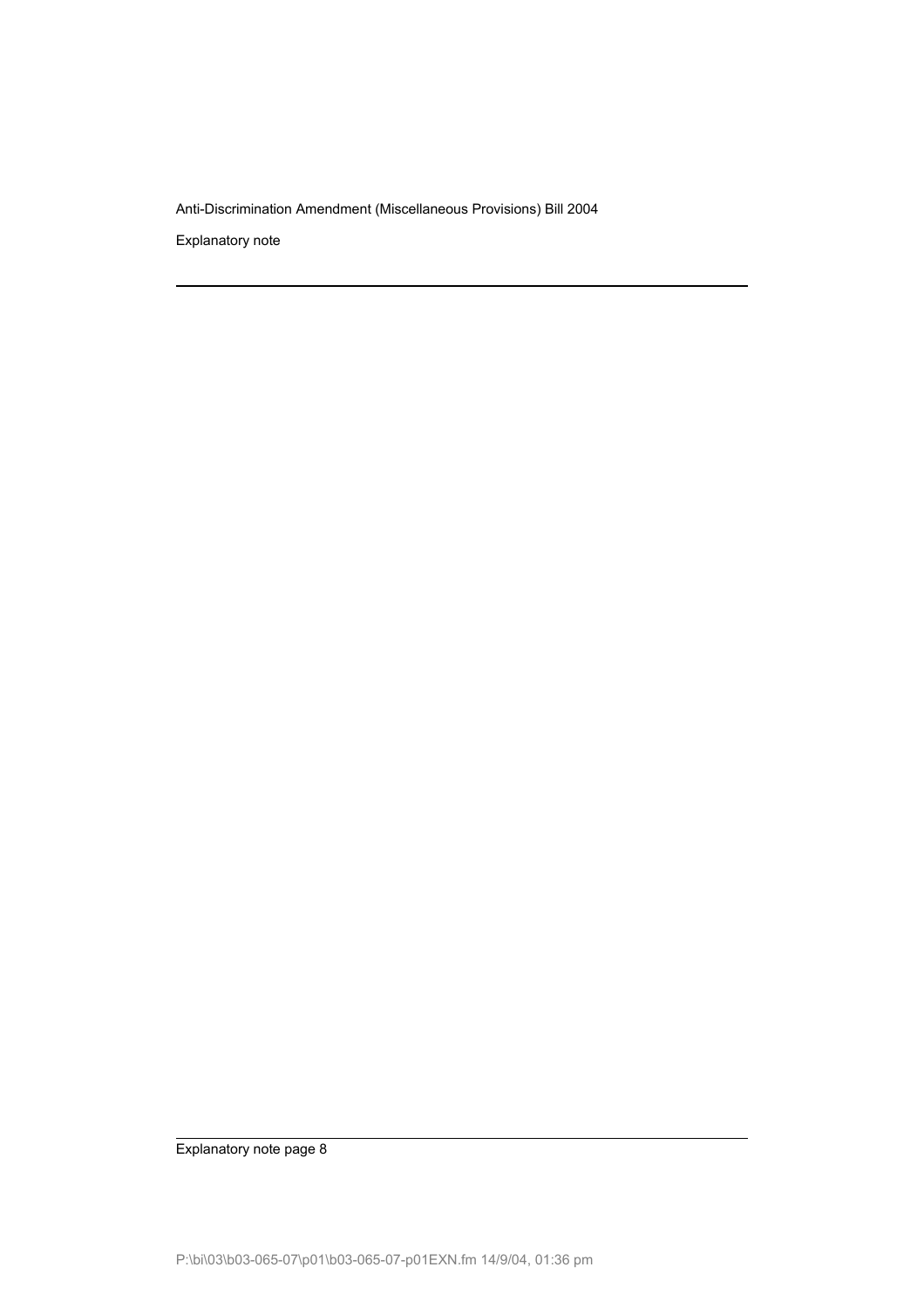First print



New South Wales

# **Anti-Discrimination Amendment (Miscellaneous Provisions) Bill 2004**

## **Contents**

|            |                                                                     | Page |
|------------|---------------------------------------------------------------------|------|
| 1          | Name of Act                                                         |      |
| 2          | Commencement                                                        | 2    |
| 3          | Amendment of Anti-Discrimination Act 1977 No 48                     | 2    |
| 4          | Amendment of other Acts                                             | 2    |
| Schedule 1 | Amendments to Anti-Discrimination Act 1977 concerning<br>complaints | 3    |
| Schedule 2 | Miscellaneous amendments to Anti-Discrimination<br>Act 1977         | 26   |
| Schedule 3 | Amendment of other Acts                                             | 30   |

b03-065-07.p01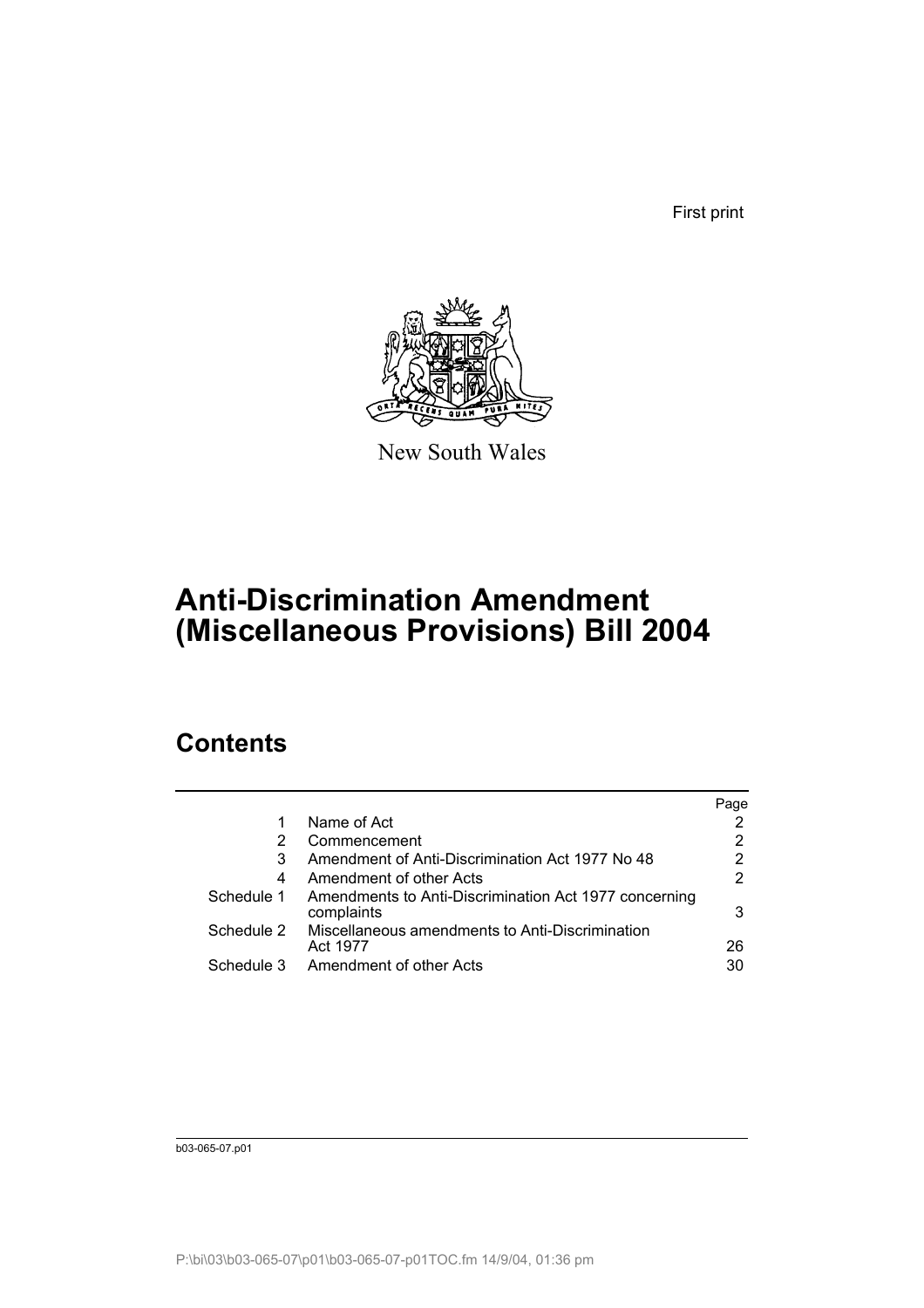Contents

Page

Contents page 2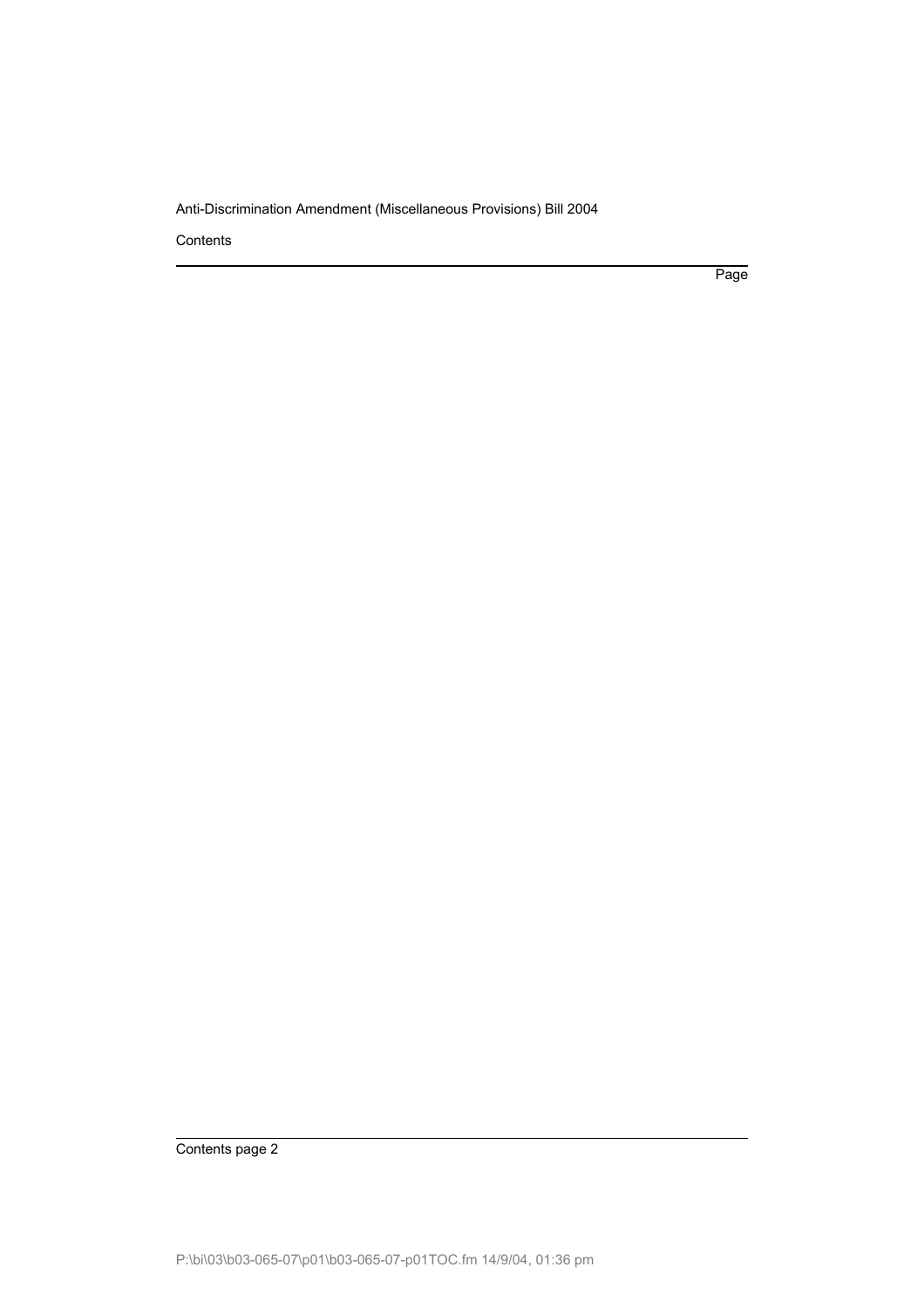

New South Wales

# **Anti-Discrimination Amendment (Miscellaneous Provisions) Bill 2004**

No , 2004

## **A Bill for**

An Act to make miscellaneous amendments to the *Anti-Discrimination Act 1977* and consequential amendments to other Acts; and for other purposes.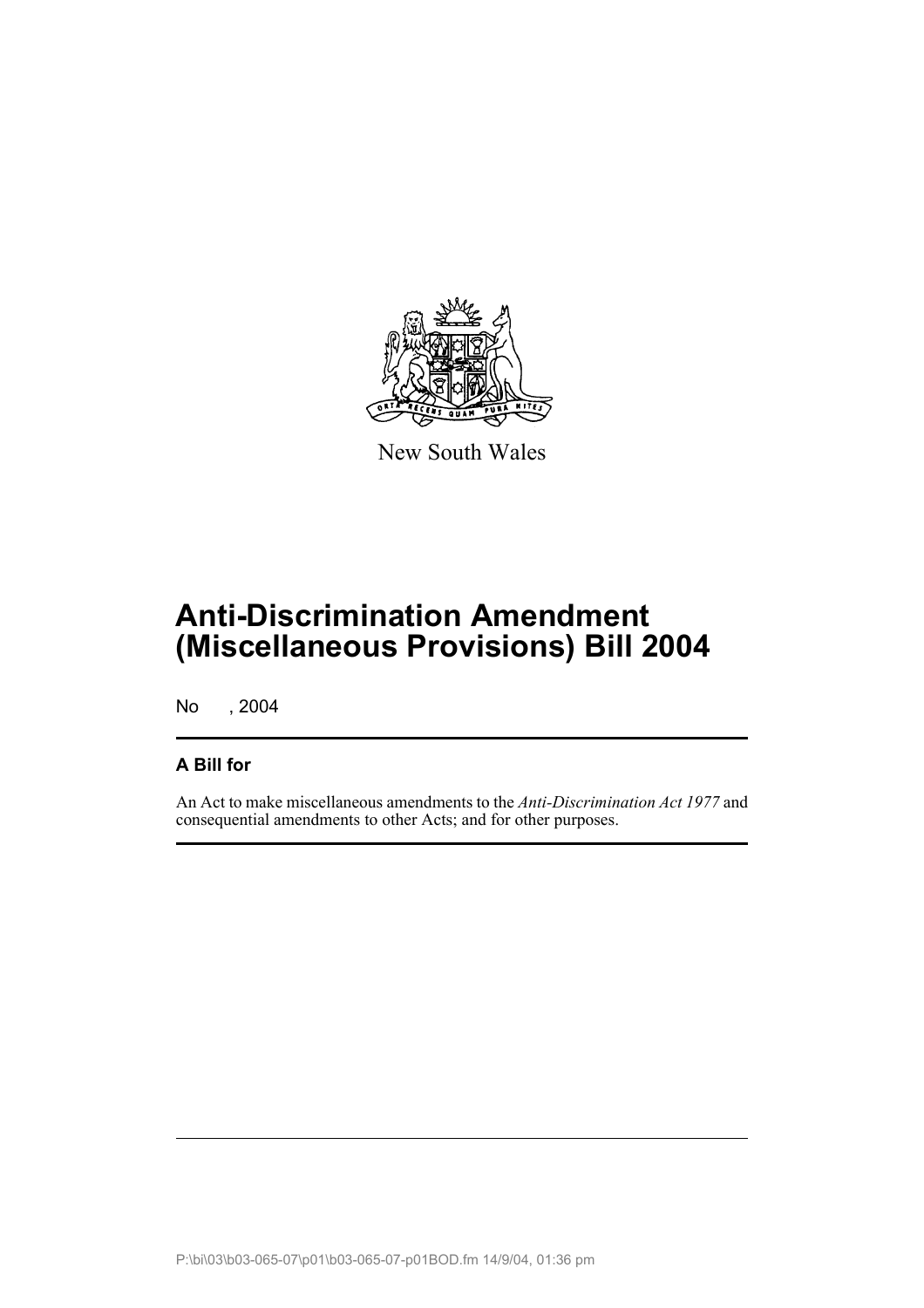<span id="page-11-3"></span><span id="page-11-2"></span><span id="page-11-1"></span><span id="page-11-0"></span>

| The Legislature of New South Wales enacts:                                                    | 1              |
|-----------------------------------------------------------------------------------------------|----------------|
| Name of Act                                                                                   | $\overline{2}$ |
| This Act is the Anti-Discrimination Amendment (Miscellaneous<br><i>Provisions</i> ) Act 2004. | 3<br>4         |
| Commencement                                                                                  | 5              |
| This Act commences on a day or days to be appointed by proclamation.                          | 6              |
| <b>Amendment of Anti-Discrimination Act 1977 No 48</b>                                        | 7              |
| The <i>Anti-Discrimination Act 1977</i> is amended as set out in Schedules 1<br>and $2$ .     | 8<br>9         |
| <b>Amendment of other Acts</b>                                                                | 10             |
| Each Act specified in Schedule 3 is amended as set out in that Schedule.                      | 11             |
|                                                                                               |                |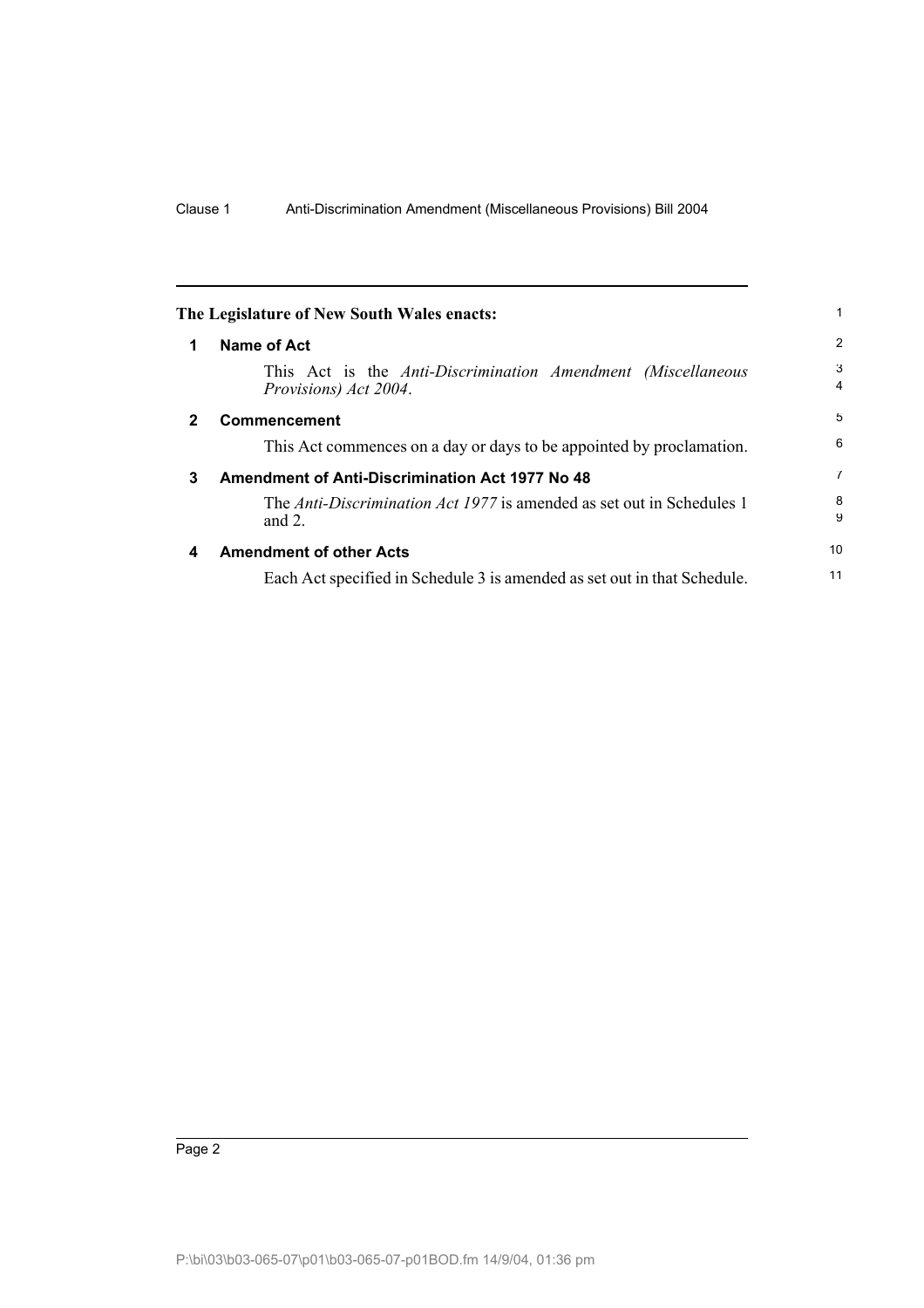Amendments to Anti-Discrimination Act 1977 concerning complaints Schedule 1

#### <span id="page-12-0"></span>**Schedule 1 Amendments to Anti-Discrimination Act 1977 concerning complaints** (Section 3) **[1] Section 4 Definitions** Omit the definition of *inquiry* from section 4 (1). **[2] Section 4 (5)** Insert after section 4 (4): (5) Notes included in this Act do not form part of this Act. **[3] Part 9, Divisions 1, 2 and 3** Omit the Divisions. Insert instead: **Division 1 Preliminary 87 Definitions** In this Part: *agent* includes legal practitioner. *complainant* means a person by whom or on whose behalf a complaint is made. *complaint* means a complaint made under section 87A and includes a matter referred to the Tribunal as a complaint under section 95 (2). *representative body* means a body (whether incorporated or unincorporated) that represents or purports to represent a group of people within New South Wales (whether or not the body is authorised to do so by the group concerned) and that has as its primary object the promotion of the interests or welfare of the group. *representative complaint* means a complaint made by one or more persons (which may comprise or include a representative body) on his, her or their own behalf as well as on behalf of another person or persons, and that is treated by the Tribunal as a representative complaint. *respondent* means a person about whose conduct a complaint has been made. *vilification complaint* means a complaint in respect of a contravention of section 20C, 38S, 49ZT or 49ZXB. 1  $\overline{2}$ 3 4 5 6 7 8 9 10 11 12 13 14 15 16 17 18 19  $20$ 21 22 23  $24$ 25 26 27 28 29 30 31 32 33 34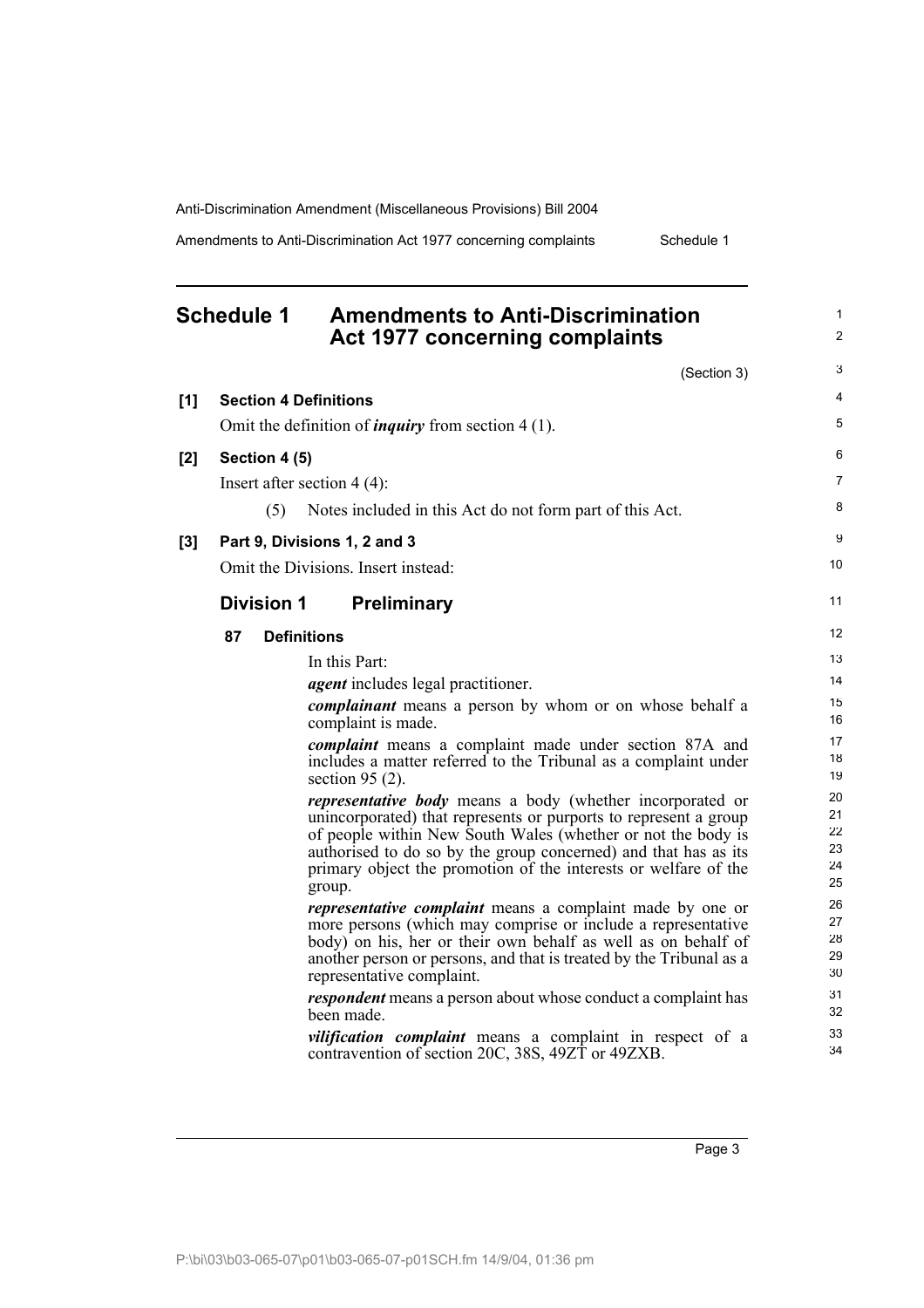|     | <b>Division 2</b> | <b>Complaints-the functions of the President</b>                                                                                                                                                                                                                   | 1                                          |
|-----|-------------------|--------------------------------------------------------------------------------------------------------------------------------------------------------------------------------------------------------------------------------------------------------------------|--------------------------------------------|
|     |                   | <b>Subdivision 1</b><br><b>Lodgment of complaints</b>                                                                                                                                                                                                              | 2                                          |
| 87A |                   | Persons who may make a complaint                                                                                                                                                                                                                                   | 3                                          |
|     | (1)               | A complaint alleging that a named person has, or named persons<br>have, contravened a provision of this Act or the regulations (other<br>than a provision for which a specific penalty is imposed) may be<br>made by any of the following:                         | 4<br>$\overline{5}$<br>6<br>$\overline{7}$ |
|     |                   | (a)<br>one or more persons:                                                                                                                                                                                                                                        | 8                                          |
|     |                   | (i)<br>on his, her or their own behalf, or                                                                                                                                                                                                                         | 9                                          |
|     |                   | (ii)<br>on his, her or their own behalf as well as on behalf<br>of another person or persons,                                                                                                                                                                      | 10<br>11                                   |
|     |                   | a parent or guardian of a person who lacks the legal<br>(b)<br>capacity to lodge a complaint (for example, because of age<br>or disability),                                                                                                                       | 12<br>13<br>14                             |
|     |                   | a representative body on behalf of a named person or<br>(c)<br>persons, subject to section 87C,                                                                                                                                                                    | 15<br>16                                   |
|     |                   | an agent of any of the persons referred to in paragraph (a),<br>(d)<br>$(b)$ or $(c)$ .                                                                                                                                                                            | 17<br>18                                   |
|     | (2)               | Nothing in this Division prevents a person from making a<br>complaint (not being a representative complaint) even though the<br>conduct in respect of which the complaint is made is also conduct<br>in respect of which a representative complaint has been made. | 19<br>20<br>21<br>22                       |
|     | (3)               | In this section, <i>guardian</i> has the same meaning as it has in the<br>Guardianship Act 1987.                                                                                                                                                                   | 23<br>24                                   |
| 87B |                   | <b>Complaints made on behalf of others</b>                                                                                                                                                                                                                         | 25                                         |
|     | (1)               | When a complaint is made on behalf of another person or persons<br>( <i>the other complainants</i> ):                                                                                                                                                              | 26<br>27                                   |
|     |                   | the person who makes the complaint is, for the purposes of<br>(a)<br>this Division, taken to have the same rights, obligations<br>and interests with respect to the investigation, conciliation<br>or referral of the complaint as the other complainants, and     | 28<br>29<br>30<br>31                       |
|     |                   | the complaint is, for the purposes of this Part, taken to have<br>(b)<br>been made by the other complainants on their own behalf.                                                                                                                                  | 32<br>33                                   |
|     | (2)               | In respect of a complaint made wholly or partly on behalf of<br>another person or persons (not including a complaint made on<br>behalf of a person who lacks legal capacity), the President may<br>require:                                                        | 34<br>35<br>36<br>37                       |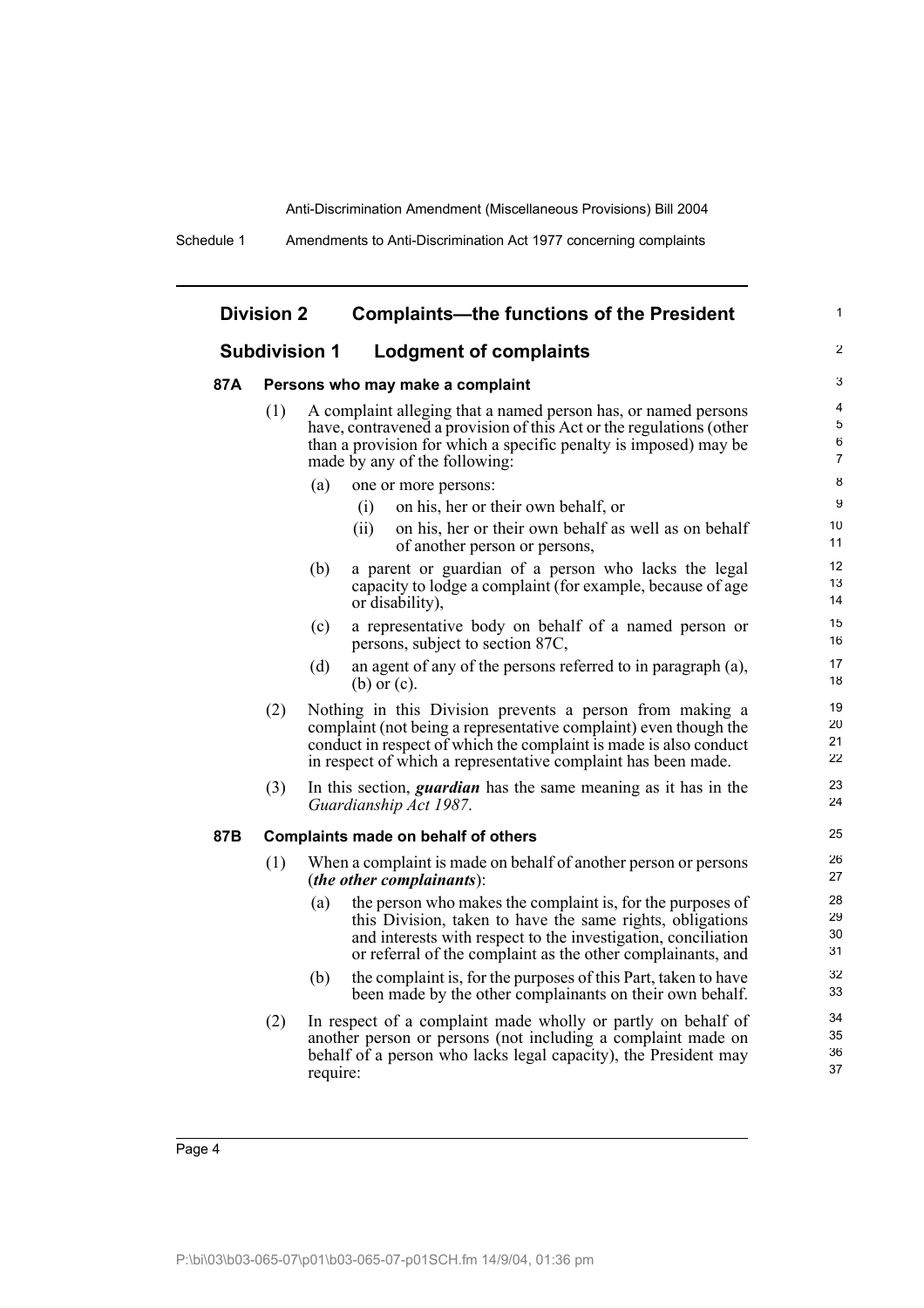Amendments to Anti-Discrimination Act 1977 concerning complaints Schedule 1

|     |     | (a)      | the person or persons on whose behalf the complaint is<br>made to show that the complaint has been made with his,<br>her or their consent, or                                                                                                                                                                                                                                                                                                                                          | 1<br>2<br>3                          |
|-----|-----|----------|----------------------------------------------------------------------------------------------------------------------------------------------------------------------------------------------------------------------------------------------------------------------------------------------------------------------------------------------------------------------------------------------------------------------------------------------------------------------------------------|--------------------------------------|
|     |     | (b)      | the person or persons making the complaint to prove that<br>he, she or they have authority to act at all times in the<br>complaint handling process,                                                                                                                                                                                                                                                                                                                                   | 4<br>5<br>6                          |
|     |     | or both. |                                                                                                                                                                                                                                                                                                                                                                                                                                                                                        | 7                                    |
|     | (3) |          | In respect of a complaint made wholly or partly on behalf of<br>another person or persons (including a complaint made on behalf<br>of a person who lacks legal capacity), if at any time the President<br>is not satisfied that the person who made the complaint is acting<br>in the best interests of the person or persons on whose behalf the<br>complaint was made or retains the confidence of that person or<br>those persons, the President may (without limiting section 92): | 8<br>9<br>10<br>11<br>12<br>13<br>14 |
|     |     | (a)      | appoint another person to act in that behalf, or                                                                                                                                                                                                                                                                                                                                                                                                                                       | 15                                   |
|     |     | (b)      | decline the complaint.                                                                                                                                                                                                                                                                                                                                                                                                                                                                 | 16                                   |
|     |     |          | The regulations may make provision for or with respect to<br>matters that may be taken into consideration by the President in<br>making a decision under this subsection.                                                                                                                                                                                                                                                                                                              | 17<br>18<br>19                       |
|     | (4) |          | On declining a complaint under subsection $(3)$ (b), the President<br>is to advise the complainant, by notice in writing, of:                                                                                                                                                                                                                                                                                                                                                          | 20<br>21                             |
|     |     | (a)      | the declining of the complaint, and                                                                                                                                                                                                                                                                                                                                                                                                                                                    | 22                                   |
|     |     | (b)      | the rights of the complainant under section 93A.                                                                                                                                                                                                                                                                                                                                                                                                                                       | 23                                   |
|     | (5) |          | This section does not apply to a complaint made by:                                                                                                                                                                                                                                                                                                                                                                                                                                    | 24                                   |
|     |     | (a)      | an agent, or                                                                                                                                                                                                                                                                                                                                                                                                                                                                           | 25                                   |
|     |     | (b)      | a representative body.                                                                                                                                                                                                                                                                                                                                                                                                                                                                 | 26                                   |
| 87C |     |          | <b>Complaints by representative bodies</b>                                                                                                                                                                                                                                                                                                                                                                                                                                             | 27                                   |
|     | (1) |          | Before a complaint can be made by a representative body as<br>referred to in section $87A(1)(c)$ , the representative body must<br>satisfy the President:                                                                                                                                                                                                                                                                                                                              | 28<br>29<br>30                       |
|     |     | (a)      | that each person on whose behalf the complaint is made<br>consents to the complaint being made by the body on his<br>or her behalf, and                                                                                                                                                                                                                                                                                                                                                | 31<br>32<br>33                       |
|     |     | (b)      | that the body has a sufficient interest in the complaint, that<br>is, that the conduct that constitutes the alleged<br>contravention is a matter of genuine concern to the body<br>because of the way conduct of that nature adversely<br>affects, or has the potential to adversely affect:<br>the interests of the body, or<br>(i)                                                                                                                                                   | 34<br>35<br>36<br>37<br>38<br>39     |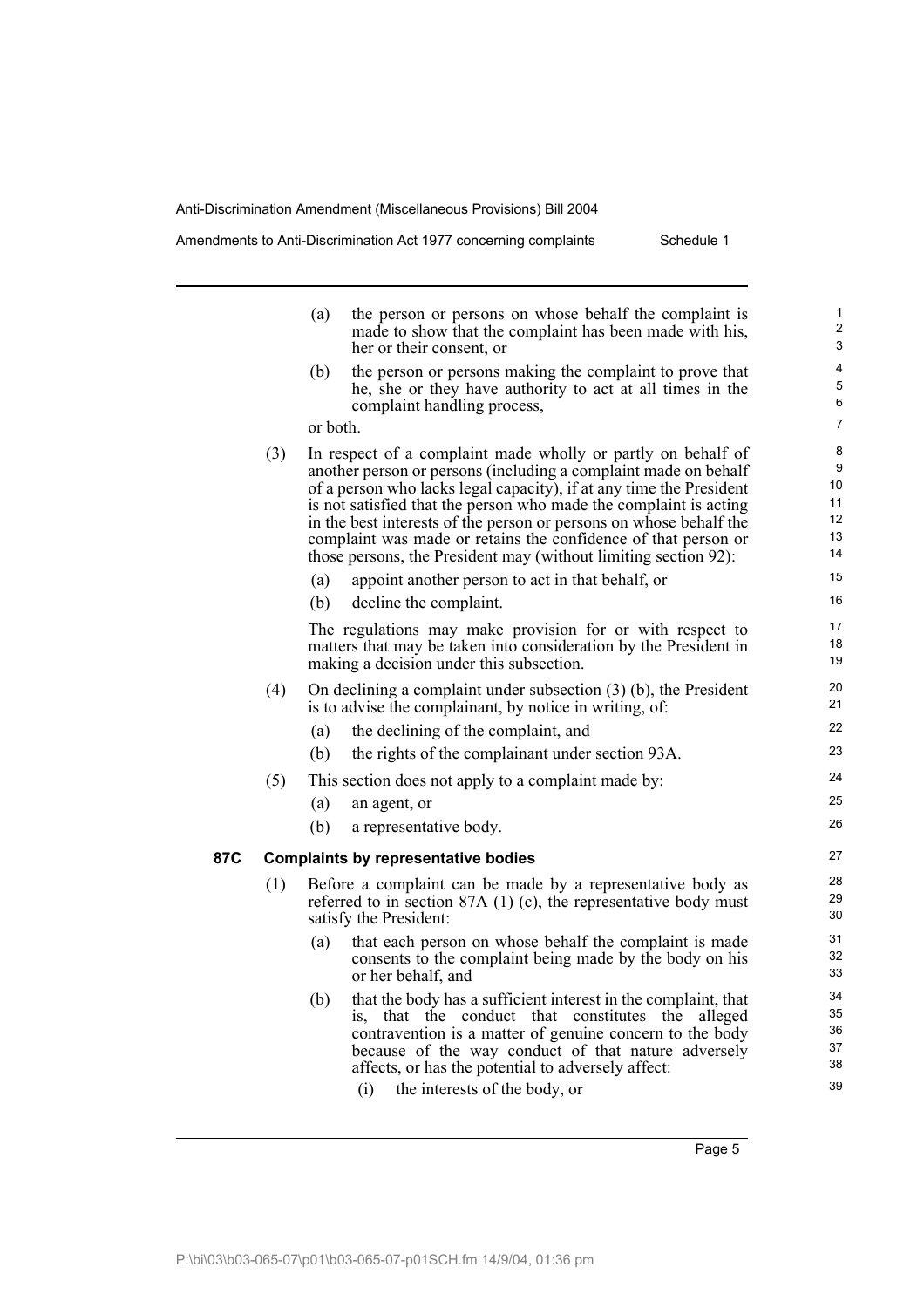|     | (ii)<br>the interests or welfare of the group of people it<br>represents or purports to represent.                                                                                                                                               | $\mathbf{1}$<br>$\overline{2}$         |
|-----|--------------------------------------------------------------------------------------------------------------------------------------------------------------------------------------------------------------------------------------------------|----------------------------------------|
|     | The President may require a representative body that has made a<br>(2)<br>complaint to nominate a person to appear for the representative<br>body in conciliation proceedings concerning the complaint<br>before the President.                  | 3<br>$\overline{4}$<br>$\sqrt{5}$<br>6 |
| 88  | <b>Vilification complaints</b>                                                                                                                                                                                                                   | $\overline{7}$                         |
|     | A vilification complaint cannot be made unless each person on<br>whose behalf the complaint is made:                                                                                                                                             | 8<br>9                                 |
|     | has the characteristic that was the ground for the conduct<br>(a)<br>that constitutes the alleged contravention, or                                                                                                                              | 10<br>11                               |
|     | claims to have that characteristic and there is no sufficient<br>(b)<br>reason to doubt that claim.                                                                                                                                              | 12<br>13                               |
| 88A | <b>Assistance by President in making complaints</b>                                                                                                                                                                                              | 14                                     |
|     | The President may assist a person to make a complaint.                                                                                                                                                                                           | 15                                     |
| 88B | Making of complaints in more than one jurisdiction                                                                                                                                                                                               | 16                                     |
|     | A person is not prevented from making a complaint under this<br>Division only because the person has made a complaint or taken<br>proceedings in relation to the same facts in another jurisdiction,<br>whether in New South Wales or elsewhere. | 17<br>18<br>19<br>20                   |
| 88C | Withdrawal of consent for complaint                                                                                                                                                                                                              | 21                                     |
|     | If a complaint has been made on a person's behalf with the<br>(1)<br>person's consent, the person may withdraw the consent:                                                                                                                      | 22<br>23                               |
|     | by notice in writing to the President, at any time before the<br>(a)<br>complaint is declined, terminated or otherwise resolved by<br>the President, or referred to the Tribunal, or                                                             | 24<br>25<br>26                         |
|     | by notice in writing to the Tribunal, at any time before the<br>(b)<br>complaint is dismissed, or found to be substantiated, by the<br>Tribunal.                                                                                                 | 27<br>28<br>29                         |
|     | If a consent is withdrawn, the President or the Tribunal may make<br>(2)<br>such arrangements as the President or the Tribunal, as the case<br>requires, thinks appropriate for the further management of the<br>complaint.                      | 30<br>31<br>32<br>33                   |

Schedule 1 Amendments to Anti-Discrimination Act 1977 concerning complaints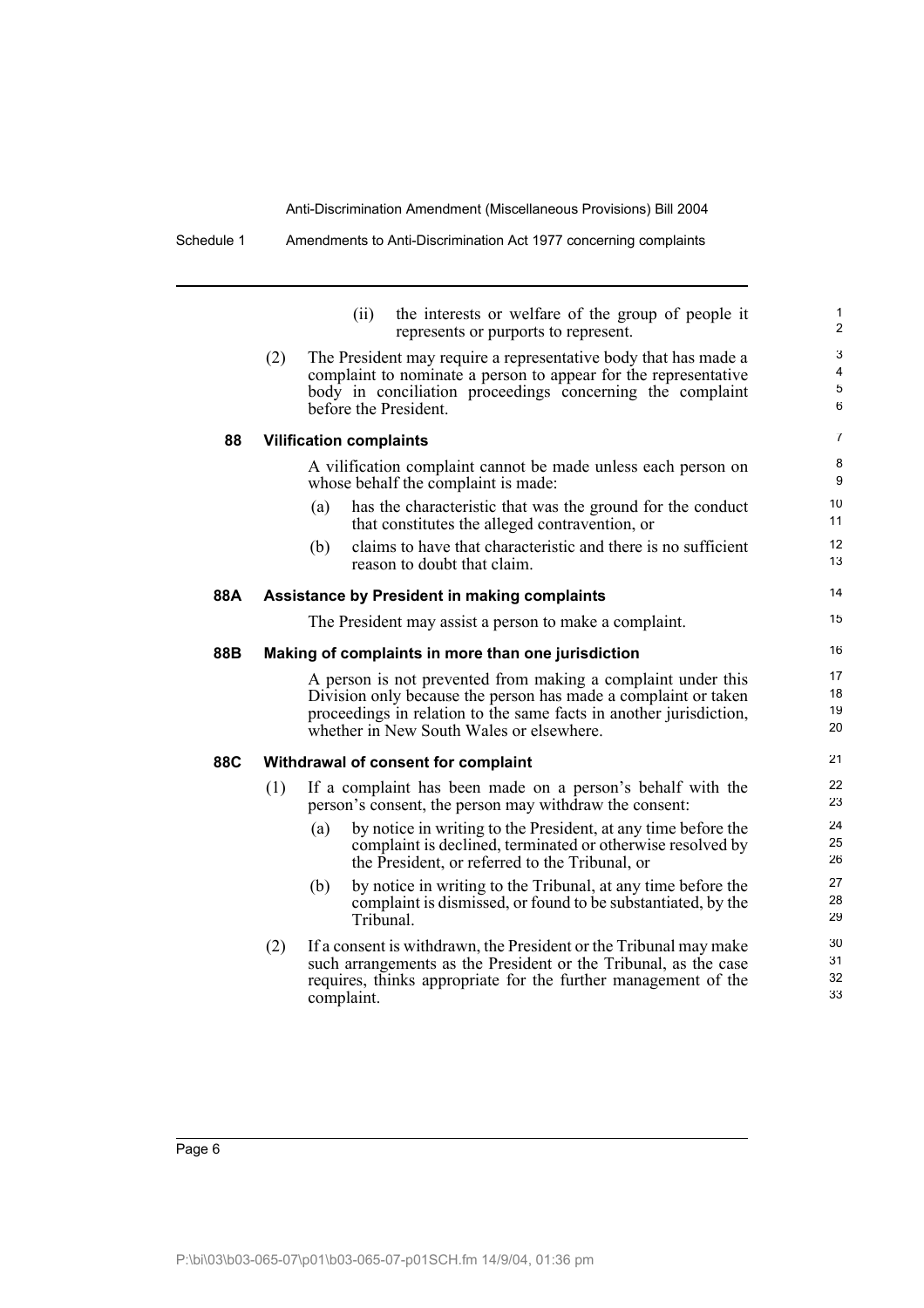Amendments to Anti-Discrimination Act 1977 concerning complaints Schedule 1

|     |     | <b>Subdivision 2</b><br><b>Making of complaints</b>                                                                                                                                                           | 1                    |
|-----|-----|---------------------------------------------------------------------------------------------------------------------------------------------------------------------------------------------------------------|----------------------|
| 89  |     | Form and content of complaints                                                                                                                                                                                | 2                    |
|     | (1) | A complaint is to be in writing but does not have to take any<br>particular form.                                                                                                                             | 3<br>4               |
|     | (2) | A complaint, as made, need not demonstrate a prima facie case.                                                                                                                                                | 5                    |
| 89A |     | <b>Making of complaint</b>                                                                                                                                                                                    | 6                    |
|     | (1) | A complaint is made by lodging it with the President.                                                                                                                                                         | $\overline{7}$       |
|     | (2) | A complaint may be lodged with the President:                                                                                                                                                                 | 8                    |
|     |     | by delivery by post or hand to an office of the Board, or<br>(a)                                                                                                                                              | 9                    |
|     |     | by facsimile to an office of the Board, or<br>(b)                                                                                                                                                             | 10                   |
|     |     | (c)<br>by such other means as may be prescribed by the<br>regulations.                                                                                                                                        | 11<br>12             |
| 89B |     | Acceptance or declining of complaints by the President                                                                                                                                                        | 13                   |
|     | (1) | The President is to determine whether or not a complaint made to<br>the President is to be accepted or declined, in whole or in part.                                                                         | 14<br>15             |
|     | (2) | The President may decline a complaint if:                                                                                                                                                                     | 16                   |
|     |     | no part of the conduct complained of could amount to a<br>(a)<br>contravention of a provision of this Act or the regulations,<br>or                                                                           | 17<br>18<br>19       |
|     |     | the whole or part of the conduct complained of occurred<br>(b)<br>more than 12 months before the making of the complaint,<br><sub>or</sub>                                                                    | 20<br>21<br>22       |
|     |     | conduct complained of could<br>(c)<br>the<br>amount<br>to<br>a<br>contravention of a provision of this Act (not including<br>section 20D, 38T, 49ZTA or 49ZXC) for which a specific<br>penalty is imposed, or | 23<br>24<br>25<br>26 |
|     |     | in the case of a vilification complaint, it fails to satisfy the<br>(d)<br>requirements of section 88, or                                                                                                     | 27<br>28             |
|     |     | the President is not satisfied that the complaint was made<br>(e)<br>by or on behalf of the complainant named in the complaint.                                                                               | 29<br>30             |
|     | (3) | The President is to give notice of a decision to accept or decline<br>a complaint to:                                                                                                                         | 31<br>32             |
|     |     | (a)<br>the person who made the complaint, and                                                                                                                                                                 | 33                   |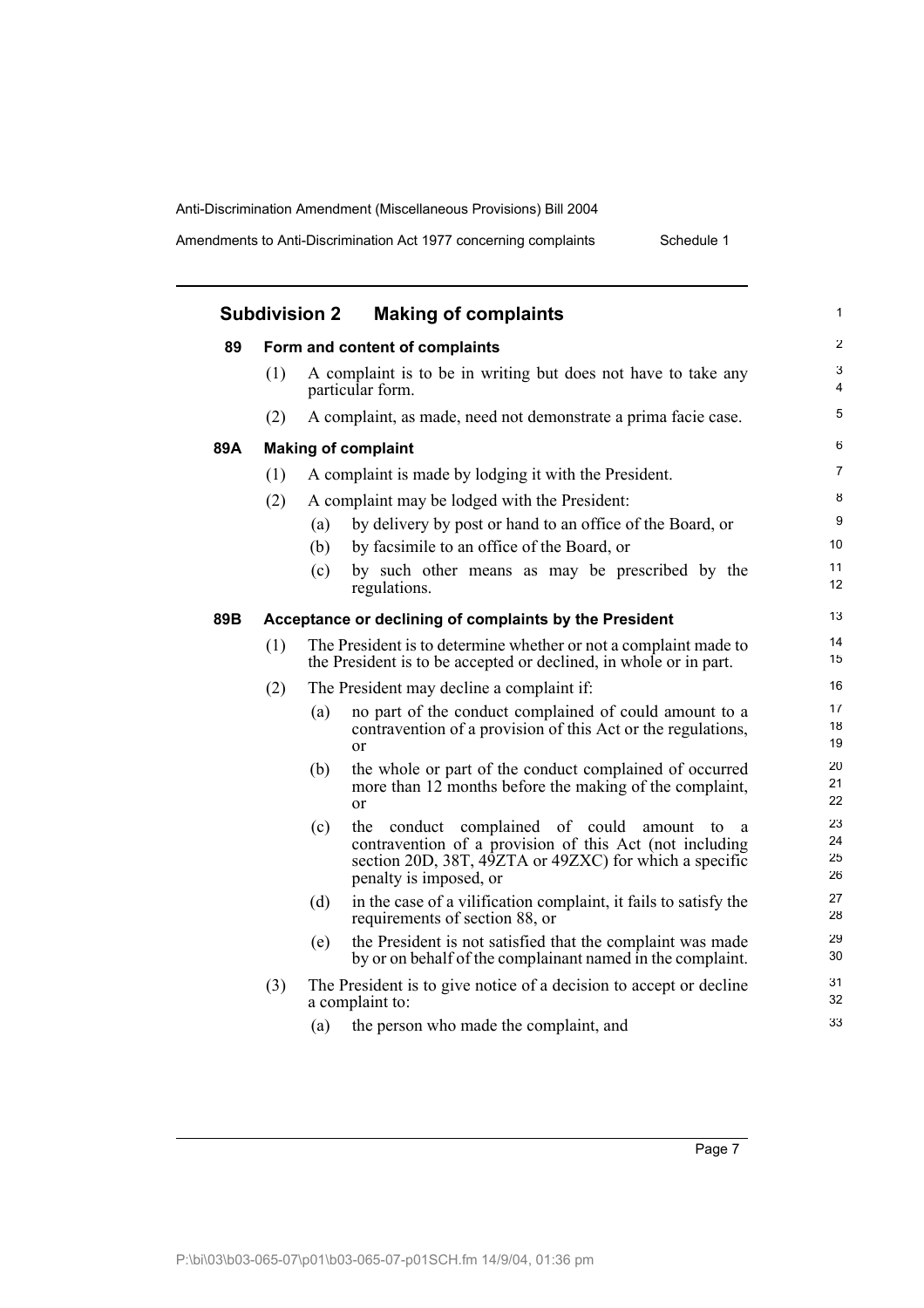|     |     | if the respondent has been given notice of the complaint,<br>(b)<br>the respondent,                                                                                                                                                                                                                      | 1<br>$\overline{c}$        |
|-----|-----|----------------------------------------------------------------------------------------------------------------------------------------------------------------------------------------------------------------------------------------------------------------------------------------------------------|----------------------------|
|     |     | so far as is reasonably practicable, within 28 days after the<br>decision is made.                                                                                                                                                                                                                       | 3<br>4                     |
|     | (4) | A decision under this section to decline a complaint in whole or<br>in part is not reviewable by the Tribunal.                                                                                                                                                                                           | 5<br>6                     |
|     |     | <b>Subdivision 3</b><br>Investigation and conciliation of<br>complaints                                                                                                                                                                                                                                  | $\overline{7}$<br>8        |
| 90  |     | <b>President to investigate complaints</b>                                                                                                                                                                                                                                                               | 9                          |
|     | (1) | The President is to investigate each complaint that the President<br>has accepted under section 89B.                                                                                                                                                                                                     | 10<br>11                   |
|     | (2) | The President may conduct a joint investigation into more than<br>one complaint.                                                                                                                                                                                                                         | 12<br>13                   |
|     | (3) | The President must give notice to the parties if a joint<br>investigation is undertaken.                                                                                                                                                                                                                 | 14<br>15                   |
| 90A |     | Investigation of vilification complaints                                                                                                                                                                                                                                                                 | 16                         |
|     | (1) | If a complaint to be investigated is a vilification complaint, or<br>alleges an offence under section 20D, 38T, 49ZTA or 49ZXC, the<br>President may, by notice in writing, require any person to<br>produce a copy or transcript of any broadcast the subject of the<br>complaint at a specified place. | 17<br>18<br>19<br>20<br>21 |
|     | (2) | A person must not fail to comply with the terms of a notice under<br>this section.                                                                                                                                                                                                                       | 22<br>23                   |
|     |     | Maximum penalty: 50 penalty units, in the case of a body<br>corporate, or 10 penalty units in any other case.                                                                                                                                                                                            | 24<br>25                   |
| 90B |     | <b>Supplying information and documents</b>                                                                                                                                                                                                                                                               | 26                         |
|     | (1) | The President may, by notice in writing, require a complainant or<br>a person against whom a complaint is made to provide:                                                                                                                                                                               | 27<br>28                   |
|     |     | (a)<br>information (orally or in writing), or                                                                                                                                                                                                                                                            | 29                         |
|     |     | (b)<br>documents,                                                                                                                                                                                                                                                                                        | 30                         |
|     |     | (such information or documents, or both, being referred to in this                                                                                                                                                                                                                                       | 31<br>32                   |
|     |     | section as <i>the relevant material</i> ) within 28 days after the date of<br>the notice or such other period as the President determines and<br>specifies when making the requirement.                                                                                                                  | 33<br>34                   |
|     |     |                                                                                                                                                                                                                                                                                                          |                            |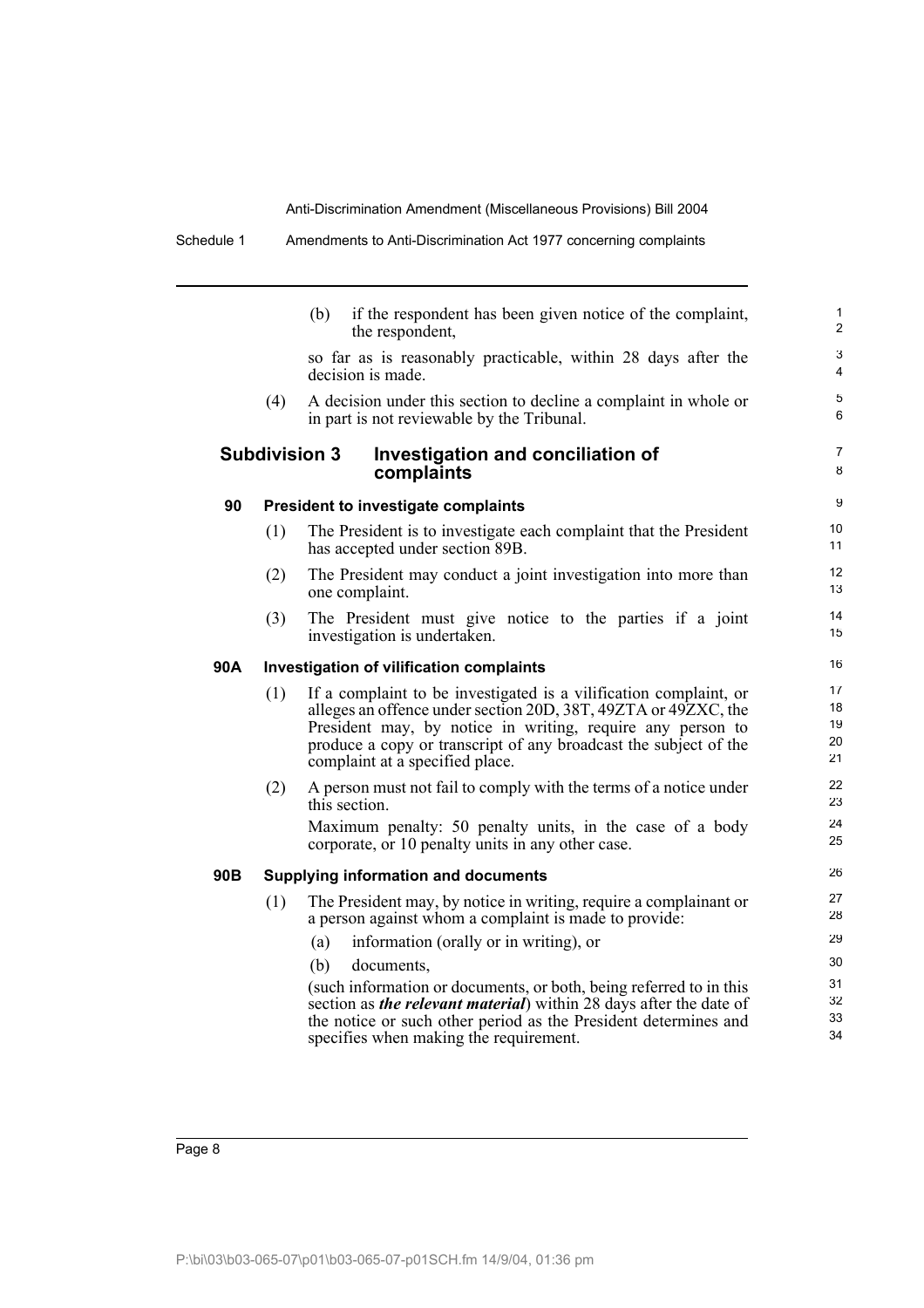Amendments to Anti-Discrimination Act 1977 concerning complaints Schedule 1

|     | (2) | A person of whom a requirement is made under subsection $(1)$ :                                                                                                                                                                                                                                |
|-----|-----|------------------------------------------------------------------------------------------------------------------------------------------------------------------------------------------------------------------------------------------------------------------------------------------------|
|     |     | must provide to the President any of the relevant material<br>(a)<br>that is in the person's possession, custody or control within<br>the period specified in the notice, unless the person has a<br>reasonable excuse for not doing so, and                                                   |
|     |     | (b)<br>must, if the person has a reasonable excuse for not<br>providing the relevant material, or any part of it, give<br>notice to the President of the excuse and of the relevant<br>material to which the excuse relates within the period<br>specified in the notice under subsection (1). |
|     |     | Maximum penalty: 50 penalty units, in the case of a body<br>corporate, or 10 penalty units in any other case.                                                                                                                                                                                  |
|     | (3) | The President may, by notice in writing, require a person other<br>than a person referred to in subsection $(1)$ to supply the relevant<br>material within 28 days after the date of the notice or such other<br>period as the President determines and specifies in the notice.               |
|     | (4) | A person who receives a notice under subsection $(3)$ :                                                                                                                                                                                                                                        |
|     |     | must provide to the President any of the relevant material<br>(a)<br>specified in the notice that is in the person's possession,<br>custody or control within the period specified in the notice,<br>unless the person has a reasonable excuse for not doing so,<br>and                        |
|     |     | (b)<br>must, if the person has a reasonable excuse for not<br>providing the relevant material, or any part of it, give<br>notice to the President of the excuse and of the relevant<br>material to which the excuse relates within the period<br>specified in the notice under subsection (3). |
|     |     | Maximum penalty: 50 penalty units, in the case of a body<br>corporate, or 10 penalty units in any other case.                                                                                                                                                                                  |
|     | (5) | If the relevant material is not provided or supplied under<br>subsection $(2)$ or $(4)$ , the President may refer the complaint to the<br>Tribunal.                                                                                                                                            |
| 90C |     | <b>Progress reports</b>                                                                                                                                                                                                                                                                        |
|     |     | The President must, as frequently as is reasonably convenient<br>and, in any event, at periods not exceeding 90 days, give notice<br>to the parties to the complaint of the steps taken for the purpose<br>of the investigation.                                                               |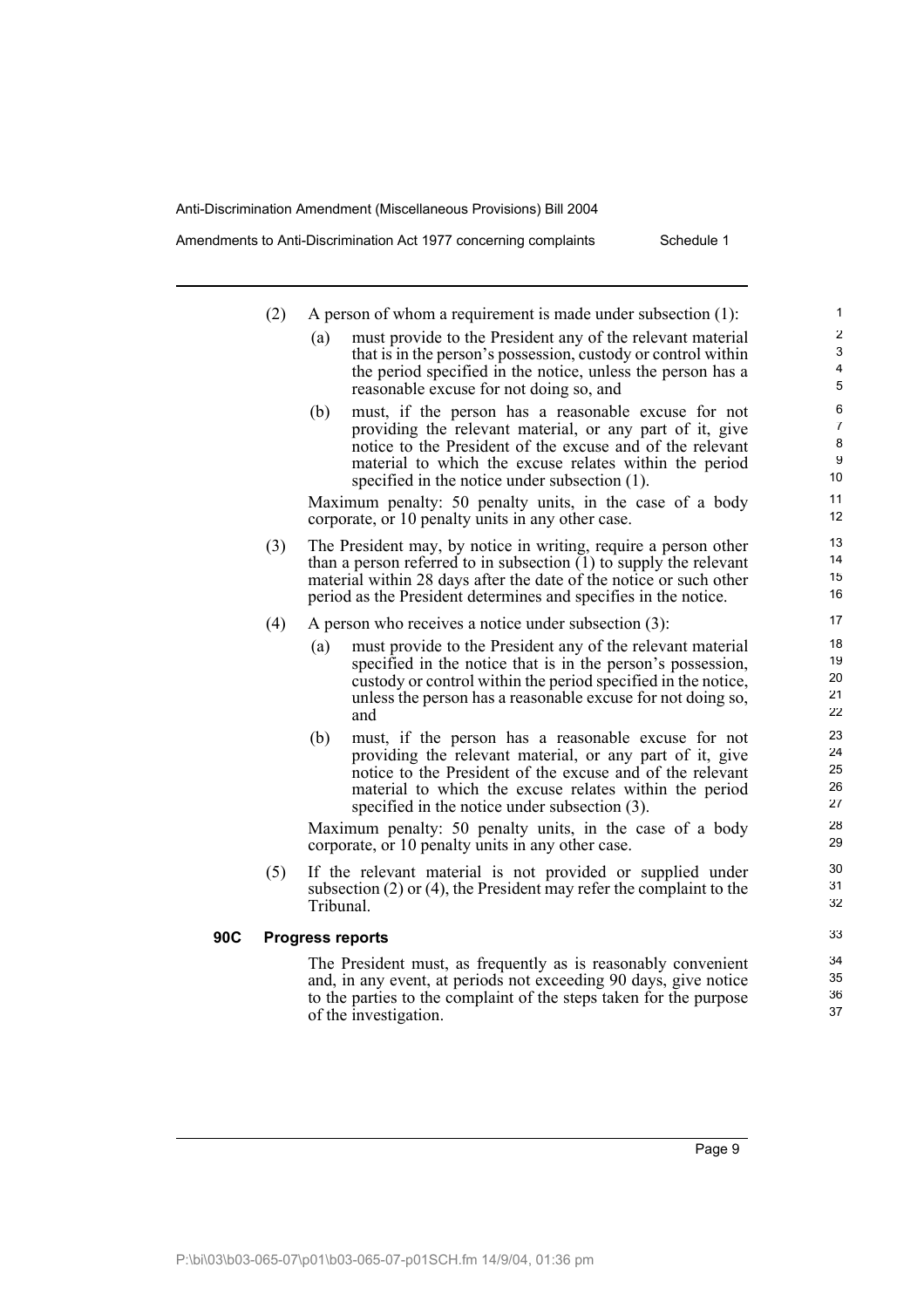Schedule 1 Amendments to Anti-Discrimination Act 1977 concerning complaints

| 91  |     | <b>Prosecution for serious vilification</b>                                                                                                                                                                                                                                                                                | $\mathbf{1}$               |
|-----|-----|----------------------------------------------------------------------------------------------------------------------------------------------------------------------------------------------------------------------------------------------------------------------------------------------------------------------------|----------------------------|
|     | (1) | The President:                                                                                                                                                                                                                                                                                                             | 2                          |
|     |     | after investigating a vilification complaint, and<br>(a)                                                                                                                                                                                                                                                                   | 3                          |
|     |     | (b)<br>before endeavouring to resolve the complaint by<br>conciliation,                                                                                                                                                                                                                                                    | 4<br>5                     |
|     |     | is to consider whether an offence may have been committed<br>under section 20D, 38T, 49ZTA or 49ZXC in respect of the<br>matter the subject of the complaint.                                                                                                                                                              | 6<br>$\overline{7}$<br>8   |
|     | (2) | If the President considers that an offence may have been so<br>committed, the President is to refer the complaint to the Attorney<br>General.                                                                                                                                                                              | 9<br>10<br>11              |
|     | (3) | The President may only make such a referral within 28 days after<br>receipt of the complaint.                                                                                                                                                                                                                              | 12<br>13                   |
|     | (4) | On making the referral, the President is to give notice in writing<br>to the complainant of:                                                                                                                                                                                                                               | 14<br>15                   |
|     |     | the making of the referral, and<br>(a)                                                                                                                                                                                                                                                                                     | 16                         |
|     |     | the rights of the complainant under section 93A.<br>(b)                                                                                                                                                                                                                                                                    | 17                         |
|     | (5) | The Tribunal may stay proceedings relating to the complaint until<br>the conclusion of proceedings for the alleged offence under<br>section 20D, 38T, 49ZTA or 49ZXC.                                                                                                                                                      | 18<br>19<br>20             |
| 91A |     | Resolution of complaint by conciliation                                                                                                                                                                                                                                                                                    | 21                         |
|     | (1) | If the President is of the opinion that a complaint, other than a<br>complaint that the President has declined under section 92, may<br>be resolved by conciliation, the President may, at his or her<br>discretion, at any stage after acceptance of the complaint<br>endeavour to resolve the complaint by conciliation. | 22<br>23<br>24<br>25<br>26 |
|     | (2) | The President may, by notice in writing, require the complainant<br>and the respondent, or either of them, to appear before the<br>President, either separately or together, for the purpose of<br>endeavouring to resolve the complaint by conciliation.                                                                  | 27<br>28<br>29<br>30       |
|     | (3) | A person must not fail to comply with the terms of a notice under<br>subsection $(2)$ .                                                                                                                                                                                                                                    | 31<br>32                   |
|     |     | Maximum penalty: 50 penalty units, in the case of a body<br>corporate, or 10 penalty units in any other case.                                                                                                                                                                                                              | 33<br>34                   |
|     | (4) | Evidence of anything said or done in the course of conciliation<br>proceedings under this section is not admissible in any<br>subsequent proceedings relating to the complaint.                                                                                                                                            | 35<br>36<br>37             |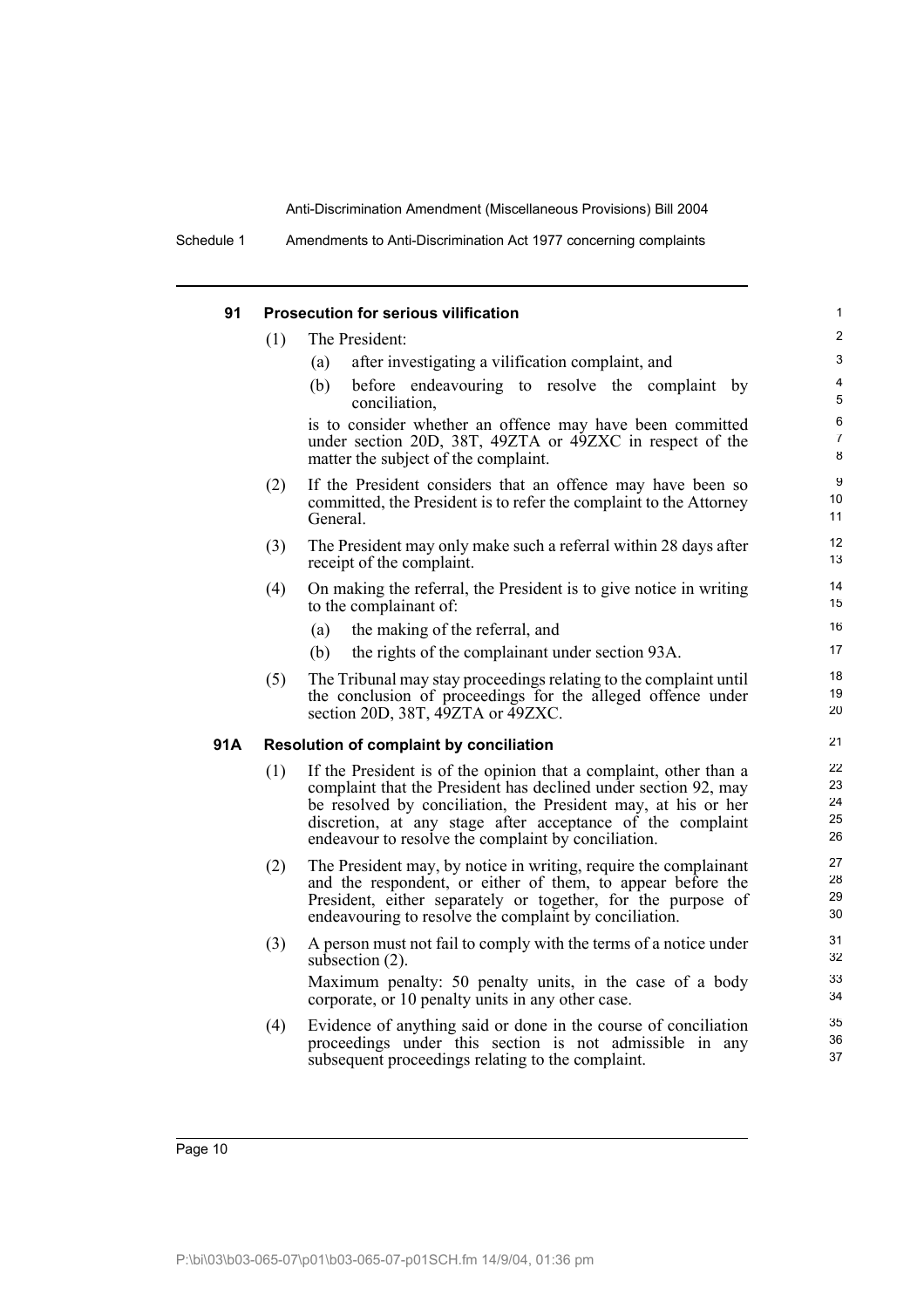Amendments to Anti-Discrimination Act 1977 concerning complaints Schedule 1

|     | (5) | A written record is to be prepared by the parties, and signed by or<br>on behalf of each of them, of any agreement reached, following<br>conciliation, with respect to the subject-matter of the complaint if<br>any party requests the making of such a record within 28 days<br>after the agreement is reached.                                                              | $\mathbf{1}$<br>2<br>3<br>4<br>5 |
|-----|-----|--------------------------------------------------------------------------------------------------------------------------------------------------------------------------------------------------------------------------------------------------------------------------------------------------------------------------------------------------------------------------------|----------------------------------|
|     | (6) | If a party to a recorded agreement is of the opinion that any other<br>party has not complied with the terms of the agreement, the party<br>may, not later than 6 months after the date of the agreement,<br>apply to the Tribunal to have the agreement registered.                                                                                                           | 6<br>7<br>8<br>9                 |
|     | (7) | The party making the application must serve a copy of the<br>application and the agreement on each other party.                                                                                                                                                                                                                                                                | 10<br>11                         |
|     | (8) | If the member of the Tribunal who hears the application is<br>satisfied that a party to the agreement has not complied with the<br>terms of the agreement, the member is to register those provisions<br>of the agreement (if any) that, in the exercise of the Tribunal's<br>jurisdiction, could have been the subject of an order in<br>proceedings relating to a complaint. | 12<br>13<br>14<br>15<br>16<br>17 |
|     | (9) | The provisions of an agreement that are registered in accordance<br>with this section are taken to be an order of the Tribunal and may<br>be enforced accordingly.                                                                                                                                                                                                             | 18<br>19<br>20                   |
| 91B |     | No right to representation                                                                                                                                                                                                                                                                                                                                                     | 21                               |
|     |     | A complainant or respondent in conciliation proceedings before<br>the President cannot be represented by any other person, except<br>by leave of the President.                                                                                                                                                                                                                | 22<br>23<br>24                   |
| 91C |     | <b>Amendment of complaint</b>                                                                                                                                                                                                                                                                                                                                                  | 25                               |
|     | (1) | If, at any time after a complaint is made and before the complaint<br>is declined, terminated or otherwise resolved by the President, or<br>referred to the Tribunal:                                                                                                                                                                                                          | 26<br>27<br>28                   |
|     |     | the person making the complaint seeks to amend the<br>(a)<br>complaint, or                                                                                                                                                                                                                                                                                                     | 29<br>30                         |
|     |     | the President becomes aware of information that could<br>(b)<br>conveniently be dealt with as part of the complaint,                                                                                                                                                                                                                                                           | 31<br>32                         |
|     |     | the person making the complaint is to be offered the opportunity<br>to amend the complaint.                                                                                                                                                                                                                                                                                    | 33<br>34                         |
|     | (2) | An amendment may be made in writing but, if further written<br>material is already in the possession of the President or the Board,<br>the President may treat the written material as if it formed part of<br>the complaint.                                                                                                                                                  | 35<br>36<br>37<br>38             |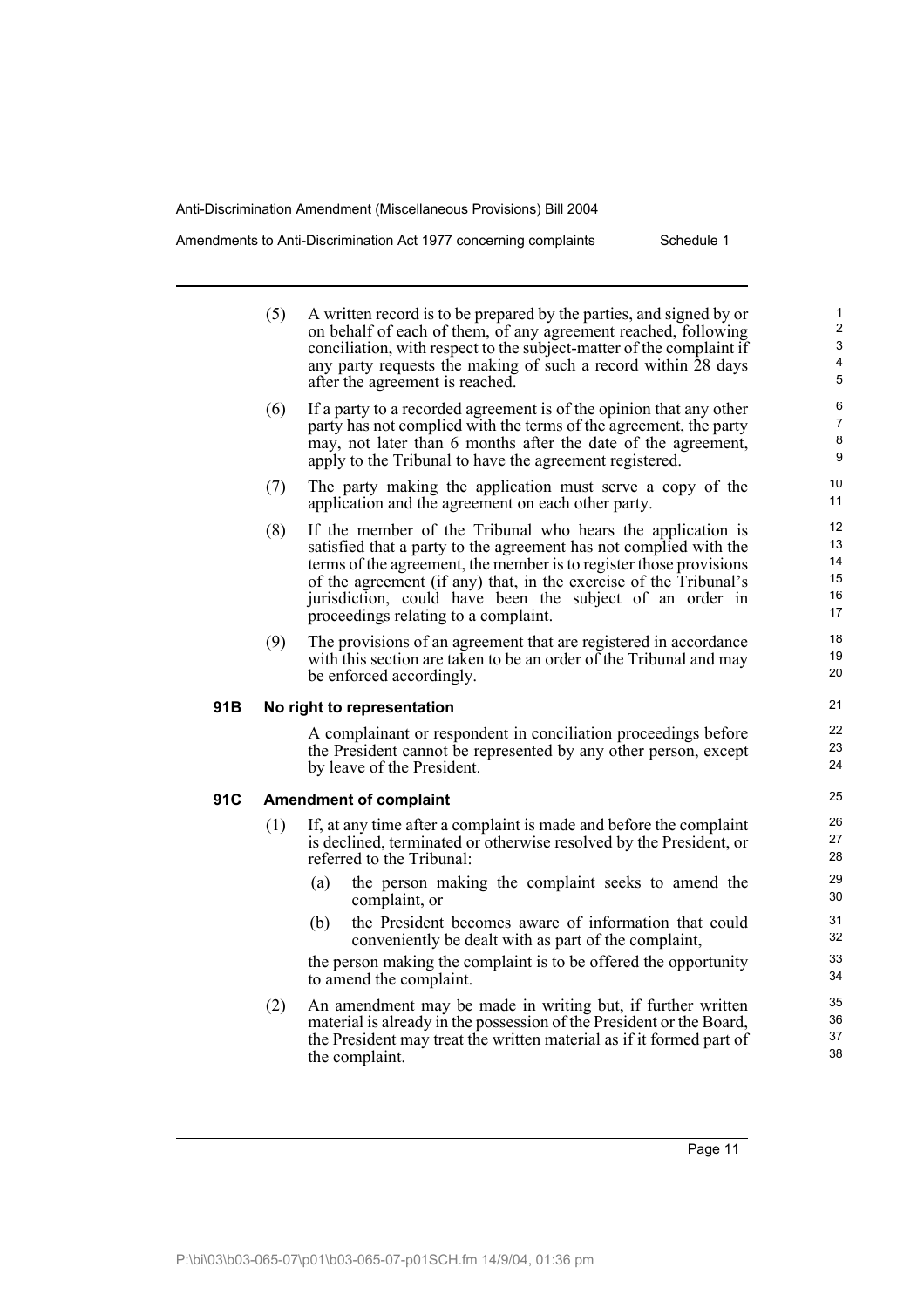Schedule 1 Amendments to Anti-Discrimination Act 1977 concerning complaints

|    | (3) | If a complaint is amended at any time, the respondent must be<br>informed in writing by the President of the substance of the<br>amendment and, if the effect of the amendment is to cause the<br>complaint to be made against further or other persons, they must<br>be informed in writing of the complaint as amended. | 1<br>2<br>$\mathbf 3$<br>4<br>5 |
|----|-----|---------------------------------------------------------------------------------------------------------------------------------------------------------------------------------------------------------------------------------------------------------------------------------------------------------------------------|---------------------------------|
|    | (4) | Section 89B applies to the amendment of a complaint in the same<br>way as it applies to the making of a complaint.                                                                                                                                                                                                        | 6<br>$\overline{7}$             |
|    |     | <b>Subdivision 4</b><br>Declining of complaints during<br>investigation                                                                                                                                                                                                                                                   | 8<br>9                          |
| 92 |     | President may decline complaint during investigation                                                                                                                                                                                                                                                                      | 10                              |
|    | (1) | If at any stage of the President's investigation of a complaint:                                                                                                                                                                                                                                                          | 11                              |
|    |     | the President is satisfied that:<br>(a)                                                                                                                                                                                                                                                                                   | 12                              |
|    |     | (i)<br>the complaint, or part of the complaint, is frivolous,<br>vexatious, misconceived or lacking in substance, or                                                                                                                                                                                                      | 13<br>14                        |
|    |     | the conduct alleged, or part of the conduct alleged,<br>(ii)<br>if proven, would not disclose the contravention of a<br>provision of this Act or the regulations, or                                                                                                                                                      | 15<br>16<br>17                  |
|    |     | the nature of the conduct alleged is such that further<br>(iii)<br>action by the President in relation to the complaint,<br>or any part of the complaint, is not warranted, or                                                                                                                                            | 18<br>19<br>20                  |
|    |     | (iv)<br>another more appropriate remedy has been, is being,<br>or should be, pursued in relation to the complaint or<br>part of the complaint, or                                                                                                                                                                         | 21<br>22<br>23                  |
|    |     | the subject-matter of the complaint has been, is<br>(v)<br>being, or should be, dealt with by another person or<br>body, or                                                                                                                                                                                               | 24<br>25<br>26                  |
|    |     | (vi)<br>the respondent has taken appropriate steps to<br>remedy or redress the conduct, or part of the<br>conduct, complained of, or                                                                                                                                                                                      | 27<br>28<br>29                  |
|    |     | (vii)<br>it is not in the public interest to take any further<br>action in respect of the complaint or any part of the<br>complaint, or                                                                                                                                                                                   | 30<br>31<br>32                  |
|    |     | the President is satisfied that for any other reason no<br>(b)<br>further action should be taken in respect of the complaint,<br>or part of the complaint,                                                                                                                                                                | 33<br>34<br>35                  |
|    |     | the President may, by notice in writing addressed to the<br>complainant, decline the complaint or part of the complaint.                                                                                                                                                                                                  | 36<br>37                        |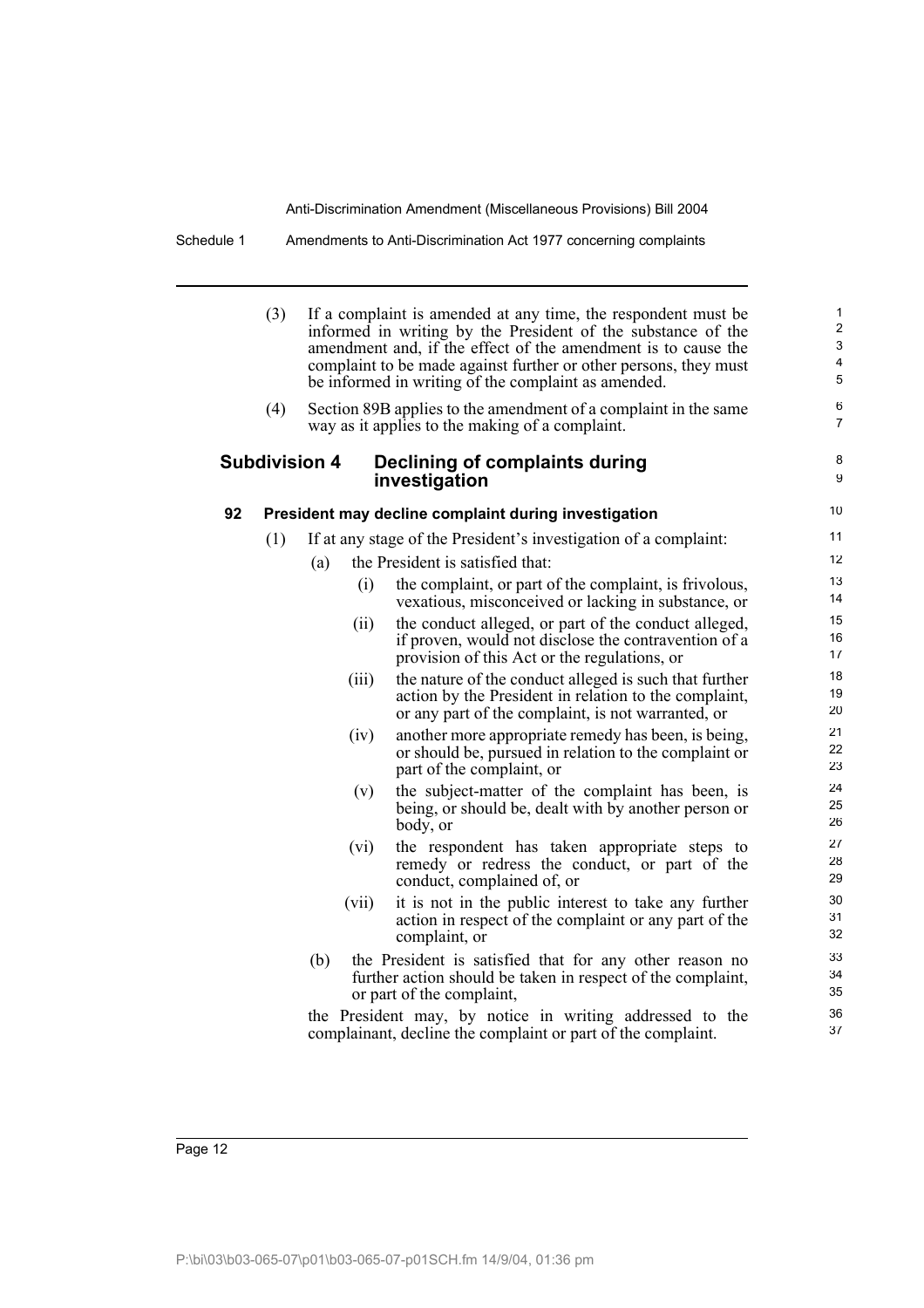Amendments to Anti-Discrimination Act 1977 concerning complaints Schedule 1

- (2) The President, in a notice under this section, is to advise the complainant of:
	- (a) the reason for declining the complaint or part of the complaint, and
	- (b) the rights of the complainant under sections 93A and 96.

#### **Subdivision 5 Termination of complaints**

#### **92A Settlement or resolution of complaint**

- (1) If at any stage of the President's investigation of a complaint the President is satisfied that the complaint, or part of the complaint, has been settled or resolved by agreement between the parties, the President may terminate the complaint, or part of the complaint.
- (2) If the President terminates a complaint, or part of a complaint, under this section, the complainant has no right under section 93A to require the President to refer the complaint, or part of the complaint, to the Tribunal.

#### **92B Withdrawal of complaint**

- (1) A person who has made a complaint, other than a representative complaint, may at any time, by notice in writing lodged with the President, withdraw the complaint.
- (2) If the President receives a notice under subsection (1) signed by or on behalf of the complainant or, if more than one, all the complainants, the President is to terminate the complaint.
- (3) If the President receives a notice under subsection (1) signed by or on behalf of some, but not all, of the complainants, the President is to treat the notice as an amendment removing the names of those persons as complainants from the complaint.
- (4) The President is to give notice in writing of any decision by the President under this section to the complainant and respondent and to each person on whose behalf the complaint was made.
- (5) The President is not required to give a respondent notice of the President's decision to terminate a complaint if the President had not given notice to the respondent that the complaint had been made.

#### **92C Abandonment of complaint**

- (1) If a complainant has:
	- (a) failed to respond to a request for documents or information, or

Page 13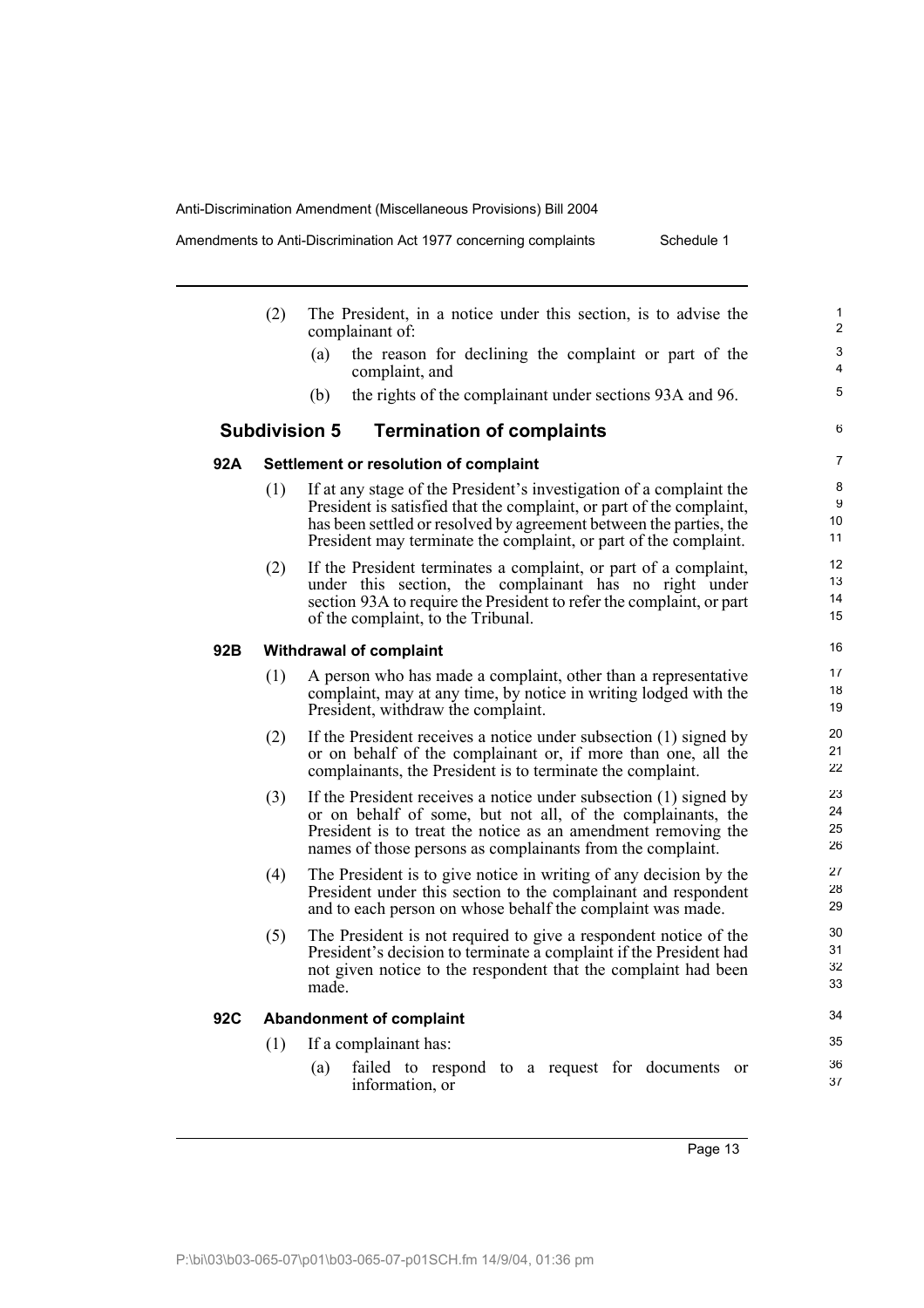|     |     | (b)<br>failed to give notice to the President of an address (or new<br>address) at which he or she may be contacted,                     | $\mathbf{1}$<br>$\overline{2}$ |
|-----|-----|------------------------------------------------------------------------------------------------------------------------------------------|--------------------------------|
|     |     | the President may serve a notice on the complainant at his or her                                                                        | 3                              |
|     |     | address last known to the President stating that, if a response is                                                                       | $\overline{4}$                 |
|     |     | not received within 28 days, the complaint will be taken to be<br>abandoned and the President will terminate the complaint.              | 5<br>6                         |
|     |     |                                                                                                                                          | $\overline{7}$                 |
|     | (2) | If a complaint is taken to have been abandoned under this section,<br>it may be revived if, within 12 months after the end of the 28-day | 8                              |
|     |     | period referred to in subsection $(1)$ , the complainant satisfies the                                                                   | 9                              |
|     |     | President that:                                                                                                                          | 10                             |
|     |     | (a)<br>he or she wishes to pursue the complaint, and                                                                                     | 11                             |
|     |     | the failure relied on for the purpose of subsection (1) did<br>(b)                                                                       | 12                             |
|     |     | not take place or ought reasonably to be excused, and                                                                                    | 13                             |
|     |     | no undue prejudice would be caused to the respondent by<br>(c)                                                                           | 14                             |
|     |     | reviving the complaint.                                                                                                                  | 15                             |
| 93  |     | Death of complainant or respondent does not terminate complaint                                                                          | 16                             |
|     | (1) | If a complainant dies before his or her complaint is finally                                                                             | 17                             |
|     |     | determined, the complaint survives and the legal personal                                                                                | 18                             |
|     |     | representative of the complainant:                                                                                                       | 19                             |
|     |     | may continue the carriage of the complaint, including any<br>(a)                                                                         | 20<br>21                       |
|     |     | referral, review or appeal, and                                                                                                          | 22                             |
|     |     | the estate of the complainant is entitled to the benefit of<br>(b)<br>any monetary sum ordered to be paid by the respondent in           | 23                             |
|     |     | respect of the complaint.                                                                                                                | 24                             |
|     | (2) | If a respondent dies before any complaint against him or her is                                                                          | 25                             |
|     |     | finally determined, the complainant may continue to pursue the                                                                           | 26                             |
|     |     | complaint (including any referral, review or appeal) and any                                                                             | 27                             |
|     |     | monetary sum ordered to be paid in respect of the complaint is                                                                           | 28<br>29                       |
|     |     | payable from the estate of the respondent.                                                                                               |                                |
|     |     | <b>Subdivision 6</b><br><b>Referral of complaints to Tribunal</b>                                                                        | 30                             |
| 93A |     | Referral of complaints to Tribunal at requirement of complainant                                                                         | 31                             |
|     | (1) | If the President has given a complainant a notice under section                                                                          | 32                             |
|     |     | 87B (4), 91 (4) or 92, the complainant may, within 21 days after                                                                         | 33                             |
|     |     | the date on which the notice was given, require the President, by                                                                        | 34                             |
|     |     | notice in writing, to refer the complaint to the Tribunal.                                                                               | 35                             |
|     | (2) | On receipt of a notice under subsection $(1)$ from the complainant,                                                                      | 36                             |
|     |     | the President is to refer the complaint to the Tribunal.                                                                                 | 37                             |
|     |     |                                                                                                                                          |                                |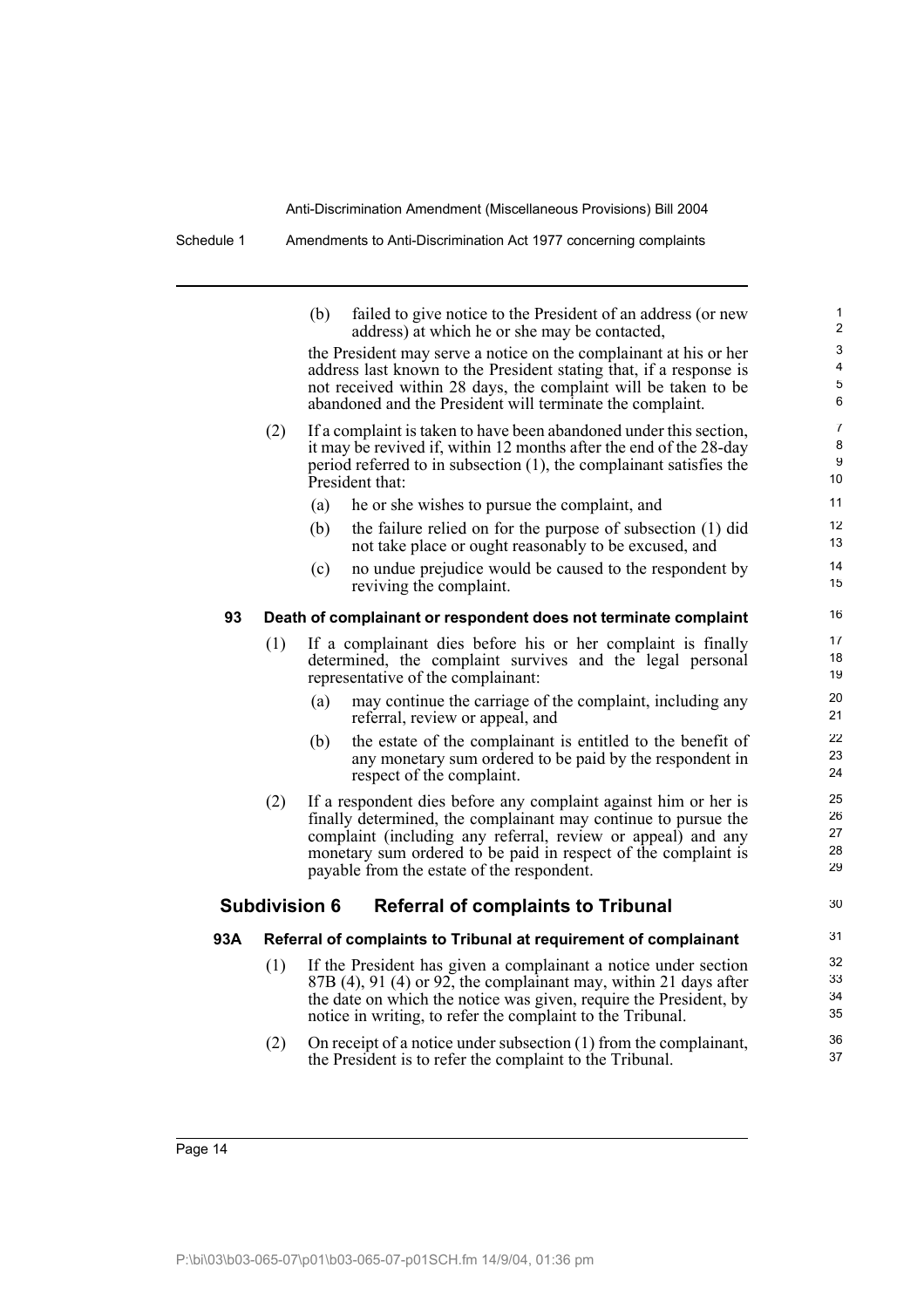Amendments to Anti-Discrimination Act 1977 concerning complaints Schedule 1

| 93B |     | Referral of unresolved complaints to Tribunal after 18 months                                                                                                                                                                                                                            | 1                          |
|-----|-----|------------------------------------------------------------------------------------------------------------------------------------------------------------------------------------------------------------------------------------------------------------------------------------------|----------------------------|
|     | (1) | If a complaint has not been declined, terminated or otherwise<br>resolved within 18 months after the date on which it was made, a<br>party to the complaint may request the President by notice in<br>writing to refer the complaint to the Tribunal.                                    | 2<br>3<br>4<br>5           |
|     | (2) | On receipt of the notice, the President must give notice in writing<br>to all the other parties to the complaint of the request.                                                                                                                                                         | 6<br>$\overline{7}$        |
|     | (3) | If, within 28 days after the President gives notice to all the other<br>parties, no party has objected to referral of the complaint, the<br>President is to refer the complaint to the Tribunal.                                                                                         | 8<br>9<br>10               |
|     | (4) | If the complainant objects to the referral of the complaint, the<br>President must not refer the complaint to the Tribunal, but may,<br>if satisfied that there is no reasonable prospect of a conciliated<br>agreement, terminate the complaint.                                        | 11<br>12<br>13<br>14       |
|     | (5) | If the respondent objects to the referral of the complaint, the<br>President is to refer the complaint to the Tribunal, unless satisfied<br>that there are reasonable prospects of a conciliated agreement.                                                                              | 15<br>16<br>17             |
| 93C |     | Other referral of complaints to Tribunal                                                                                                                                                                                                                                                 | 18                         |
|     |     | If the President:                                                                                                                                                                                                                                                                        | 19                         |
|     |     | is of the opinion that a complaint cannot be resolved by<br>(a)<br>conciliation, or                                                                                                                                                                                                      | 20<br>21                   |
|     |     | (b)<br>has endeavoured to resolve a complaint by conciliation but<br>has not been successful in his or her endeavours, or                                                                                                                                                                | 22<br>23                   |
|     |     | is of the opinion that the nature of a complaint is such that<br>(c)<br>it should be referred to the Tribunal, or                                                                                                                                                                        | 24<br>25                   |
|     |     | is satisfied that all parties wish the complaint to be referred<br>(d)<br>to the Tribunal and that it is appropriate in the<br>circumstances to do so,                                                                                                                                   | 26<br>27<br>28             |
|     |     | the President is to refer the complaint to the Tribunal.<br>Note. The President may also refer a complaint to the Tribunal under<br>section 90B (5).                                                                                                                                     | 29<br>30<br>31             |
| 94  |     | <b>Severing complaints</b>                                                                                                                                                                                                                                                               | 32                         |
|     |     | If there is more than one complainant or respondent to a<br>complaint, the President may, in dealing with the complaint<br>under section 93B or 93C, if the President thinks fit, treat the<br>complaint as a number of complaints by or against each such<br>complainant or respondent. | 33<br>34<br>35<br>36<br>37 |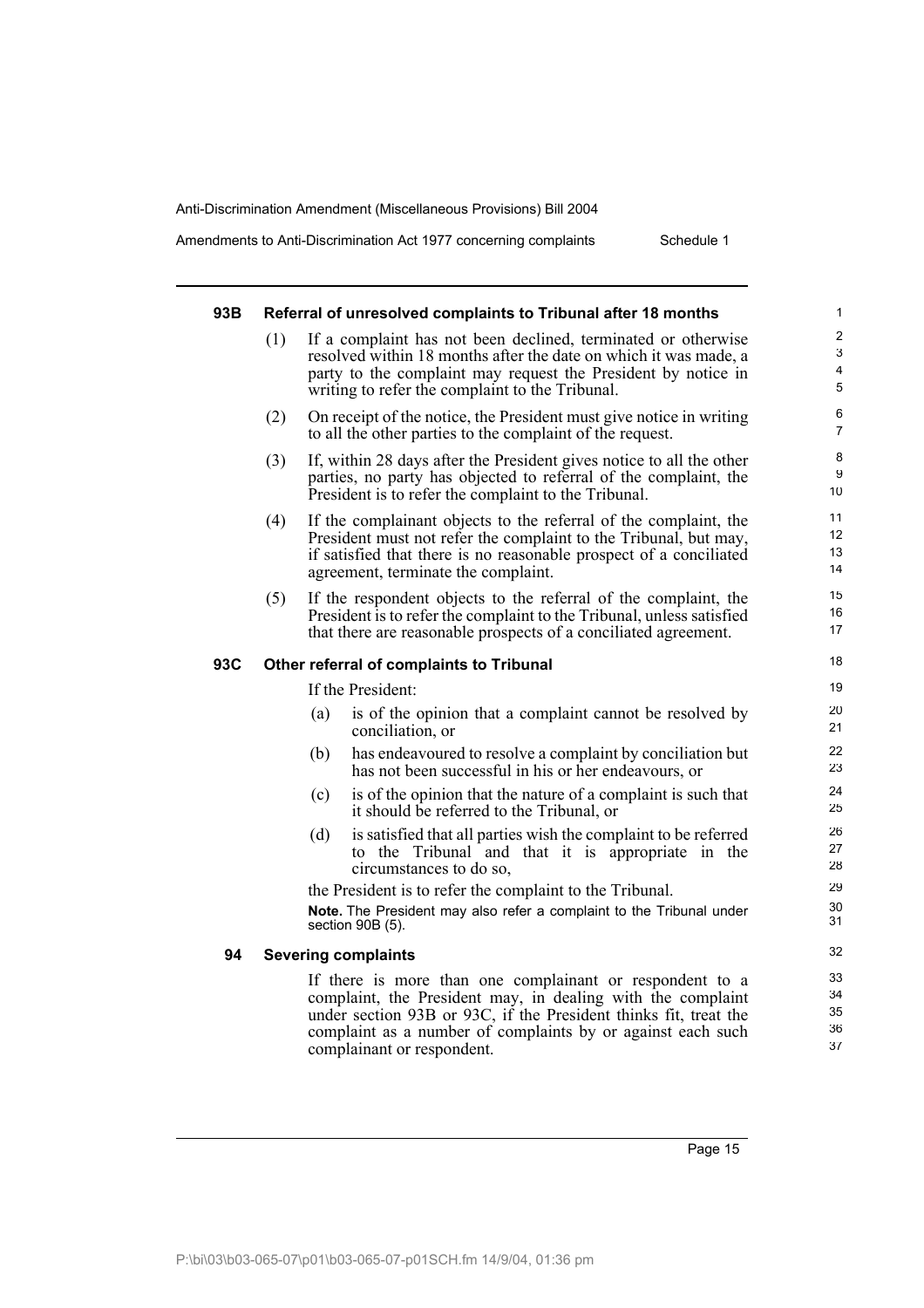| 94A |                   | Form of complaint to be referred to Tribunal                                                                                                                                                                                                                                                 |                   |
|-----|-------------------|----------------------------------------------------------------------------------------------------------------------------------------------------------------------------------------------------------------------------------------------------------------------------------------------|-------------------|
|     | (1)               | If a complaint is referred to the Tribunal under this Division, the<br>complaint is to comprise:                                                                                                                                                                                             | $\overline{2}$    |
|     |                   | the original complaint lodged with the President, and<br>(a)                                                                                                                                                                                                                                 |                   |
|     |                   | (b)<br>any amendment made pursuant to section 91C, and                                                                                                                                                                                                                                       | $\overline{5}$    |
|     |                   | any other documents or information obtained or recorded<br>(c)<br>by the President that, in the opinion of the President, help<br>to identify the subject-matter of the complaint or otherwise<br>contain an allegation of a contravention of a provision of<br>this Act or the regulations. | 6<br>8<br>9<br>10 |
|     | (2)               | A complaint that is referred to the Tribunal is to be accompanied<br>by a report relating to any investigation by the President of the<br>complaint.                                                                                                                                         | 11<br>12<br>13    |
|     |                   | <b>Subdivision 7</b><br><b>Miscellaneous</b>                                                                                                                                                                                                                                                 | 14                |
| 94B |                   | <b>Calculation of time</b>                                                                                                                                                                                                                                                                   | 15                |
|     |                   | If a notice under this Division is given by post, a period<br>calculated from the day on which the notice is given is taken to<br>run from, and includes, the fourth day after the notice was posted.                                                                                        | 16<br>17<br>18    |
| 94C |                   | <b>Delegation-officers of President</b>                                                                                                                                                                                                                                                      | 19                |
|     | (1)               | The President:                                                                                                                                                                                                                                                                               | 20                |
|     |                   | may designate a specified person or the holder of a<br>(a)<br>specified office for the purposes of this section, and                                                                                                                                                                         | 21<br>22          |
|     |                   | may delegate to such a person or office holder the exercise<br>(b)<br>of such of the President's functions (other than this power<br>of delegation) as may be specified in the delegation.                                                                                                   | 23<br>24<br>25    |
|     | (2)               | A person who is a delegate of the President under this section is<br>an officer of the President.                                                                                                                                                                                            | 26<br>27          |
|     | (3)               | Nothing in this section limits the application of section 49 of the<br>Interpretation Act 1987.                                                                                                                                                                                              | 28<br>29          |
|     | <b>Division 3</b> | <b>Complaints-the functions of the</b><br><b>Administrative Decisions Tribunal</b>                                                                                                                                                                                                           | 30<br>31          |
|     |                   | <b>Referral of complaints to Tribunal</b>                                                                                                                                                                                                                                                    | 32                |
| 95  |                   |                                                                                                                                                                                                                                                                                              |                   |
|     | (1)               | A complaint may be referred to the Tribunal by the President<br>under section 90B, 93A, 93B or 93C.                                                                                                                                                                                          | 33<br>34          |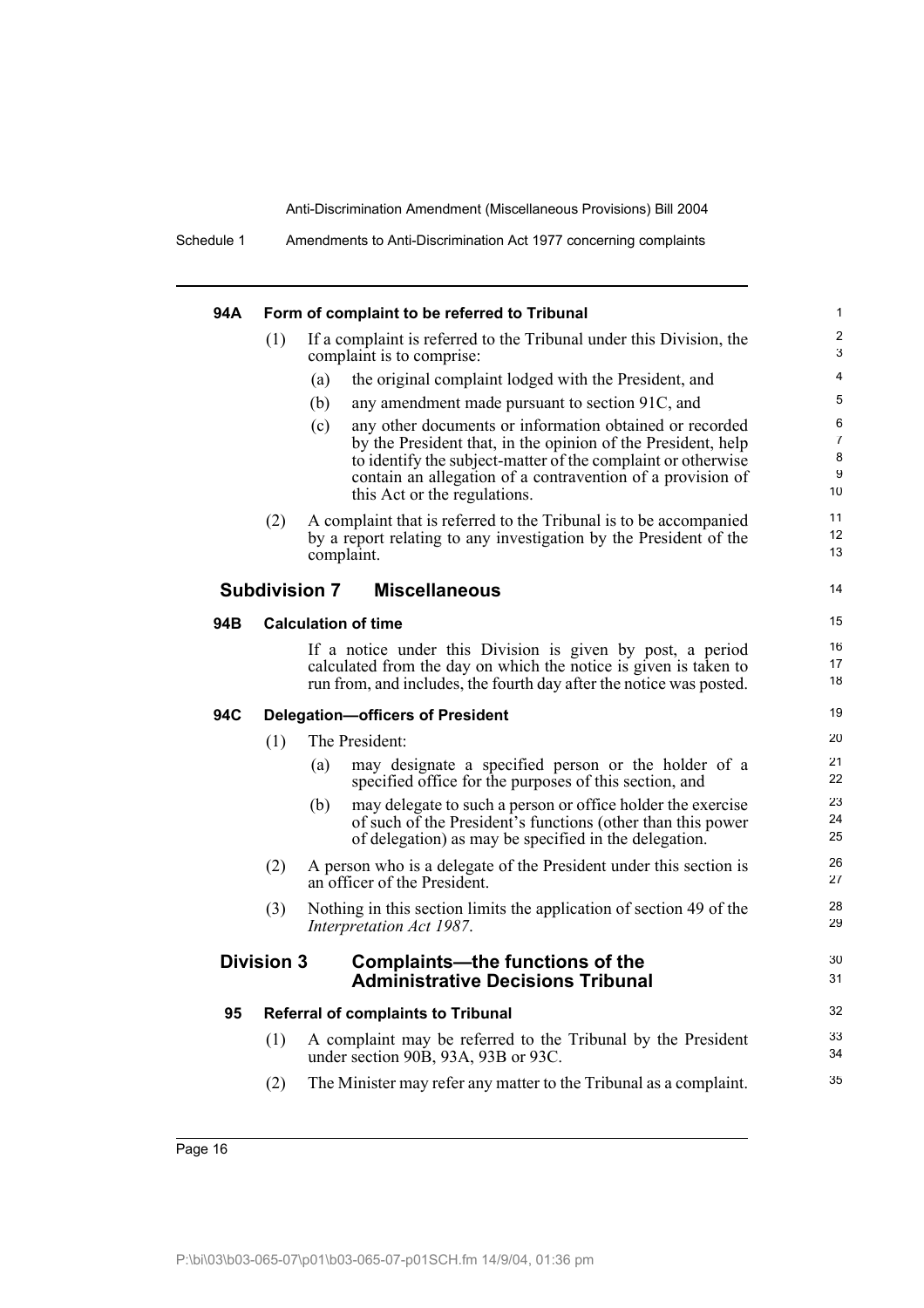Amendments to Anti-Discrimination Act 1977 concerning complaints Schedule 1

(3) For the purposes of the *Administrative Decisions Tribunal Act 1997*, the referral of a complaint to the Tribunal is taken to be an application for an original decision within the meaning of that Act.

#### **96 Leave of Tribunal required for inquiry into certain matters**

- (1) A complaint that is referred to the Tribunal on the requirement of a complainant under section 93A (1), but not including a complaint to which section 91 (2) applies, may not be the subject of proceedings before the Tribunal without the leave of the Tribunal.
- (2) An issue that is the subject of proceedings before the Industrial Relations Commission may not be the subject of proceedings relating to a complaint before the Tribunal without the leave of the Tribunal.
- (3) Subsection (2) does not affect the operation of section 73 (Procedure of the Tribunal generally) of the *Administrative Decisions Tribunal Act 1997* in relation to evidence given before, or findings made by, the Industrial Relations Commission.
- (4) A decision of the Tribunal under this section with respect to the granting of leave cannot be the subject of an appeal to an Appeal Panel of the Tribunal under Part 1 of Chapter 7 of the *Administrative Decisions Tribunal Act 1997*.

#### **97 Parties to proceedings before Tribunal**

- (1) Despite section 67 (1) of the *Administrative Decisions Tribunal Act 1997*, the parties to proceedings before the Tribunal relating to a complaint are:
	- (a) the complainant who, for the purposes of the *Administrative Decisions Tribunal Act 1997*, is taken to be the applicant, and
	- (b) the respondent, and
	- (c) any other person who has been made a party to the proceedings in accordance with section  $6\overline{7}$  (4) of the *Administrative Decisions Tribunal Act 1997*, and
	- (d) if the Attorney General intervenes in the proceedings under section 69 of the *Administrative Decisions Tribunal Act 1997*, the Attorney General.
- (2) The Tribunal may substitute a complainant or respondent if the Tribunal is of the opinion that the other parties to the proceedings will not be prejudiced by the substitution.

Page 17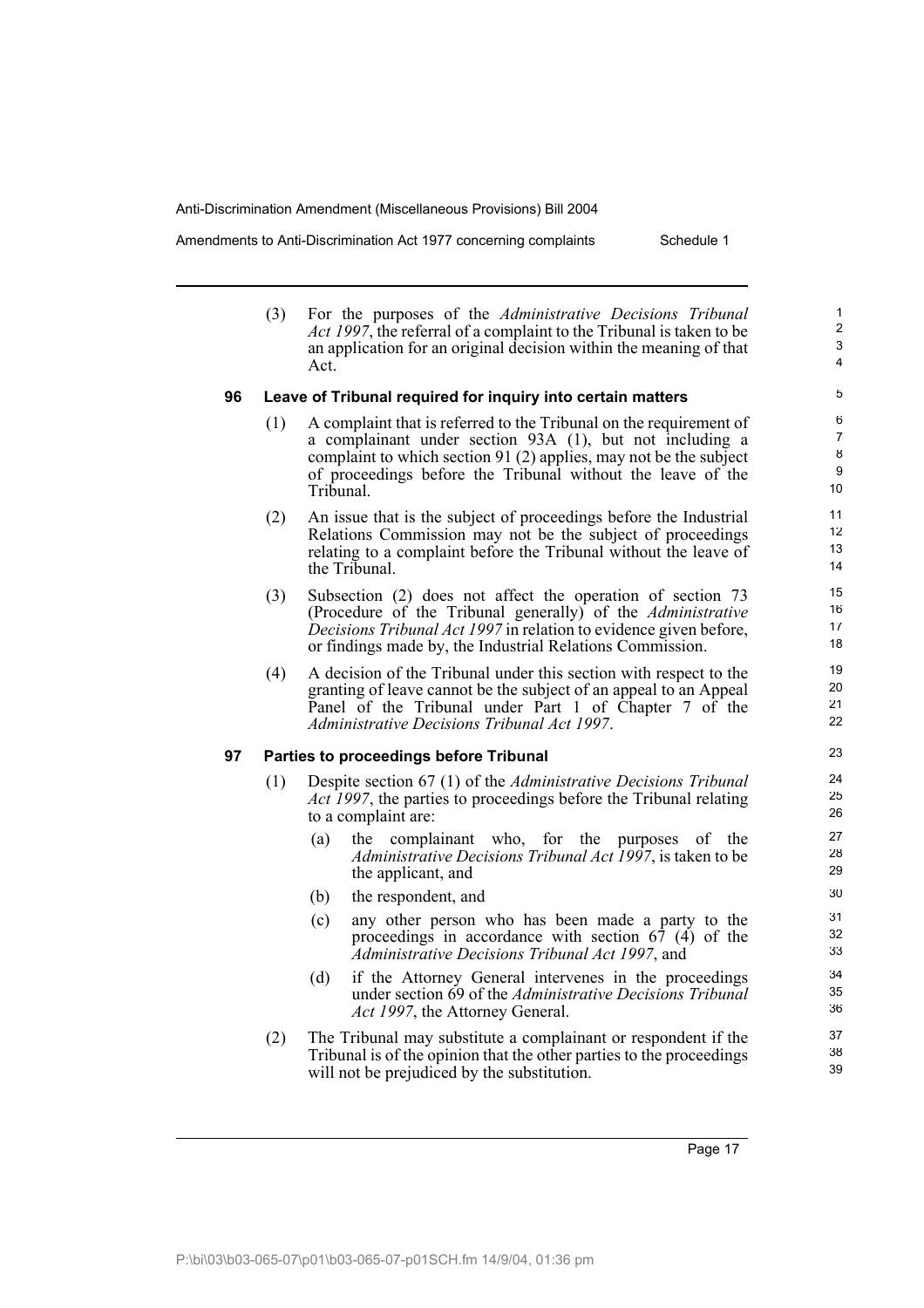Schedule 1 Amendments to Anti-Discrimination Act 1977 concerning complaints

|    | (3) | The Tribunal may remove or agree to the withdrawal of a<br>complainant from proceedings if the Tribunal is satisfied that the<br>complainant does not wish to proceed with the complaint.                                     | $\mathbf{1}$<br>$\overline{2}$<br>3 |
|----|-----|-------------------------------------------------------------------------------------------------------------------------------------------------------------------------------------------------------------------------------|-------------------------------------|
| 98 |     | Rights of appearance and representation                                                                                                                                                                                       | 4                                   |
|    | (1) | A party to proceedings before the Tribunal relating to a<br>complaint:                                                                                                                                                        | 5<br>6                              |
|    |     | is entitled to appear personally or, if the party is a<br>(a)<br>corporation, by a director, the secretary, or an agent of the<br>corporation, and                                                                            | $\overline{7}$<br>8<br>9            |
|    |     | (b)<br>if the party is not a corporation, may, by leave of the<br>Tribunal, be represented by an agent.                                                                                                                       | 10<br>11                            |
|    | (2) | In deciding whether to grant leave under subsection $(1)$ (b), the<br>Tribunal is to take the following matters into consideration:                                                                                           | 12<br>13                            |
|    |     | whether both parties intend, and are able, to obtain<br>(a)<br>representation,                                                                                                                                                | 14<br>15                            |
|    |     | (b)<br>the complexity and importance of the proceedings to each<br>party and their importance in the public interest,                                                                                                         | 16<br>17                            |
|    |     | the likely length of the proceedings,<br>(c)                                                                                                                                                                                  | 18                                  |
|    |     | (d)<br>whether the proceedings are likely to turn on issues of fact,                                                                                                                                                          | 19                                  |
|    |     | the likely cost of representation as compared with the<br>(e)<br>financial benefit of the relief sought,                                                                                                                      | 20<br>21                            |
|    |     | (f)<br>the likely consequences of appointing an officer of the<br>Board to assist the Tribunal if leave is not granted.                                                                                                       | 22<br>23                            |
|    | (3) | A person, other than a legal practitioner, is not entitled to demand<br>or receive a fee or reward that is provided for the purpose of<br>representing a party in proceedings before the Tribunal relating<br>to a complaint. | 24<br>25<br>26<br>27                |
|    | (4) | Except to the extent provided by this section, section 71 of the<br>Administrative Decisions Tribunal Act 1997 applies<br>to<br>proceedings before the Tribunal relating to a complaint.                                      | 28<br>29<br>30                      |
| 99 |     | <b>Officer assisting Tribunal</b>                                                                                                                                                                                             | 31                                  |
|    | (1) | The Tribunal may make arrangements with the Board for an<br>officer of the Board to appear and assist the Tribunal in<br>proceedings before the Tribunal relating to a complaint.                                             | 32<br>33<br>34                      |
|    | (2) | An officer of the Board in assisting the Tribunal in proceedings<br>pursuant to arrangements made under this section is subject to the<br>control and direction of the Tribunal.                                              | 35<br>36<br>37                      |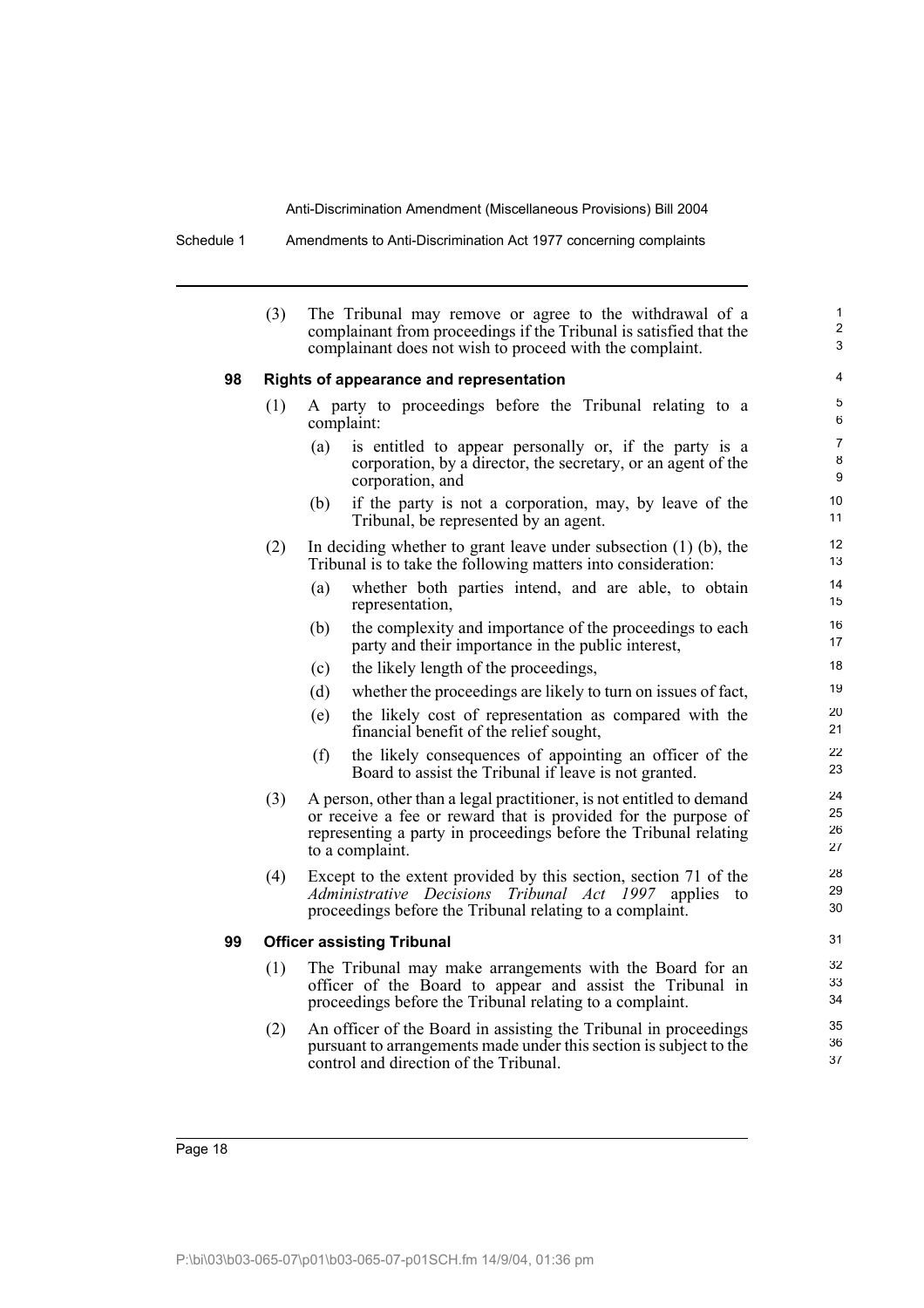Amendments to Anti-Discrimination Act 1977 concerning complaints Schedule 1

**100 Single proceeding in relation to several complaints** If the Tribunal is of the opinion that two or more complaints arise out of the same or substantially the same circumstances or subject-matter, it may deal with those complaints in the same proceedings. **101 Determinations with respect to representative complaints** (1) In proceedings relating to a representative complaint, the Tribunal is to determine, as a preliminary matter, whether the complaint should be dealt with as a representative complaint. (2) The Tribunal must not permit a complaint to be dealt with as a representative complaint unless it is satisfied that the complaint is made in good faith as a representative complaint. (3) In considering whether a complaint is made in good faith as a representative complaint, the Tribunal is to satisfy itself: (a) that: (i) the complainant is a member of a class of persons whose members have been affected, or may reasonably be likely to be affected, by the conduct of the respondent, and (ii) the complainant has in fact been affected by the conduct of the respondent, and (iii) the class is so numerous that joinder of all its members is impracticable, and (iv) there are questions of law or fact common to all members of the class, and (v) the claims of the complainant are typical of the claims of the class, and (vi) multiple complaints would be likely to produce varying determinations which could have incomparable or inconsistent results for the individual members of the class, and (vii) the respondent has acted on grounds apparently applying to the class as a whole, thereby making 1 2 3 4 5 6 7 8 9 10 11 12 13 14 15 16 17 18 19 20 21 22 23  $24$ 25 26 27 28 29 30 31 32 33 34

> (b) that, even though the requirements of paragraph (a) are not satisfied, the justice of the case demands that the matter be dealt with and a remedy provided by means of a representative complaint.

relief appropriate for the class as a whole, or

Page 19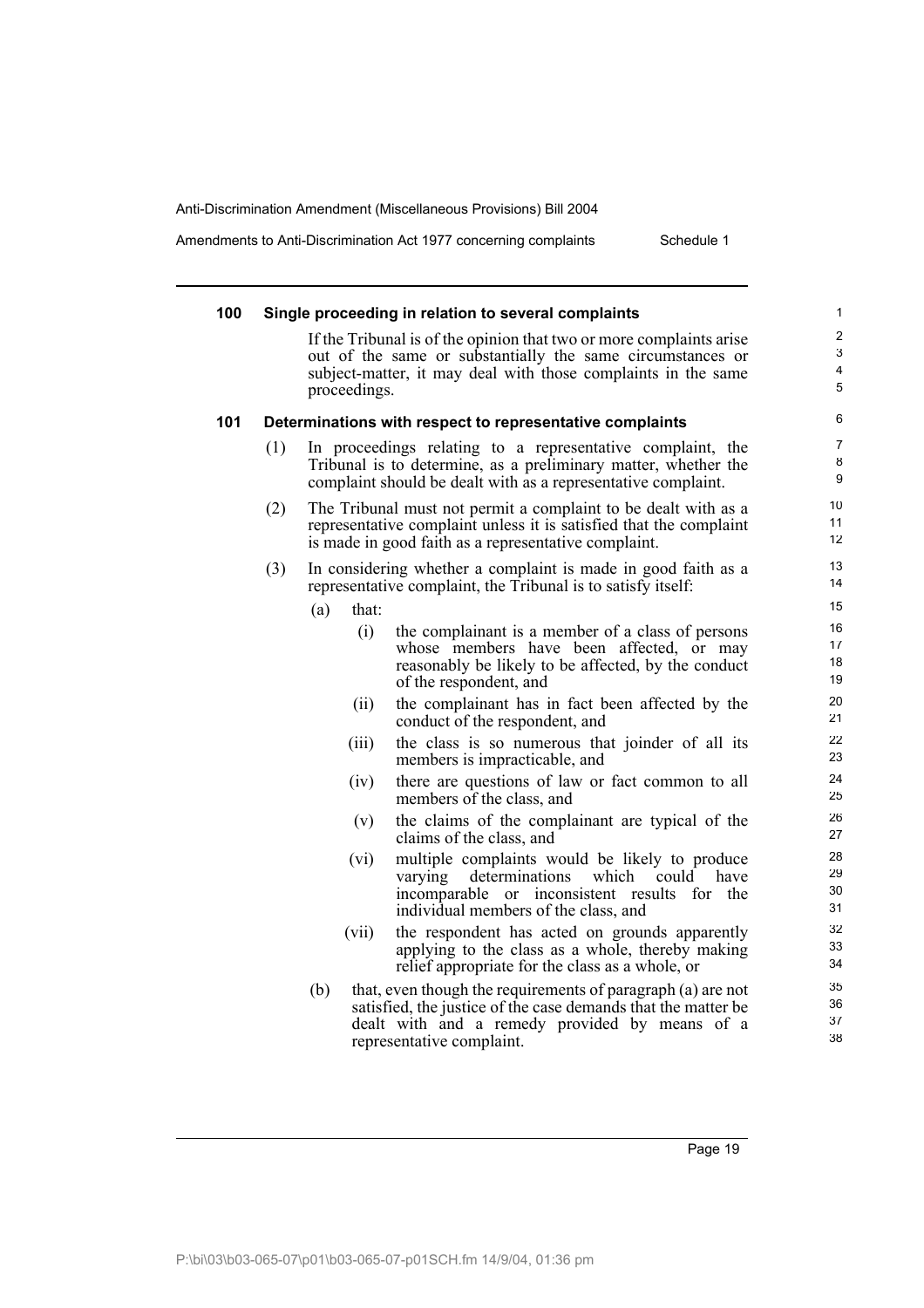(4) If the Tribunal is satisfied that a complaint could be dealt with as a representative complaint if the class of persons on whose behalf the complaint was made is increased, reduced or otherwise altered, the Tribunal may amend the complaint so that it can be dealt with as a representative complaint. (5) If the Tribunal is satisfied that a complaint has been wrongly

made as a representative complaint, the Tribunal may amend the complaint by removing the names of the persons or the class of persons on whose behalf the complaint was made so that it can be dealt with as a complaint other than a representative complaint.

#### **102 Tribunal may dismiss complaint**

The Tribunal may, at any stage in proceedings relating to a complaint, dismiss the whole or any part of the complaint on a ground on which the President may decline the whole or any part of a complaint under section 92 (1) (a) (i) or (ii) or (b).

#### **103 Tribunal may amend complaint**

- (1) The Tribunal may, on the application of a party to a complaint or on its own motion, at any stage in proceedings relating to the complaint, amend the complaint.
- (2) A complaint may be amended to include additional complaints and anything else that was not included in the complaint as investigated by the President.
- (3) An amendment may be made subject to such conditions as the Tribunal thinks fit.

#### **104 Proof of exceptions**

Where by any provision of this Act or the regulations conduct is excepted from conduct that is unlawful under this Act or the regulations or that is a contravention of this Act or the regulations, the onus of proving the exception in any proceedings before the Tribunal relating to a complaint lies on the respondent.

#### **105 Interim orders**

- (1) The Tribunal may, on the application of the President after a complaint is made and before the complaint is declined, terminated or otherwise resolved by the President, or referred to the Tribunal, or on the application of a complainant or respondent at any time, make an interim order:
	- (a) to preserve the status quo between the parties to the complaint, or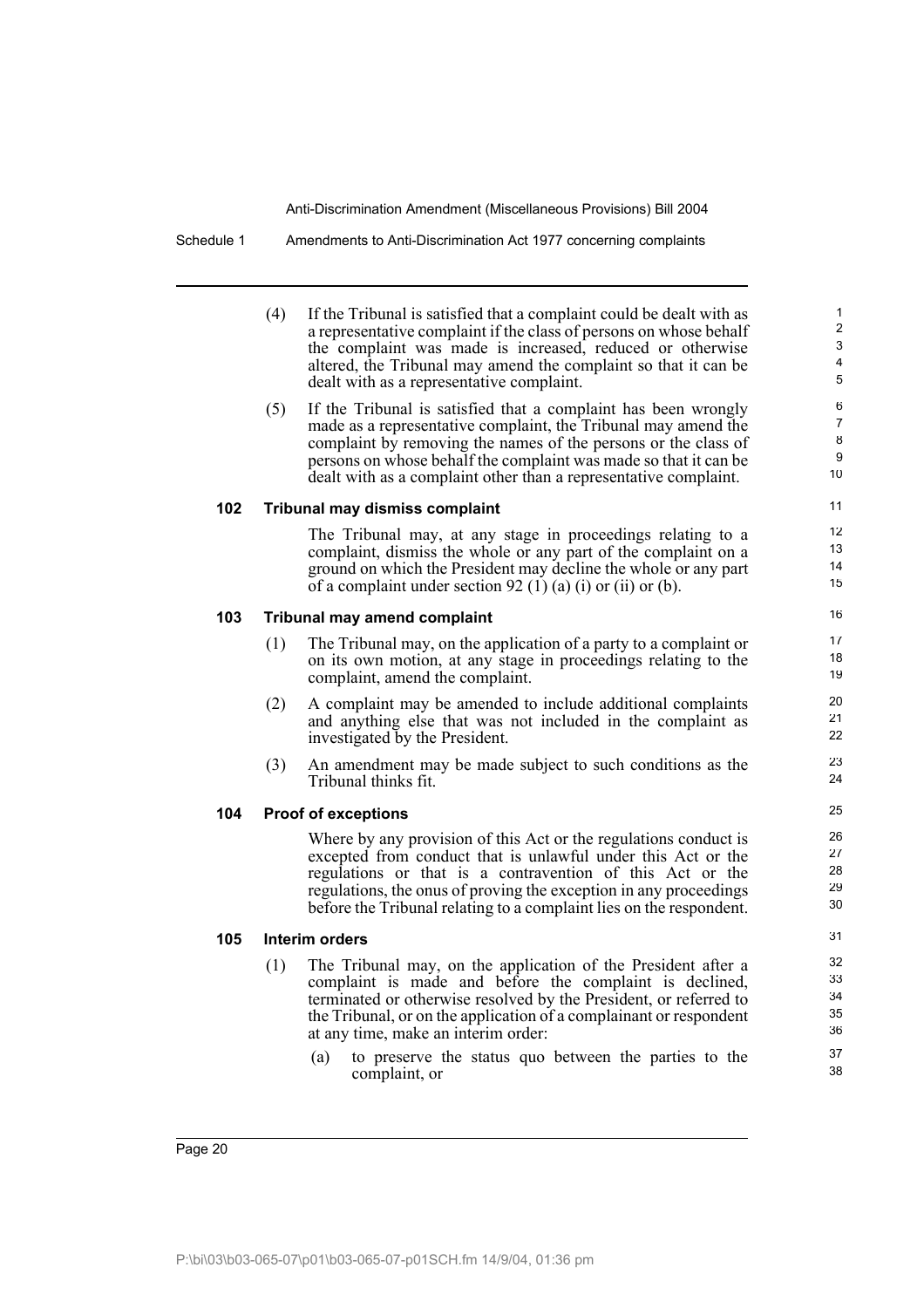Amendments to Anti-Discrimination Act 1977 concerning complaints Schedule 1

|     |     | (b)                | to preserve the rights of the parties to the complaint, or                                                                                                                                                                                                         | 1                          |
|-----|-----|--------------------|--------------------------------------------------------------------------------------------------------------------------------------------------------------------------------------------------------------------------------------------------------------------|----------------------------|
|     |     | (c)                | to return the parties to the complaint to the circumstances                                                                                                                                                                                                        | 2                          |
|     |     |                    | they were in before the contravention of this Act or the<br>regulations alleged in the complaint occurred,                                                                                                                                                         | 3<br>4                     |
|     |     |                    | pending determination of the matter the subject of the complaint.                                                                                                                                                                                                  | 5                          |
|     | (2) |                    | Section 89 of the Administrative Decisions Tribunal Act 1997                                                                                                                                                                                                       | 6                          |
|     |     |                    | applies to an interim order of the Tribunal in the same way as it<br>applies to an original decision of the Tribunal.                                                                                                                                              | 7<br>8                     |
| 106 |     |                    | Appeals against interim orders                                                                                                                                                                                                                                     | 9                          |
|     |     |                    | An appeal against an interim order of the Tribunal may be made                                                                                                                                                                                                     | 10                         |
|     |     |                    | under Part 1 of Chapter 7 of the Administrative Decisions                                                                                                                                                                                                          | 11                         |
|     |     |                    | <i>Tribunal Act 1997</i> only with the leave of an Appeal Panel under                                                                                                                                                                                              | 12<br>13                   |
|     |     | that Part.         |                                                                                                                                                                                                                                                                    |                            |
| 107 |     |                    | <b>Dismissal of proceedings</b>                                                                                                                                                                                                                                    | 14                         |
|     | (1) |                    | The Tribunal may dismiss proceedings before it relating to a<br>complaint if satisfied that:                                                                                                                                                                       | 15<br>16                   |
|     |     | (a)                | the person or (in the case of a complaint made on behalf of                                                                                                                                                                                                        | 17                         |
|     |     |                    | more than one person) each person on whose behalf the                                                                                                                                                                                                              | 18<br>19                   |
|     |     |                    | complaint was made does not wish to proceed with the<br>complaint, or                                                                                                                                                                                              | 20                         |
|     |     | (b)                | the proceedings are subject to a want of prosecution, or                                                                                                                                                                                                           | 21                         |
|     |     | (c)                | the proceedings have been abandoned.                                                                                                                                                                                                                               | 22                         |
|     | (2) |                    | The provisions of this section are in addition to the provisions of                                                                                                                                                                                                | 23                         |
|     |     | Tribunal Act 1997. | section 73 (5) (g) and (h) of the <i>Administrative Decisions</i>                                                                                                                                                                                                  | 24<br>25                   |
| 108 |     |                    | Order or other decision of Tribunal                                                                                                                                                                                                                                | 26                         |
|     | (1) |                    | In proceedings relating to a complaint, the Tribunal may:                                                                                                                                                                                                          | 27                         |
|     |     | (a)                | dismiss the complaint in whole or in part, or                                                                                                                                                                                                                      | 28                         |
|     |     | (b)                | find the complaint substantiated in whole or in part.                                                                                                                                                                                                              | 29                         |
|     | (2) |                    | If the Tribunal finds the complaint substantiated in whole or in<br>part, it may do any one or more of the following:                                                                                                                                              | 30<br>31                   |
|     |     | (a)                | except in respect of a matter referred to the Tribunal under<br>section 95 (2), order the respondent to pay the complainant<br>damages not exceeding $$40,000$ by way of compensation<br>for any loss or damage suffered by reason of the<br>respondent's conduct, | 32<br>33<br>34<br>35<br>36 |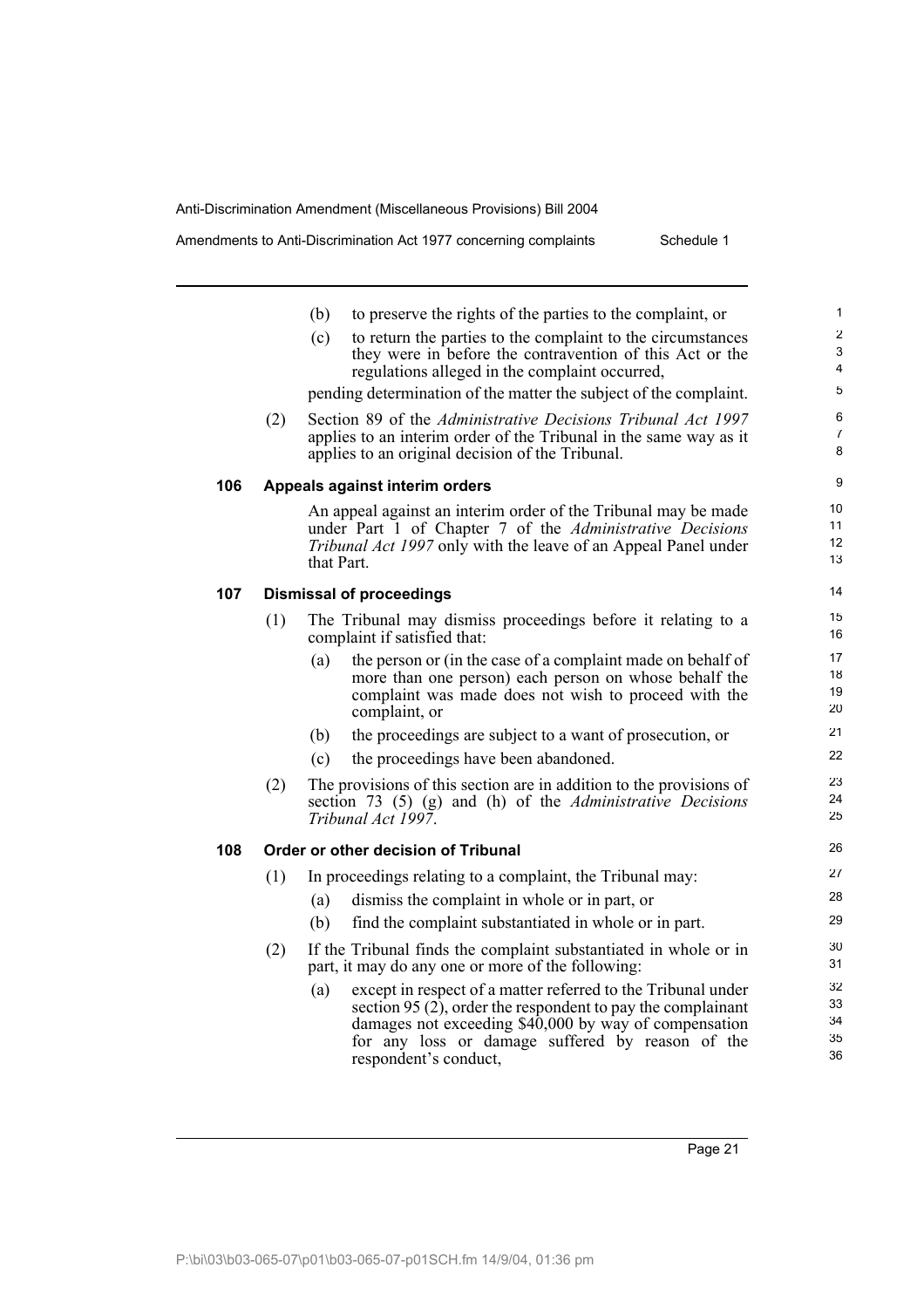|     | (b) | make an order enjoining the respondent from continuing or<br>repeating any conduct rendered unlawful by this Act or the<br>regulations,                                                                                                                                                                                                                        |
|-----|-----|----------------------------------------------------------------------------------------------------------------------------------------------------------------------------------------------------------------------------------------------------------------------------------------------------------------------------------------------------------------|
|     | (c) | except in respect of a representative complaint or a matter<br>referred to the Tribunal under section $\overline{95}$ (2), order the<br>respondent to perform any reasonable act or course of<br>conduct to redress any loss or damage suffered by the<br>complainant,                                                                                         |
|     | (d) | order the respondent to publish an apology or a retraction<br>(or both) in respect of the matter the subject of the<br>complaint and, as part of the order, give directions<br>concerning the time, form, extent and manner of<br>publication of the apology or retraction (or both),                                                                          |
|     | (e) | in respect of a vilification complaint, order the respondent<br>to develop and implement a program or policy aimed at<br>eliminating unlawful discrimination,                                                                                                                                                                                                  |
|     | (f) | make an order declaring void in whole or in part and either<br>ab initio or from such time as is specified in the order any<br>contract or agreement made in contravention of this Act or<br>the regulations,                                                                                                                                                  |
|     | (g) | decline to take any further action in the matter.                                                                                                                                                                                                                                                                                                              |
| (3) |     | An order of the Tribunal may extend to conduct of the respondent<br>that affects persons other than the complainant or complainants if<br>the Tribunal, having regard to the circumstances of the case,<br>considers that such an extension is appropriate.                                                                                                    |
| (4) |     | The power of the Tribunal to award damages to a complainant is<br>taken, in the case of a complaint lodged by a representative body,<br>to be a power to award damages to the person or persons on<br>behalf of whom the complaint is made and not to include a power<br>to award damages to the representative body.                                          |
| (5) |     | In making an order for damages concerning a complaint made on<br>behalf of a person or persons, the Tribunal may make such order<br>as it thinks fit as to the application of those damages for the<br>benefit of the person or persons.                                                                                                                       |
| (6) |     | If two or more vilification complaints are made in respect of the<br>same public act of the respondent and those complaints are found<br>to be substantiated in whole or in part, the Tribunal must not<br>make an order or orders for damages that would cause the<br>respondent to pay more than \$40,000 in the aggregate in respect<br>of that public act. |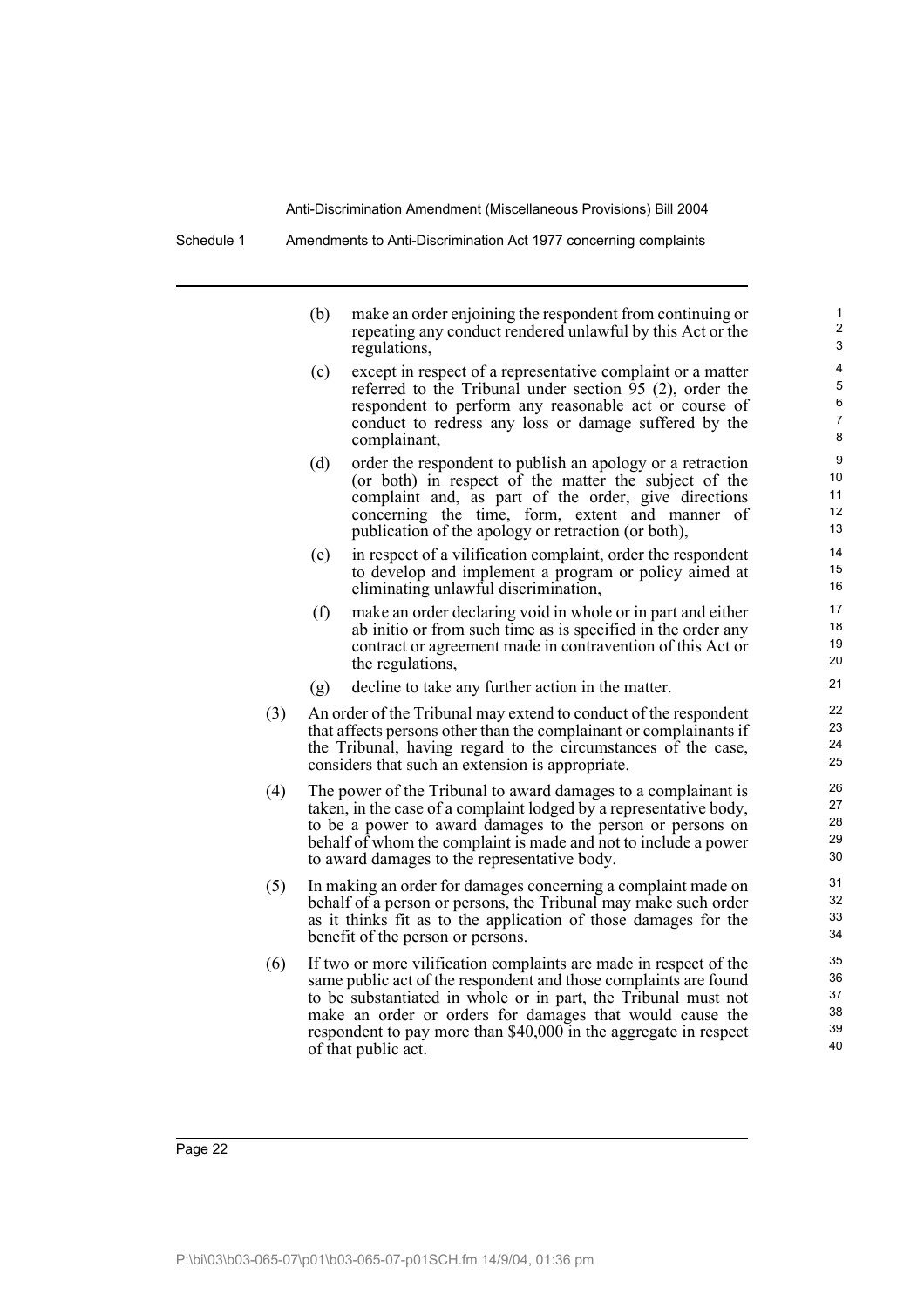Amendments to Anti-Discrimination Act 1977 concerning complaints Schedule 1

(7) If the Tribunal makes an order under subsection (2) (b), (c), (d) or (e), it may also order that, in default of compliance with the order within the time specified by the Tribunal, the respondent is to pay the complainant damages not exceeding \$40,000 by way of compensation for failure to comply with the order.

#### **109 Order affecting industrial instrument**

If the Tribunal makes an order that affects an industrial instrument within the meaning of the *Industrial Relations Act 1996*, it must give notice in writing to the President of the Industrial Relations Commission of the order as soon as practicable after the order is made.

#### **110 Costs**

- (1) Each party to an inquiry is to pay his or her own costs, except as provided by this section.
- (2) If the Tribunal is of the opinion in a particular case that there are circumstances that justify it doing so, it may make such order as to costs and security for costs, whether by way of interim order or otherwise, as it thinks fit.

#### **111 Compliance with order of Tribunal**

A person must not refuse or neglect, or for any other reason fail to obey or comply with, an order under section 108 (2) (b), (c), (d) or (e), or an interim order, of the Tribunal.

Maximum penalty: 50 penalty units, in the case of a corporation, or 10 penalty units in any other case.

#### **112 Interest on damages**

- (1) Interest accrues on an amount of damages ordered to be paid by the Tribunal from the date on which the order takes effect until payment.
- (2) Despite subsection (1), the Tribunal may order that interest accrues on an amount of damages ordered to be paid by it from a date that is earlier than the date on which its order is made.
- (3) Interest referred to in this section accrues at the same rate as that applicable to a judgment of the District Court.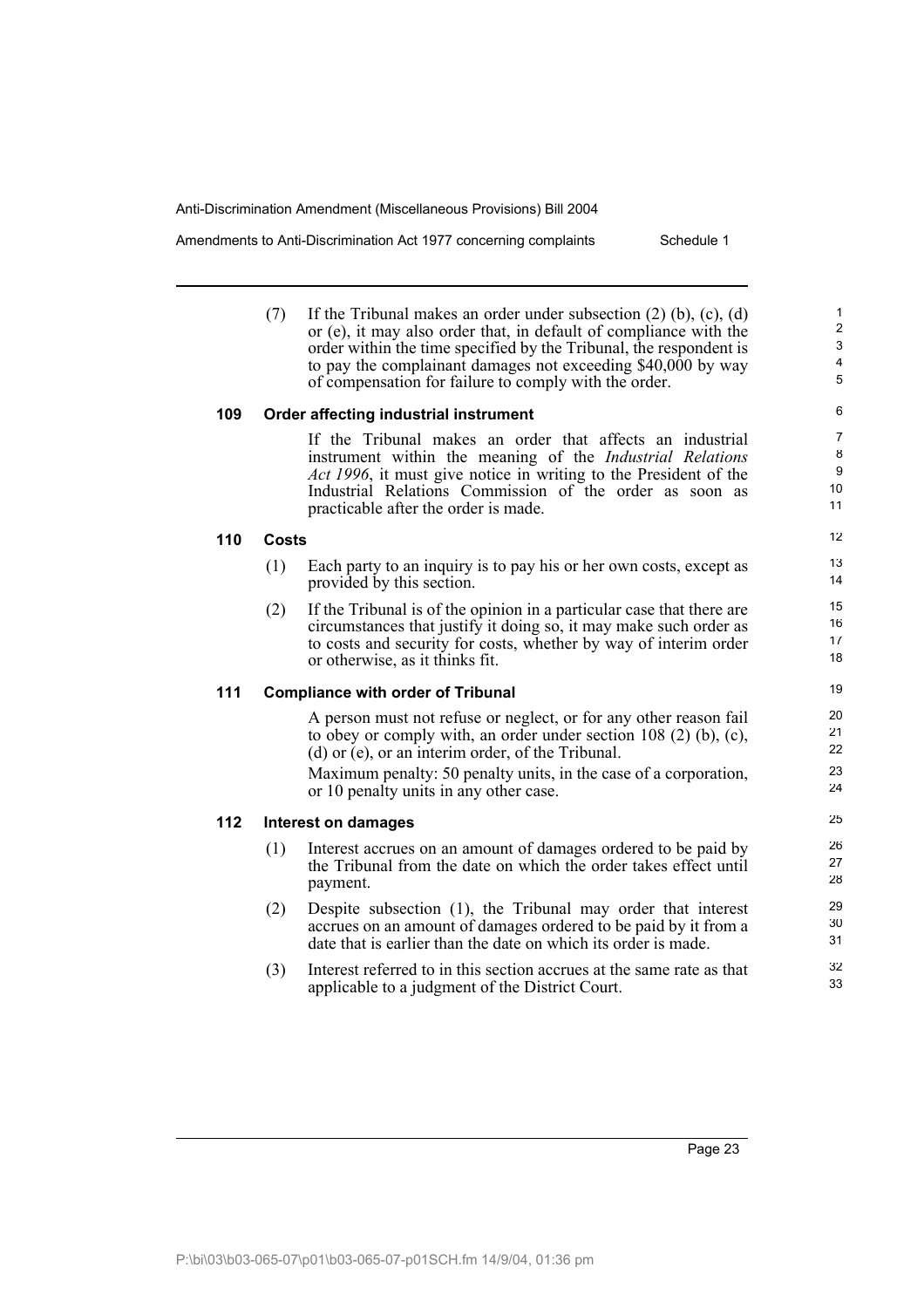#### **113 Enforcement of orders by the President**

If the President believes it is in the public interest to do so, the President may:

- (a) in the case of an individual complaint, take steps to enforce an order of the Tribunal on behalf of the complainant, with the complainant's consent, or
- (b) in the case of a representative complaint, take steps to enforce an order of the Tribunal, on the President's own motion.

#### **114 Enforcement of non-monetary orders**

- (1) This section applies to an order, or part of an order, of the Tribunal other than an order, or part of an order, for the recovery of an amount ordered to be paid by the Tribunal or a civil or other penalty ordered to be paid by the Tribunal.
- (2) For the purpose of enforcing an order, or part of an order, to which this section applies, the Registrar may certify the making of the order, or part, and its terms.
- (3) A certificate of the Registrar under this section that is filed in the registry of the Supreme Court operates as a judgment of that Court.
- (4) Nothing in this section limits or otherwise affects section 82 or 82A of the *Administrative Decisions Tribunal Act 1997*.

#### **115 Appeals to Appeal Panel against decisions of Tribunal**

An order or other decision made by the Tribunal pursuant to this Act (other than a decision under section 96) may be appealed to an Appeal Panel of the Tribunal under Part 1 of Chapter 7 of the *Administrative Decisions Tribunal Act 1997* by a party to the proceedings in which the order or decision is made.

#### **116 Relationship between this Division and Administrative Decisions Tribunal Act 1997**

This Division applies in addition to the provisions of the *Administrative Decisions Tribunal Act 1997* but prevails over those provisions to the extent of any inconsistency.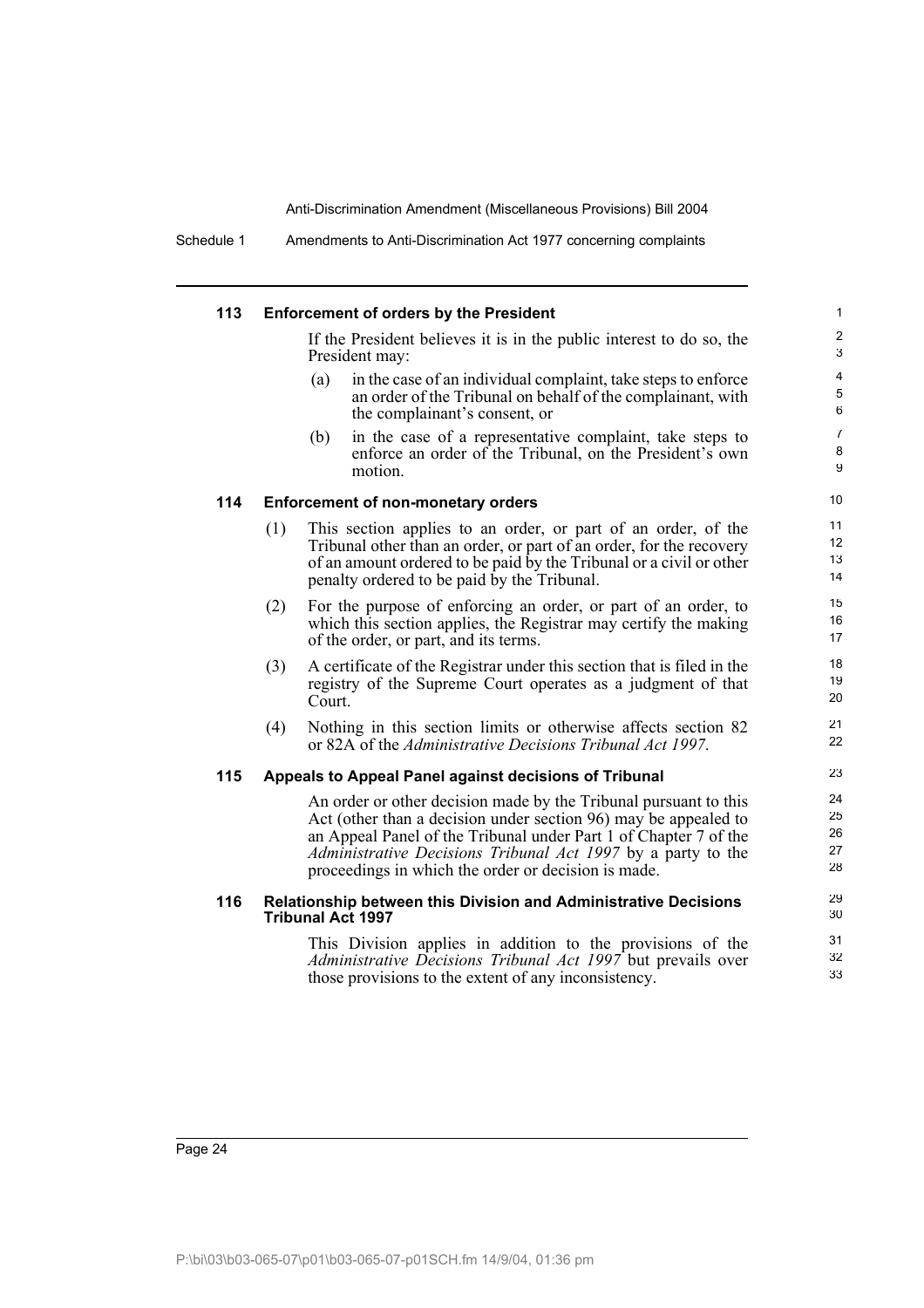Amendments to Anti-Discrimination Act 1977 concerning complaints Schedule 1

| [4]   | Section 119 General functions of the Board                                                                                                                                                                                            | 1                    |
|-------|---------------------------------------------------------------------------------------------------------------------------------------------------------------------------------------------------------------------------------------|----------------------|
|       | Insert at the end of the section:                                                                                                                                                                                                     | 2                    |
|       | The Board may, for the purposes of the exercise of any of its<br>(2)<br>functions under this section, enter into an agreement with any<br>person that provides for payment to the Board for any services or<br>materials it supplies. | 3<br>4<br>5<br>6     |
| [5]   | <b>Section 122T Definitions</b>                                                                                                                                                                                                       | 7                    |
|       | Omit "section 94A" from section 122T (3). Insert instead "section 94C".                                                                                                                                                               | 8                    |
| [6]   | <b>Section 123</b>                                                                                                                                                                                                                    | 9                    |
|       | Omit the section. Insert instead:                                                                                                                                                                                                     | 10                   |
|       | 123<br><b>Effect of contravention of Act or regulations</b>                                                                                                                                                                           | 11                   |
|       | This Act is in addition to, and not in derogation of, any other law<br>in force in New South Wales that provides for the protection of a<br>person from conduct that is or would be unlawful under this Act<br>or the regulations.    | 12<br>13<br>14<br>15 |
| $[7]$ | <b>Section 127 Regulations</b>                                                                                                                                                                                                        | 16                   |
|       | Insert after section 127 $(4)$ $(c)$ :                                                                                                                                                                                                | 17                   |
|       | making complaints, amending complaints, dealing with<br>(d)<br>complaints<br>complaints,<br>declining<br>and<br>terminating<br>complaints,                                                                                            | 18<br>19<br>20       |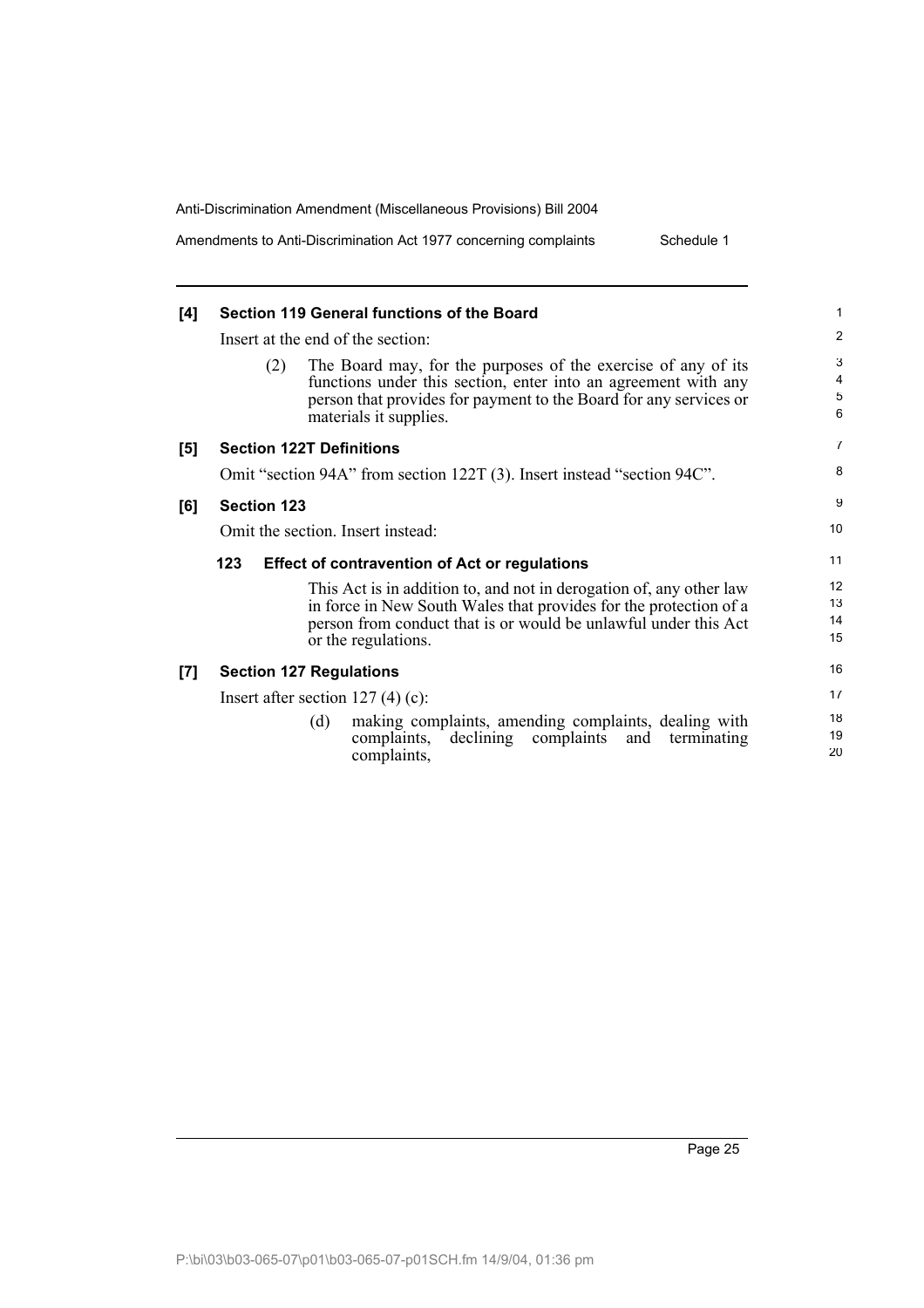Schedule 2 Miscellaneous amendments to Anti-Discrimination Act 1977

## <span id="page-35-0"></span>**Schedule 2 Miscellaneous amendments to Anti-Discrimination Act 1977**

1 2

|     |      |                           |                          | (Section 3)                                                                                                                                                                                                                 | 3                    |
|-----|------|---------------------------|--------------------------|-----------------------------------------------------------------------------------------------------------------------------------------------------------------------------------------------------------------------------|----------------------|
| [1] |      |                           |                          | Section 49B What constitutes discrimination on the ground of disability                                                                                                                                                     | 4                    |
|     |      |                           |                          | Insert after section $49B(3)$ :                                                                                                                                                                                             | 5                    |
|     | (3A) |                           |                          | For the purposes of, but without limiting, this section, the fact<br>that a person who has a disability:                                                                                                                    | 6<br>$\overline{7}$  |
|     |      |                           | (a)                      | is accompanied by, or possesses, a palliative or therapeutic<br>device, or other mechanical equipment, that provides<br>assistance to the person to alleviate the effect of the<br>disability, or                           | 8<br>9<br>10<br>11   |
|     |      |                           | (b)                      | is accompanied by an interpreter, a reader, an assistant, or<br>a carer, who provides interpretive, reading or other<br>services to the person because of the disability, or because<br>of any matter related to that fact, | 12<br>13<br>14<br>15 |
|     |      |                           |                          | is taken to be a characteristic that appertains generally to persons<br>who have that disability.                                                                                                                           | 16<br>17             |
| [2] |      | <b>Section 120A</b>       |                          |                                                                                                                                                                                                                             | 18                   |
|     |      | Insert after section 120: |                          |                                                                                                                                                                                                                             | 19                   |
|     | 120A |                           | <b>Codes of practice</b> |                                                                                                                                                                                                                             |                      |
|     |      | (1)                       |                          | The Board may develop and promote codes of practice.                                                                                                                                                                        | 21                   |
|     |      | (2)                       |                          | The Board may consult with a representative body and persons<br>operating in an industry or other area of conduct to which this Act<br>applies for the purpose of developing a code of practice.                            | 22<br>23<br>24       |
|     |      | (3)                       |                          | A code of practice is to provide guidance to persons in a specified<br>area of conduct as to:                                                                                                                               | 25<br>26             |
|     |      |                           | (a)                      | the kinds of activity that may involve or constitute a<br>contravention of this Act, and                                                                                                                                    | 27<br>28             |
|     |      |                           | (b)                      | means of limiting, avoiding or restricting the width of any<br>such activity or contravention, and                                                                                                                          | 29<br>30             |
|     |      |                           | (c)                      | any other matter that the Board considers necessary or<br>convenient in the exercise of its functions under<br>section 119.                                                                                                 | 31<br>32<br>33       |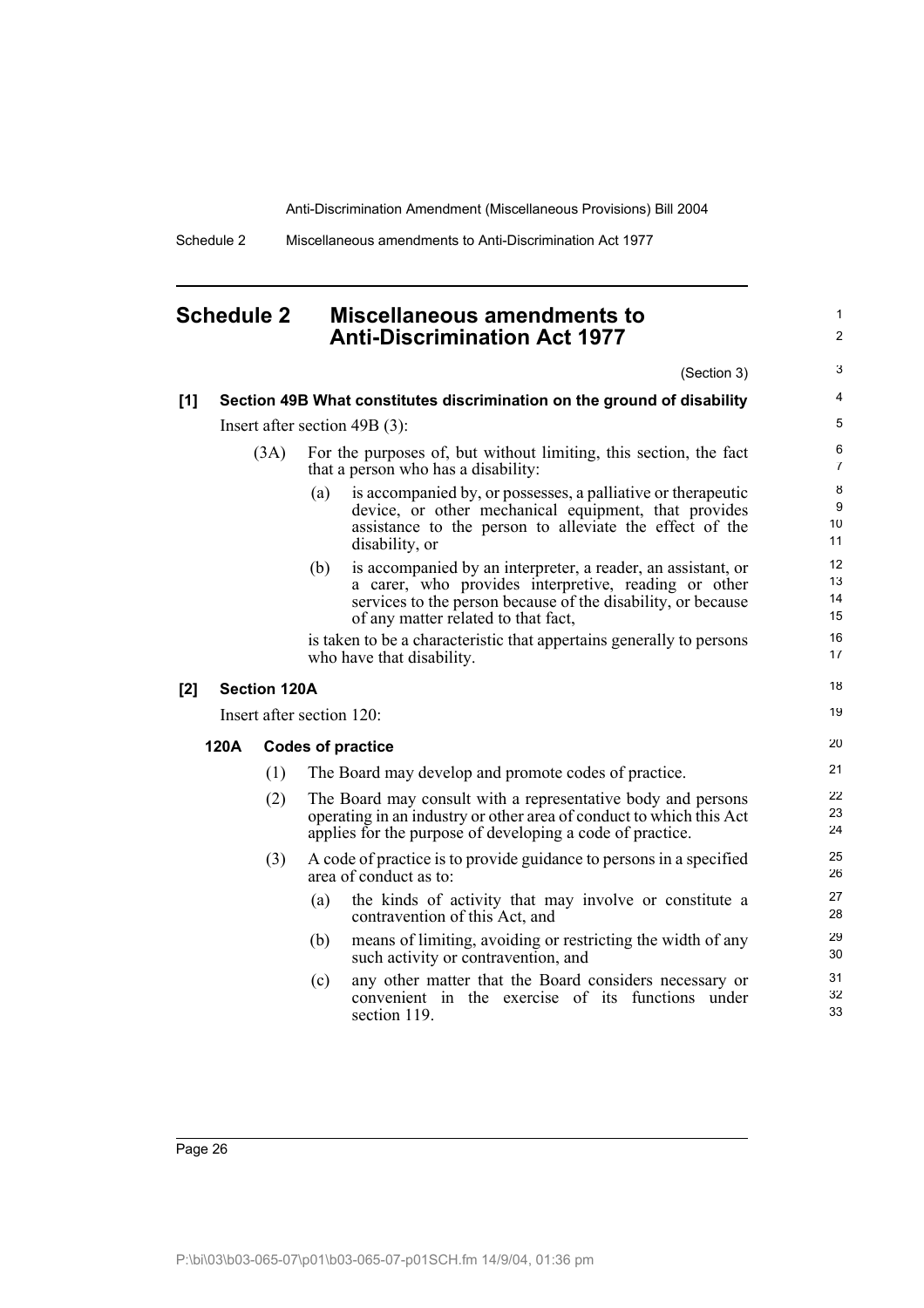Miscellaneous amendments to Anti-Discrimination Act 1977 Schedule 2

|     |                        | (4)                       | Act 1997. | A code of practice is not legally binding on any person, but<br>evidence of compliance with or contravention of a code may be<br>considered by the President and the Tribunal in the exercise of<br>functions under this Act or the Administrative Decisions Tribunal | 1<br>2<br>3<br>4<br>5 |
|-----|------------------------|---------------------------|-----------|-----------------------------------------------------------------------------------------------------------------------------------------------------------------------------------------------------------------------------------------------------------------------|-----------------------|
|     |                        | (5)                       |           | To avoid doubt, a code of practice does not have the effect:                                                                                                                                                                                                          | 6                     |
|     |                        |                           | (a)       | of rendering lawful any conduct that contravenes this Act,<br><sub>or</sub>                                                                                                                                                                                           | 7<br>8                |
|     |                        |                           | (b)       | of rendering unlawful any conduct not otherwise unlawful.                                                                                                                                                                                                             | 9                     |
| [3] |                        |                           |           | <b>Section 122 Annual report</b>                                                                                                                                                                                                                                      | 10                    |
|     |                        |                           |           | Omit "the thirtieth day of September" from section 122 (1).                                                                                                                                                                                                           | 11                    |
|     |                        |                           |           | Insert instead "31 October".                                                                                                                                                                                                                                          | 12                    |
| [4] |                        | <b>Section 124A</b>       |           |                                                                                                                                                                                                                                                                       | 13                    |
|     |                        | Insert after section 124: |           |                                                                                                                                                                                                                                                                       | 14                    |
|     | 124A<br><b>Secrecy</b> |                           |           |                                                                                                                                                                                                                                                                       | 15                    |
|     |                        |                           |           |                                                                                                                                                                                                                                                                       | 16                    |
|     |                        | (1)                       |           | This section applies to every person who is or has been:                                                                                                                                                                                                              |                       |
|     |                        |                           | (a)       | a member of the Board, or                                                                                                                                                                                                                                             | 17                    |
|     |                        |                           | (b)       | an officer of the Board within the meaning of section<br>$86(2)$ , or                                                                                                                                                                                                 | 18<br>19              |
|     |                        |                           | (c)       | an officer of the President within the meaning of section<br>$94C(2)$ , or                                                                                                                                                                                            | 20<br>21              |
|     |                        |                           | (d)       | any other person acting under the authority of the Board.                                                                                                                                                                                                             | 22                    |
|     |                        | (2)                       |           | This section applies to information concerning the affairs of any<br>person that is or has been obtained by a person to whom this<br>section applies:                                                                                                                 | 23<br>24<br>25        |
|     |                        |                           | (a)       | in the course of exercising functions under this Act, or                                                                                                                                                                                                              | 26                    |
|     |                        |                           | (b)       | as a result of another person exercising functions under<br>this Act.                                                                                                                                                                                                 | 27<br>28              |
|     |                        |                           |           | unless the information is otherwise publicly available or is<br>information the disclosure of which is authorised or required<br>under a provision of another Act.                                                                                                    | 29<br>30<br>31        |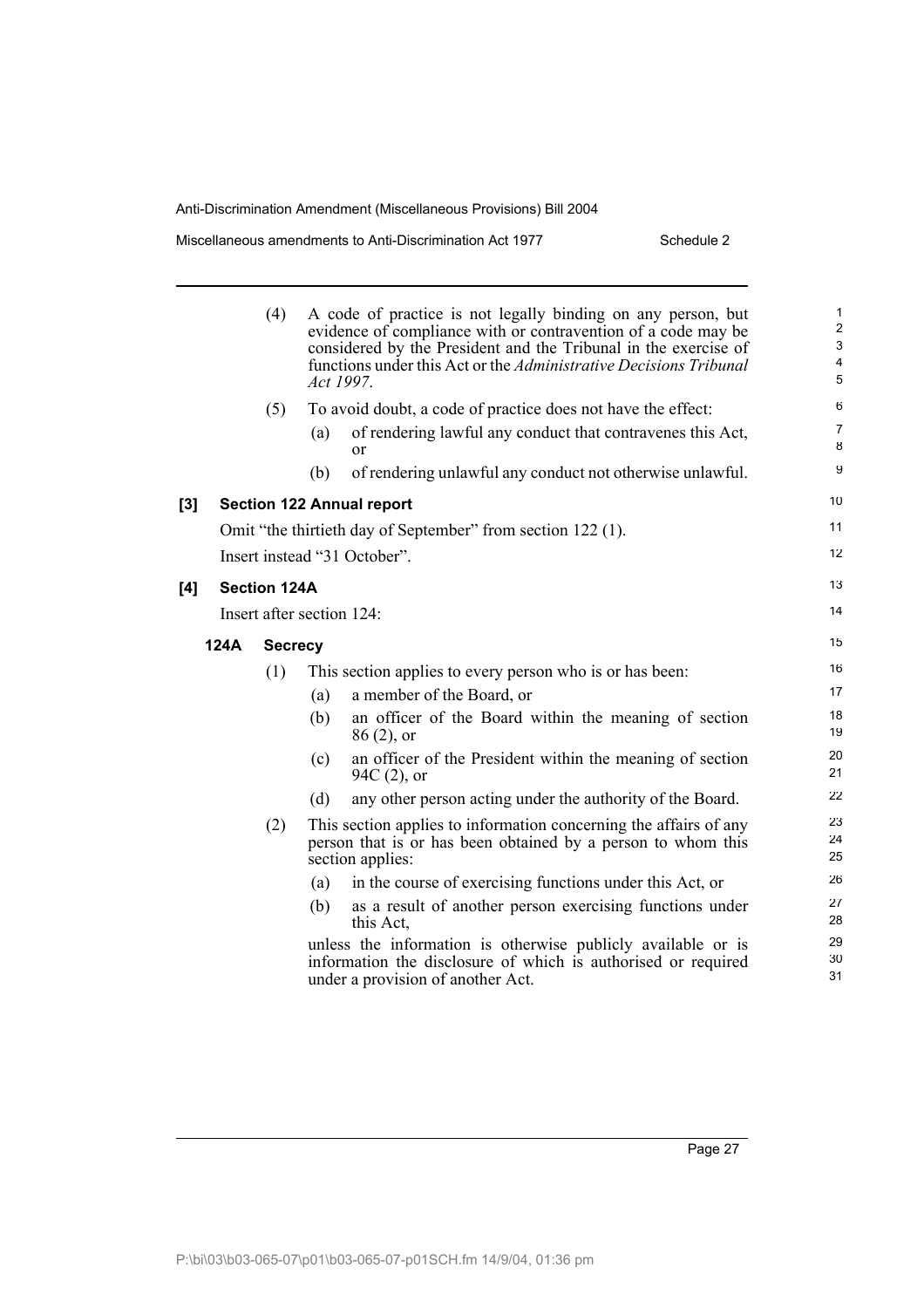| Miscellaneous amendments to Anti-Discrimination Act 1977 | Schedule 2 |  |  |  |
|----------------------------------------------------------|------------|--|--|--|
|----------------------------------------------------------|------------|--|--|--|

|     | (3) | A person to whom this section applies must not, either directly or<br>indirectly, make a record of, disclose or communicate to any<br>person any information to which this section applies unless it is<br>necessary to do so for the purposes of, or in connection with, the<br>exercise of a function under this Act or is otherwise permitted by<br>this Act.<br>Maximum penalty: 10 penalty units. | 1<br>$\overline{\mathbf{c}}$<br>3<br>4<br>5<br>6<br>$\overline{7}$ |
|-----|-----|--------------------------------------------------------------------------------------------------------------------------------------------------------------------------------------------------------------------------------------------------------------------------------------------------------------------------------------------------------------------------------------------------------|--------------------------------------------------------------------|
|     | (4) | Information concerning the affairs of any person that is or has<br>been obtained by a person to whom this section applies:                                                                                                                                                                                                                                                                             | 8<br>9                                                             |
|     |     | in the course of exercising functions under this Act, or<br>(a)                                                                                                                                                                                                                                                                                                                                        | 10                                                                 |
|     |     | (b)<br>as a result of another person exercising functions under<br>this Act.                                                                                                                                                                                                                                                                                                                           | 11<br>12                                                           |
|     |     | is inadmissible in a court and a person cannot be required, by<br>subpoena or otherwise, to produce or disclose it except in<br>proceedings (including any prosecution) under or arising out of<br>this Act.                                                                                                                                                                                           | 13<br>14<br>15<br>16                                               |
|     | (5) | Information to which this section applies may be disclosed or<br>communicated to the Minister, or recorded for that purpose, if the<br>President certifies in writing that it is necessary to do so in the<br>public interest.                                                                                                                                                                         | 17<br>18<br>19<br>20                                               |
|     | (6) | In this section:                                                                                                                                                                                                                                                                                                                                                                                       | 21                                                                 |
|     |     | <i>court</i> includes a tribunal having power to require the production<br>of documents or the answering of questions.                                                                                                                                                                                                                                                                                 | 22<br>23                                                           |
|     |     | <i>produce</i> includes permit access to.                                                                                                                                                                                                                                                                                                                                                              | 24                                                                 |
| [5] |     | <b>Schedule 1 Savings and transitional provisions</b>                                                                                                                                                                                                                                                                                                                                                  | 25                                                                 |
|     |     | Insert at the end of clause $1(1)$ :                                                                                                                                                                                                                                                                                                                                                                   | 26                                                                 |
|     |     | Anti-Discrimination Amendment (Miscellaneous Provisions)<br>Act 2004                                                                                                                                                                                                                                                                                                                                   | 27<br>28                                                           |
|     |     |                                                                                                                                                                                                                                                                                                                                                                                                        |                                                                    |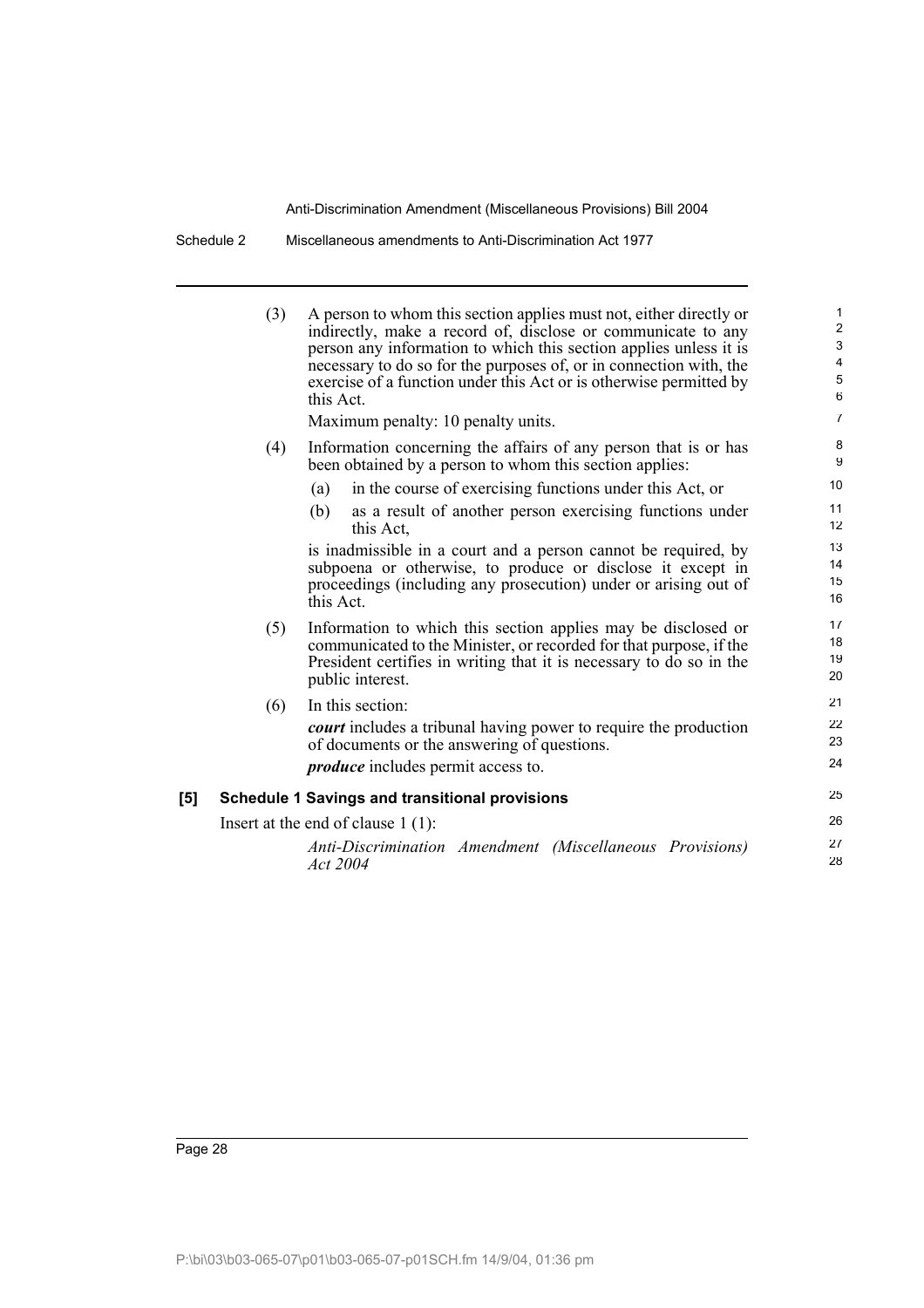Miscellaneous amendments to Anti-Discrimination Act 1977 Schedule 2

1 2

3 4

#### **[6] Schedule 1, Part 5**

Insert after Part 4:

### **Part 5 Anti-Discrimination Amendment (Miscellaneous Provisions) Act 2004**

#### **14 Operation of amendments**

- (1) An amendment made to this Act by the *Anti-Discrimination Amendment (Miscellaneous Provisions) Act 2004* (including a provision inserted by such an amendment) extends to anything commenced to be done but not completed before the commencement of the amendment, except as provided by clauses 15 and 16.
- (2) Without limiting subclause (1), that subclause applies to a complaint made but not finalised before the commencement of such an amendment.

#### **15 Order or other decision of the Tribunal**

Section 113, as in force immediately before its repeal by the *Anti-Discrimination Amendment (Miscellaneous Provisions) Act 2004*, continues to apply to proceedings before the Tribunal relating to a complaint that were not finally determined by the Tribunal before the repeal of that section.

#### **16 Interest on damages**

Section 112, as inserted by the *Anti-Discrimination Amendment (Miscellaneous Provisions) Act 2004*, does not apply to an order of the Tribunal made in respect of proceedings before the Tribunal relating to a complaint that were commenced but not finally determined by the Tribunal before the commencement of that section.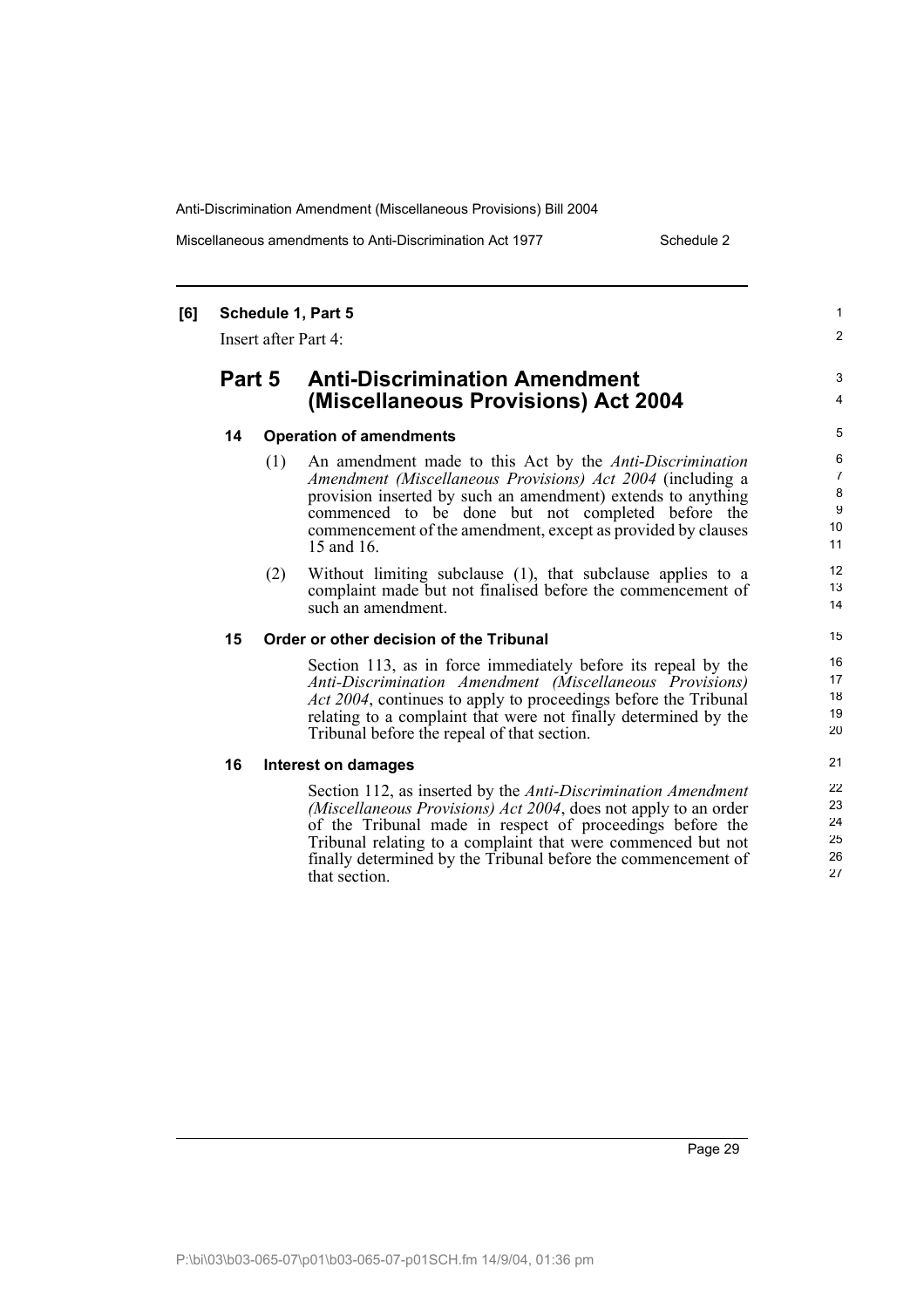<span id="page-39-0"></span>

|                 | <b>Amendment of other Acts</b>                                                                                                                                                                                                      | 1                                                                                                                                                                                                                                                                                                                                                                                                                                                                                                                                                                                                                                                                                                                                                                                                                                                                                     |
|-----------------|-------------------------------------------------------------------------------------------------------------------------------------------------------------------------------------------------------------------------------------|---------------------------------------------------------------------------------------------------------------------------------------------------------------------------------------------------------------------------------------------------------------------------------------------------------------------------------------------------------------------------------------------------------------------------------------------------------------------------------------------------------------------------------------------------------------------------------------------------------------------------------------------------------------------------------------------------------------------------------------------------------------------------------------------------------------------------------------------------------------------------------------|
|                 | (Section 4)                                                                                                                                                                                                                         | $\overline{2}$                                                                                                                                                                                                                                                                                                                                                                                                                                                                                                                                                                                                                                                                                                                                                                                                                                                                        |
| <b>No 77</b>    |                                                                                                                                                                                                                                     | 3<br>4                                                                                                                                                                                                                                                                                                                                                                                                                                                                                                                                                                                                                                                                                                                                                                                                                                                                                |
| <b>Tribunal</b> |                                                                                                                                                                                                                                     | 5<br>6                                                                                                                                                                                                                                                                                                                                                                                                                                                                                                                                                                                                                                                                                                                                                                                                                                                                                |
|                 |                                                                                                                                                                                                                                     | $\overline{7}$                                                                                                                                                                                                                                                                                                                                                                                                                                                                                                                                                                                                                                                                                                                                                                                                                                                                        |
|                 |                                                                                                                                                                                                                                     | 8                                                                                                                                                                                                                                                                                                                                                                                                                                                                                                                                                                                                                                                                                                                                                                                                                                                                                     |
|                 |                                                                                                                                                                                                                                     | 9<br>10                                                                                                                                                                                                                                                                                                                                                                                                                                                                                                                                                                                                                                                                                                                                                                                                                                                                               |
|                 |                                                                                                                                                                                                                                     | 11                                                                                                                                                                                                                                                                                                                                                                                                                                                                                                                                                                                                                                                                                                                                                                                                                                                                                    |
|                 |                                                                                                                                                                                                                                     | 12                                                                                                                                                                                                                                                                                                                                                                                                                                                                                                                                                                                                                                                                                                                                                                                                                                                                                    |
|                 |                                                                                                                                                                                                                                     | 13                                                                                                                                                                                                                                                                                                                                                                                                                                                                                                                                                                                                                                                                                                                                                                                                                                                                                    |
|                 |                                                                                                                                                                                                                                     | 14                                                                                                                                                                                                                                                                                                                                                                                                                                                                                                                                                                                                                                                                                                                                                                                                                                                                                    |
|                 |                                                                                                                                                                                                                                     | 15                                                                                                                                                                                                                                                                                                                                                                                                                                                                                                                                                                                                                                                                                                                                                                                                                                                                                    |
|                 |                                                                                                                                                                                                                                     | 16                                                                                                                                                                                                                                                                                                                                                                                                                                                                                                                                                                                                                                                                                                                                                                                                                                                                                    |
|                 |                                                                                                                                                                                                                                     | 17                                                                                                                                                                                                                                                                                                                                                                                                                                                                                                                                                                                                                                                                                                                                                                                                                                                                                    |
| (1A)            | For the purposes of exercising its functions under sections 91A,<br>96 and 105 of the Act, the Tribunal is to be constituted by 1<br>Division member of the Equal Opportunity Division of the<br>Tribunal who is a judicial member. | 18<br>19<br>20<br>21                                                                                                                                                                                                                                                                                                                                                                                                                                                                                                                                                                                                                                                                                                                                                                                                                                                                  |
|                 |                                                                                                                                                                                                                                     | 22                                                                                                                                                                                                                                                                                                                                                                                                                                                                                                                                                                                                                                                                                                                                                                                                                                                                                    |
|                 |                                                                                                                                                                                                                                     | 23                                                                                                                                                                                                                                                                                                                                                                                                                                                                                                                                                                                                                                                                                                                                                                                                                                                                                    |
|                 |                                                                                                                                                                                                                                     | 24                                                                                                                                                                                                                                                                                                                                                                                                                                                                                                                                                                                                                                                                                                                                                                                                                                                                                    |
|                 |                                                                                                                                                                                                                                     | 25                                                                                                                                                                                                                                                                                                                                                                                                                                                                                                                                                                                                                                                                                                                                                                                                                                                                                    |
|                 |                                                                                                                                                                                                                                     | Schedule 3<br><b>Administrative Decisions Legislation Amendment Act 1997</b><br><b>Schedule 2 Amendments concerning abolished Equal Opportunity</b><br>Omit Schedule 2.1 [3] and [5].<br><b>Administrative Decisions Tribunal Act 1997 No 76</b><br>Section 36 What are the principal kinds of decisions that the Tribunal<br>may make?<br>Omit "Part 7A" from the note to the section.<br>Insert instead "Division 3 of Part 9".<br><b>Schedule 2 Composition and functions of Divisions</b><br>Omit "For the" from clause 3 (1) of Part 2.<br>Insert instead "Except as provided by subclause (1A), for the".<br>Schedule 2, Part 2, clause 3 (1A)<br>Insert after clause $3(1)$ :<br>Defamation Act 1974 No 18<br>Section 17D Matters arising under Anti-Discrimination Act 1977<br>Omit "section 91 (2) or 94 (1)" from section 17D (2) (a).<br>Insert instead "section 94A (2)". |